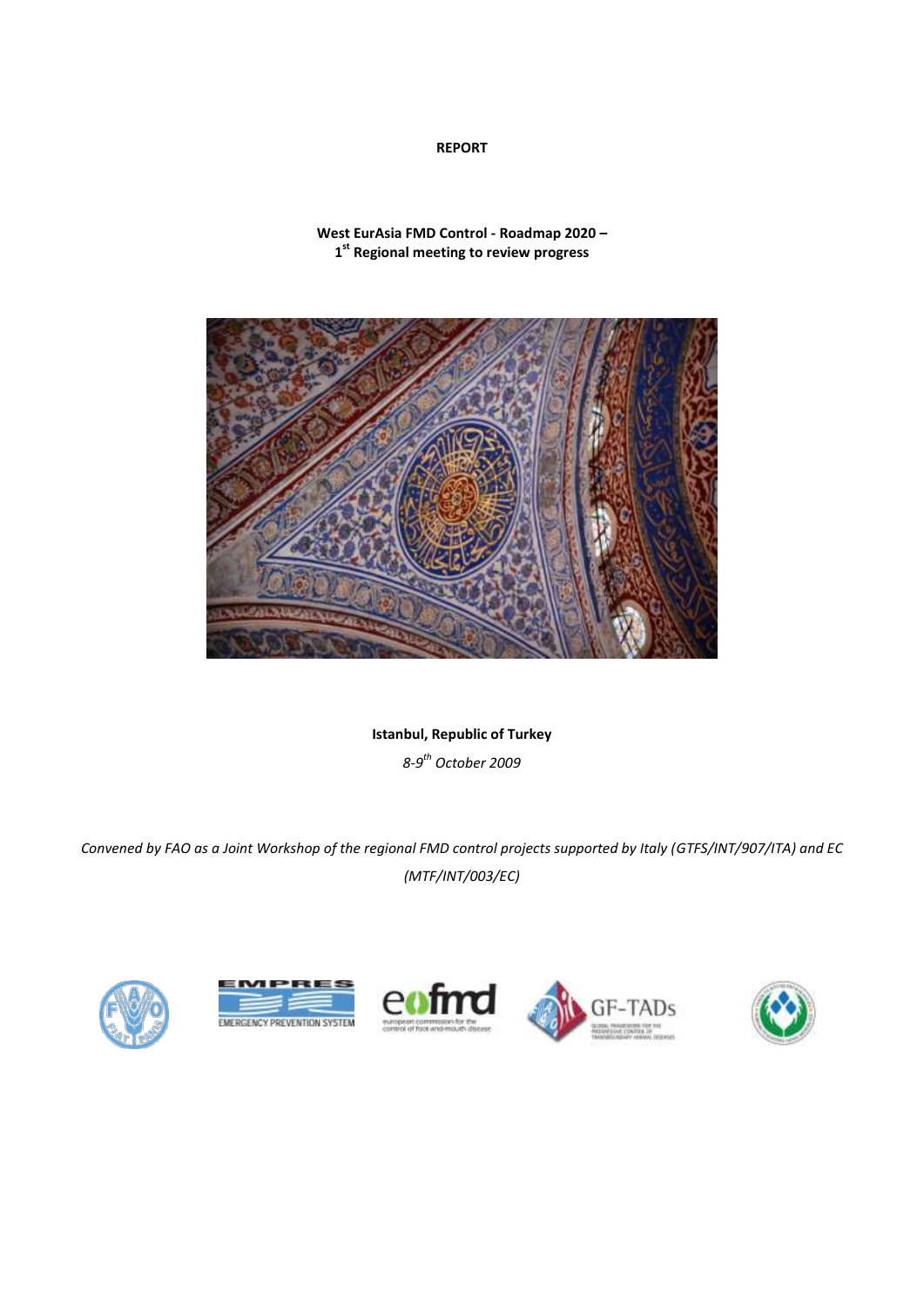# **Vision for the West Asia Roadmap for FMD Control**

Regional cooperation among Eurasian countries for the progressive control of FMD through public and private partnerships leading towards freedom of clinical disease by 2020 for regional economic development, food security, and poverty alleviation.

#### **Концепция программы по борьбе с**

**ящуром в западной части Евразии**

Региональная кооперация между Евразийскими странами в целях прогрессивного контроля ящура через общественное и частное партнерство ведет к свободе от клинического проявления болезни к 2020 г. для экономического развития и снижения уровня бедности.

<span id="page-1-0"></span>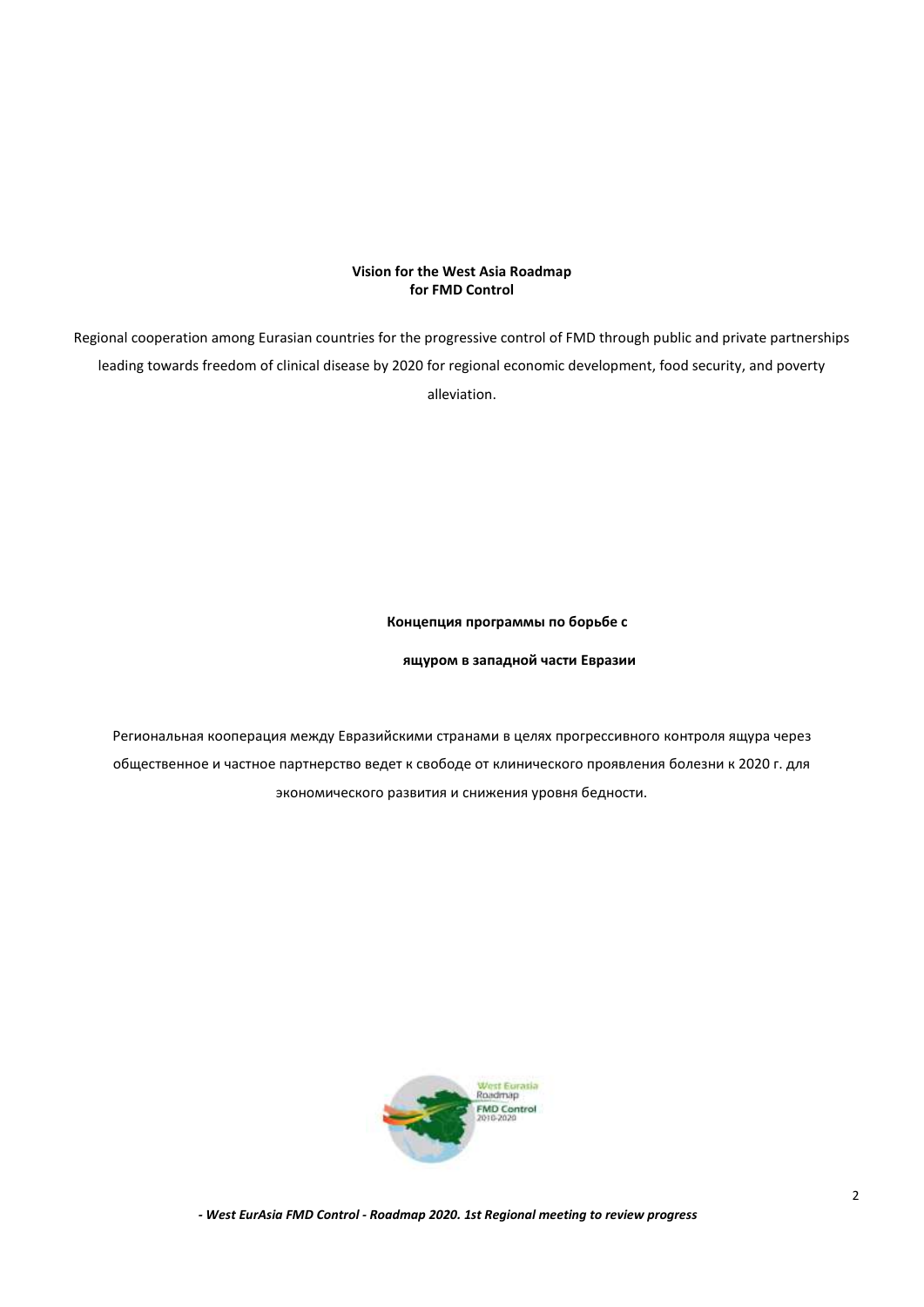

|                                                                                                                         | $\overline{2}$ |
|-------------------------------------------------------------------------------------------------------------------------|----------------|
|                                                                                                                         |                |
| West Eurasia FMD control roadmap to 2020 – revised after Istanbul 2009 (provisional) $\frac{5}{2}$                      |                |
|                                                                                                                         |                |
|                                                                                                                         | 9              |
|                                                                                                                         | <b>10</b>      |
| Roadmap principles and processes <b>Exercísies Contract and Processes Contract and Processes Contract and Processes</b> | <b>10</b>      |
| Epidemic Events and FMDV circulation in the West Eurasia region<br>10                                                   |                |
| FMD monitoring in 5 central Asian countries- progress under GTFS/INT/097/ITA support __________10                       |                |
|                                                                                                                         |                |
|                                                                                                                         |                |
|                                                                                                                         |                |
|                                                                                                                         |                |
|                                                                                                                         |                |
|                                                                                                                         |                |
|                                                                                                                         |                |
|                                                                                                                         |                |
|                                                                                                                         |                |
|                                                                                                                         |                |
|                                                                                                                         | 1820           |
| Day 2 - Session 3: Election of the members of the Advisory Group to the West Eurasia Regional                           | 2122           |
| Day 2 – Session 4: Reading of the draft Recommendations, and Closing Remarks by National and                            | 2122           |
| <b>Closing Remarks Closing Remarks</b>                                                                                  | 2123           |
|                                                                                                                         | 2224           |
|                                                                                                                         | 4345           |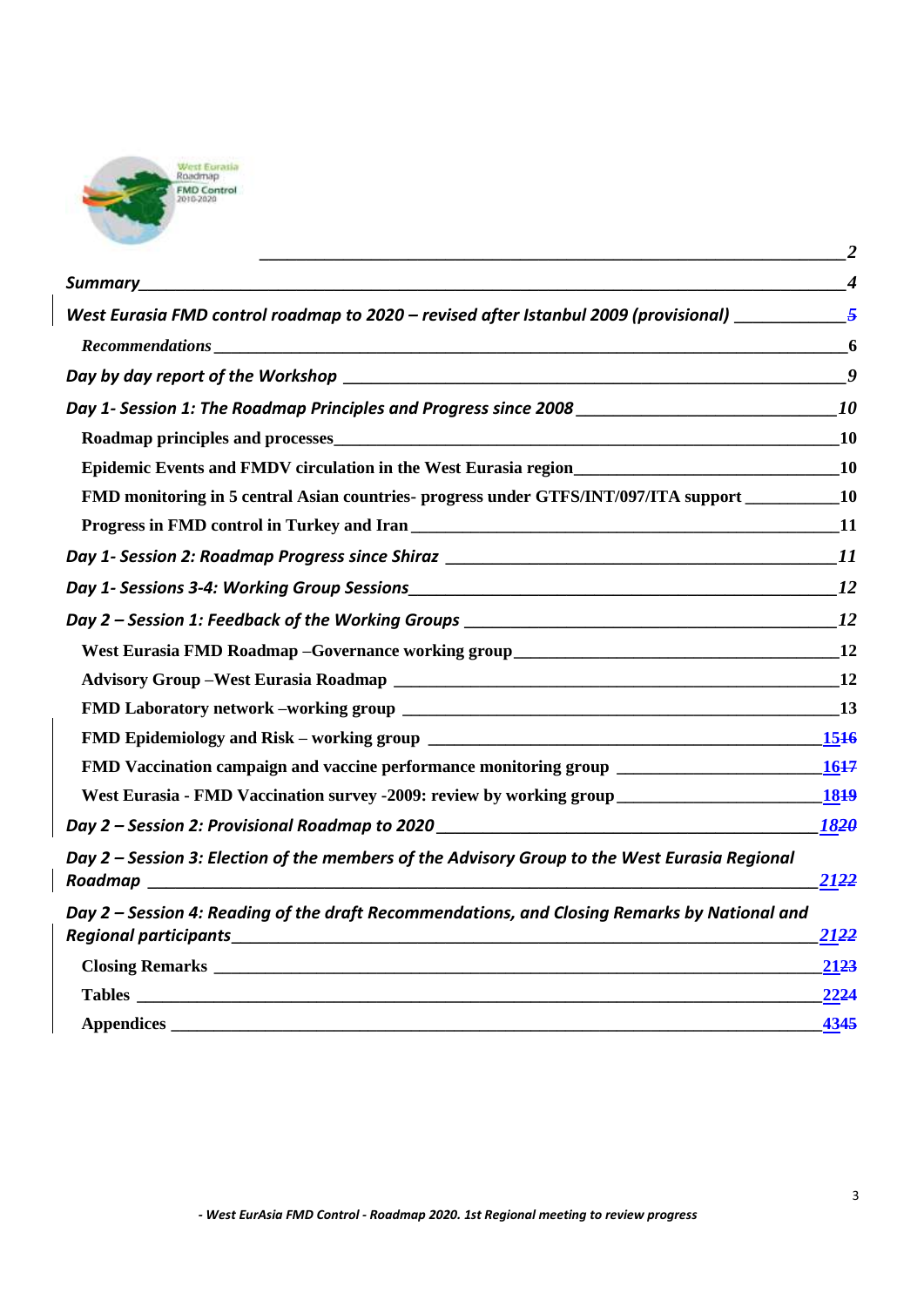# <span id="page-3-0"></span>**Summary**

- 1. The 1<sup>st</sup> Regional workshop to review the progress of the West Eurasia FMD network was held in Istanbul, Turkey, organized by FAO in consultation with OIE, and hosted by the Ministry of Agriculture, Turkey.
- 2. The Workshop was convened as a joint meeting under the FMD projects implemented by the EuFMD Commission (FAO) in Turkey, Trans-Caucasus, Iran and Syria, and the GTFS/INT/907/ITA project for Central Asian countries. Invitations were sent by FAO, on behalf of the two organizations, to the Chief Veterinary Officers (CVOs) and to the FAO national consultants on FMD (EuFMD or GTFS projects). In total, fifteen countries in West EurAsia were represented, with the Russian Federation represented through the OIE Reference Laboratory (FGI-ARRIAH).
- 3. The Objectives of the Workshop were:
	- a. to review progress in FMD control in West Eurasia, towards the vision of a region free of clinical FMD by 2020 - using the Vision statement and "Regional Roadmap" developed at the Shiraz meeting in November 2008;
	- b. to share information on FMD virus circulation within the ecosystem to assist planning of preventive measures in the short-term.

#### **Outcome and outlook**

- 4. The progress of FMD control since the Shiraz meeting in 2008 was reviewed and a provisional revised Roadmap to 2020 developed, for the 14 countries currently participating in the West Eurasia FMD Roadmap.
- 5. Five countries were considered to have progressed to a higher PCP Stage:
	- a. four from Stage 0 to Stage 1 (PAK, AFG, UZB, TAJ);
	- b. one from Stage 1 to Stage 2 (Turkey).
- 6. Three countries did not provide evidence to support their current PCP Stage; their demotion to a lower Stage is considered pending. Demotion will occur unless information is provided in the next two month period.
- 7. The progress in the first year was considered to be good, and the Roadmap remains on track to achieve the vision of freedom from clinical cases of FMD being achieved by the year 2020.
- 8. The continued realisation of the vision requires a co-ordinated set of national efforts under an overall framework of progressive risk reduction, supported by regional services and sharing of information, technical knowledge, and possible donor support, between countries within the region and which are beneficiaries of the action.
- 9. Almost all countries in the region are in Stage 1 of the Progressive Control Pathway (PCP), or above, and most continue to invest heavily in FMD vaccination programmes. However, weaknesses in international control of animal movement, and gaps in preventive measures, have allowed the continued circulation of types A, O and Asia-1 in the region, with a regional epidemic of type A Iran 05 in the winter of 2008-9.
- 10. The international organizations indicated their strong continued support for the Roadmap process, with the EC, and the EuFMD Commission, indicating their support for regional and national monitoring and control efforts for Turkey and the 6 bordering countries in 2009-2012, and indicators from the Government of Italy for further support to 5 Central Asian countries. The support of additional donors and financial sources will be needed to move from monitoring (PCP Stage 1) to improved control at risk points (Stage 2) in the less advanced areas.
- 11. A Secretariat remains necessary to provide co-ordination of the supportive services, particularly to promote the laboratory network and services, and the epidemiology and risk monitoring, and for monitoring and communication of progress.
- 12. The implementation of the Roadmap should encourage and complement the efforts in China, India, and South-east Asia to address the problem of FMD in the whole of EurAsia on a long term basis; FAO/OIE were encouraged to progress establishing a Roadmap in India /South Asia (SAARC countries) to reduce the risk to west Eurasia and to complement and harmonise with efforts in the West Eurasia region.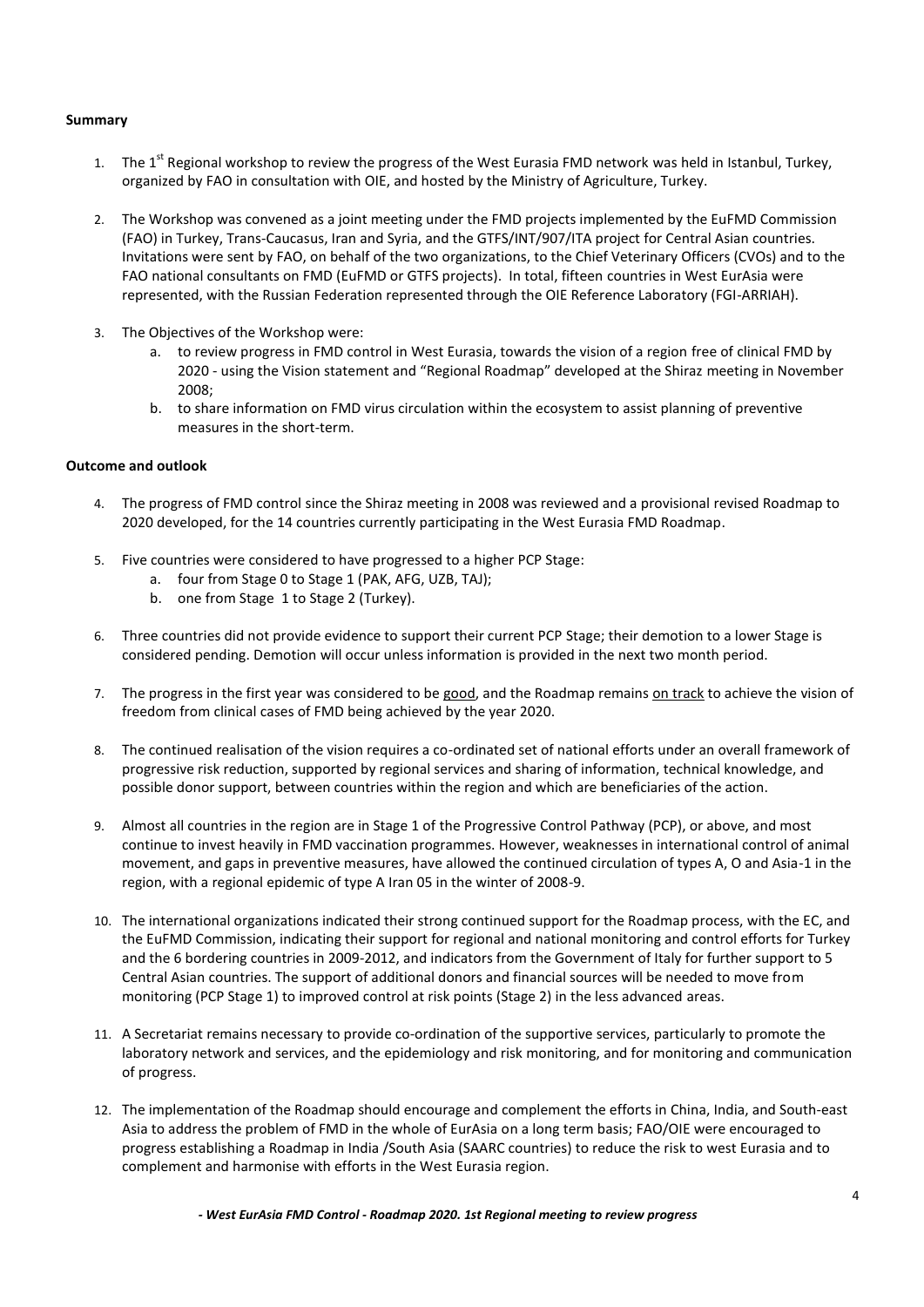13. The Workshop recommended that annual meetings continue to be convened by FAO/EuFMD/OIE to monitor progress, with the 2nd Annual Progress meeting in late 2010.

# *ROADMAP 2020 : The WEST EURASIA COUNTRY STATUS 2009 AND ROADMAP TO 2020*

This table indicates the FINAL assessment of country Stage position for 2009, together with the expected progression to 2020. A provisional Roadmap was produced at the Istanbul meeting and countries whose change in status was considered "pending" were given a 2 month period after draft report of the Istanbul meeting to supply the requested information. The progression from 2010 to 2020 is based on self-assessment completed during the Istanbul meeting and revised (see comments) by the FAO headquarters Roadmap Team (EuFMD and GTFS projects), as indicated in the comments column.

*FINAL assessment of country Stage position for 2009, together with the expected progression to 2020.*



The 2009 Roadmap was considered final on 31/12/09, after allowing time for countries with status "pending" to provide the information/evidence required.

# Acknowledgements

This report was compiled by the Secretariat of the EuFMD Commission, FAO, Rome. In particular, Adel Ben-Youssef is thanked for managing the 2009 surveys on PCP Progress and Vaccination campaigns, Nadia Rumich for managing the documents and communications, Claudia Ciarlantini for the artistic quality, web support and direction, Umberto Ciniglio and Enrique Anton for managing the venue, accommodation and travel arrangements, and Giancarlo Ferrari for unfailing technical support and enthusiasm throughout that underpins the Roadmap. The financial support for travel and allied costs, from the EC (SANCO) and Italian Co-operation (GTFS/INT/907/ITA) is gratefully acknowledged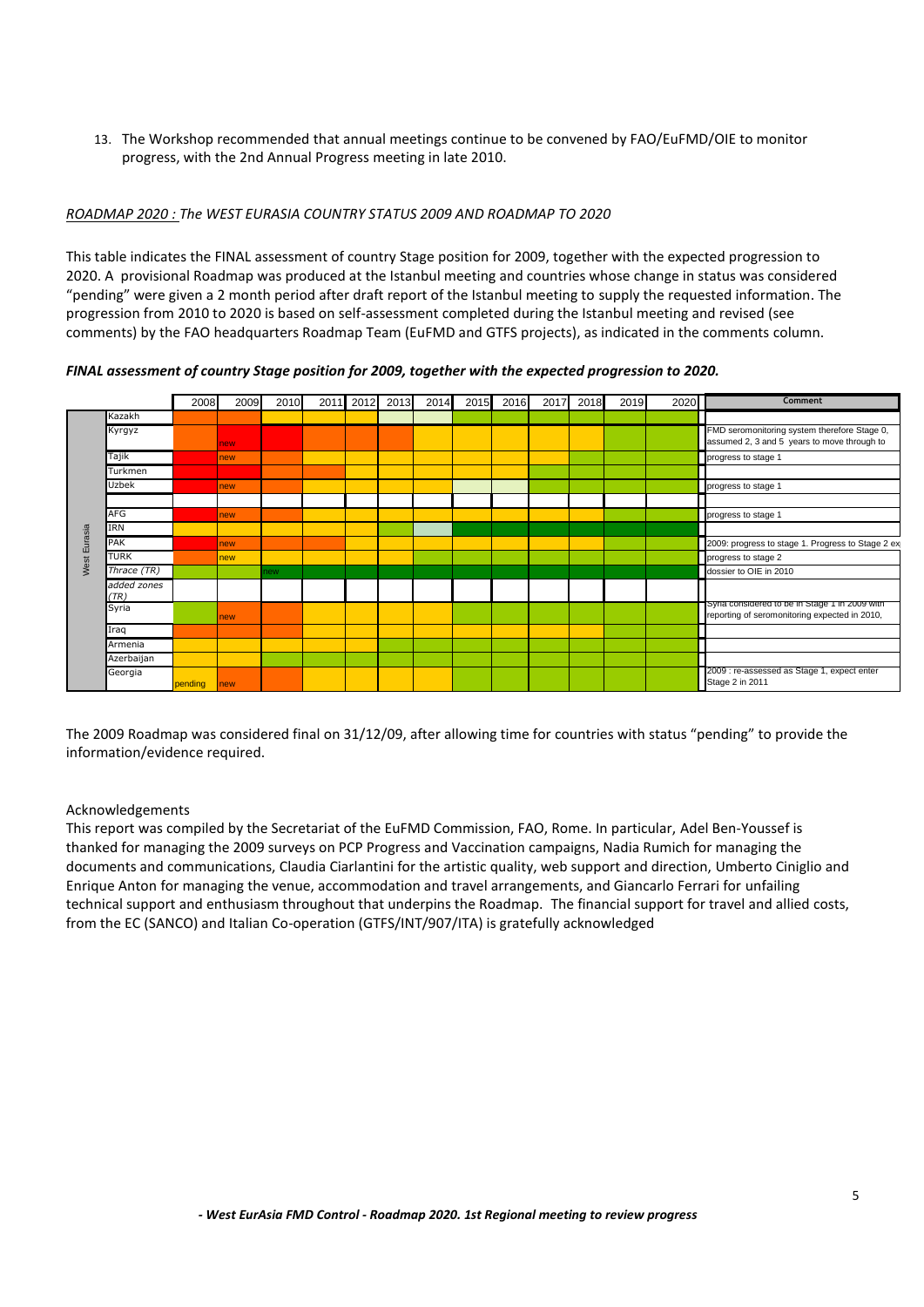# <span id="page-5-0"></span>*Recommendations*

The 14 countries here represented, agree the following:

#### *Considering that:*

- 1. A regional epidemic of FMD serotype A Iran 05 has affected many countries in the region in the past year, and has spread beyond the borders to previously untouched parts of the middle-east;
- 2. The use of a suitably matched antigen for the currently circulating FMDV A Iran 05 strain was reported by only 3 countries, despite the recommendations of the Shiraz meeting, creating uncertainty that programs will provide adequate protection against the current epidemic:
- 3. Genetically distinct lineages of FMDV serotypes O and Asia-1 circulate within parts of the region, with the potential for further emergence and spread throughout the region;
- 4. Some countries in the region remain at an early stage of the PCP, with limited actions to monitor and control the movement of FMD;
- 5. High investments in FMD control in Turkey and the I.R of Iran, and other countries in the region are at risk as a result of epidemic developments in some parts;
- 6. The sero-monitoring approach used in 5 Central Asian countries, as a PCP Stage 1 activity, has provided valuable information on FMD exposure in each country and provides evidence of positive reduction through vaccination;
- 7. Progress has been made to better map the emergence and spread of strains within the region, and to communicate between risk managers in the veterinary services, but an early warning system to allow countries to adapt their control measures is not yet in place;
- 8. Several countries have demonstrated their commitment to the Roadmap through undertaking PCP activities, with evidence of monitoring and control actions being applied, and that some countries can be considered to move up in Stage of FMD control;
- 9. That there is a need for the countries of the region to find a common voice and to assist direction of the initiative, working with the international organizations;
- 10. The countries of the region require effective regional services to achieve the progress in monitoring and surveillance, and assist raising the capacity of the national reference laboratories to service the national control strategies.

# *Recommendations*

*On virus circulation,* that the Veterinary Services

- 1. should reconsider their vaccination plans for the coming year, taking note of the reservoir/persistence of Asia -1 in Pakistan and Afghanistan, and of serotype A Iran 05 and O Panasia II in at least 4 Roadmap countries (Pakistan, Afghanistan Turkey and Iraq);
- 2. Should be aware of the continual risk of movement of viral variants within the region, taking note of the sublineages of each serotype in the region.

# *On vaccine recommendations,* that the Veterinary Service

3. should ensure that vaccines used are appropriate for the risk from viruses circulating in the West Eurasia region; the most appropriate vaccines for current risk in the region are A Iran 05/A TUR 06 and O Manisa in routine vaccination programs, and Asia-1 Shamir (in risk zones).

# *On the overall Roadmap approach and PCP*

- 4. that the Roadmap process, including an annual survey for indicators of progress, be continued;
- 5. That the proposals of the PCP monitoring group on the procedures for review of the country stages and actions to be taken if progress is negative, and on the development of an Advisory Committee, be implemented.

# *On the FMD monitoring and early warning activities*

- 6. that continued international support for FMD monitoring is given so that all countries in the region enter and maintain the monitoring activities to at least stage 1 of the PCP;
- 7. That other PCP stage 1 activities take place, particularly focus on possible intervention points after identification of high risk husbandry/market chain points;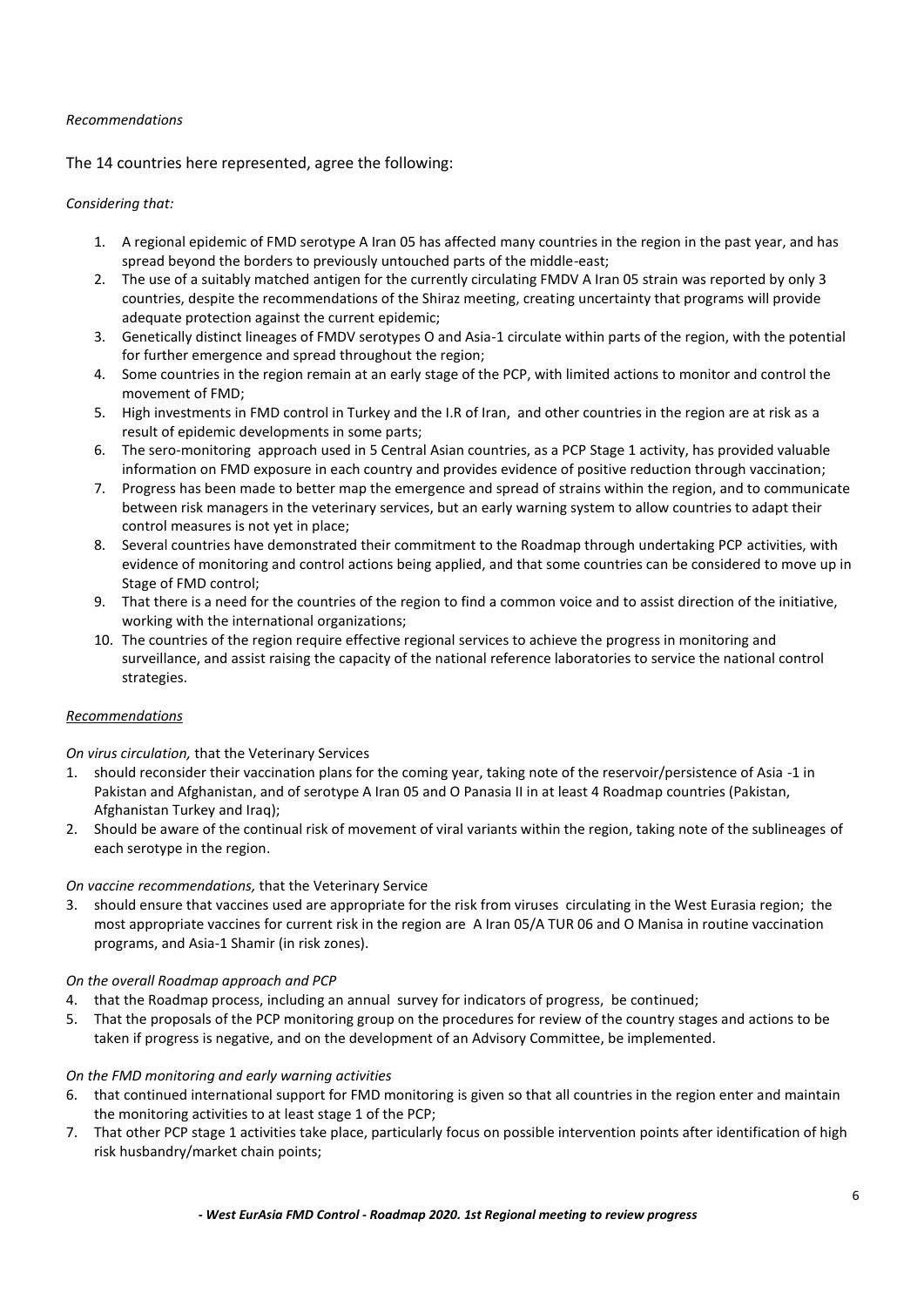- 8. That consideration be given to greater use of swab sampling from high risk markets where reporting is low but where serological evidence of high FMD incidence exists yet submissions of epithelial samples are limited;
- 9. That satellite laboratories serving international surveillance for typing FMDV should report results using a standard WRL template, to the VS of the sending countries, FAO, OIE. A restricted access information system could be used to inform the partners in the West Eurasia lab network.

# *On progress along the Roadmap since 2008*

- 10. that the international organizations, and national stakeholders take note of the progress achieved in parts of the region, with progression of several countries along the pathway, while in some countries additional information and evidence of monitoring , surveillance or control activities is still not sufficient;
- 11. That the 2009 Roadmap be finalized before the end of the year, after allowing another 2 months for the missing information to be provided;
- 12. That an information portal be established and greater effort be made to communicate the Roadmap principles and progress to national and international stakeholders.

# *Recommendations of the West Eurasia FMD Lab Network*

- 13. That a dedicated website be set up, password protected and as far as possible in common with the information system needs identified by the monitoring and surveillance group; and to hold regular update meetings (quarterly teleconference with identified, IAH or EuFMD to organize), with follow-up reports; a face to face meeting at end of year (to be held at the SAP Institute);
- 14. That all labs should be invited to take part in the annual lab proficiency test scheme (of the WRL), and should be supported to attain the minimum capacities required to undertake the monitoring and surveillance actions required in the PCP;
- 15. That effort continues to develop FMDV serotype specific penside tests and easy to use kits for SP antibodies, and serotype specific PCRs for the FMDVs in the region.

# *Recommendations of the Epidemiology/Risk assessment group*

- 16. that an agreement is made over the next year on movement from 6 month reporting to monthly or more frequent information provision, under the OIE system as a service to the Roadmap, or by another means to be identified by the Advisory Committee (AC);
- 17. That the AC should consider how and where to have regional support unit for monitoring and surveillance;
- 18. That two workshops be held at regional level, on socio-economic assessment of critical FMD control points and on monitoring and surveillance design and analysis;
- 19. That the major issues of information and reporting system be addressed by the Advisory Committee, with the help of a regional representative on monitoring and surveillance.

# *Recommendations of the Vaccination Monitoring Network*

20. That the recommendations of the working group be considered by the national veterinary services, and where appropriate supported or implemented in projects by the international organizations; that the questionnaire be improved in order to better understand the quality and coverage of vaccines used in the region, including the level of importation compared to local production and intra-regional supply.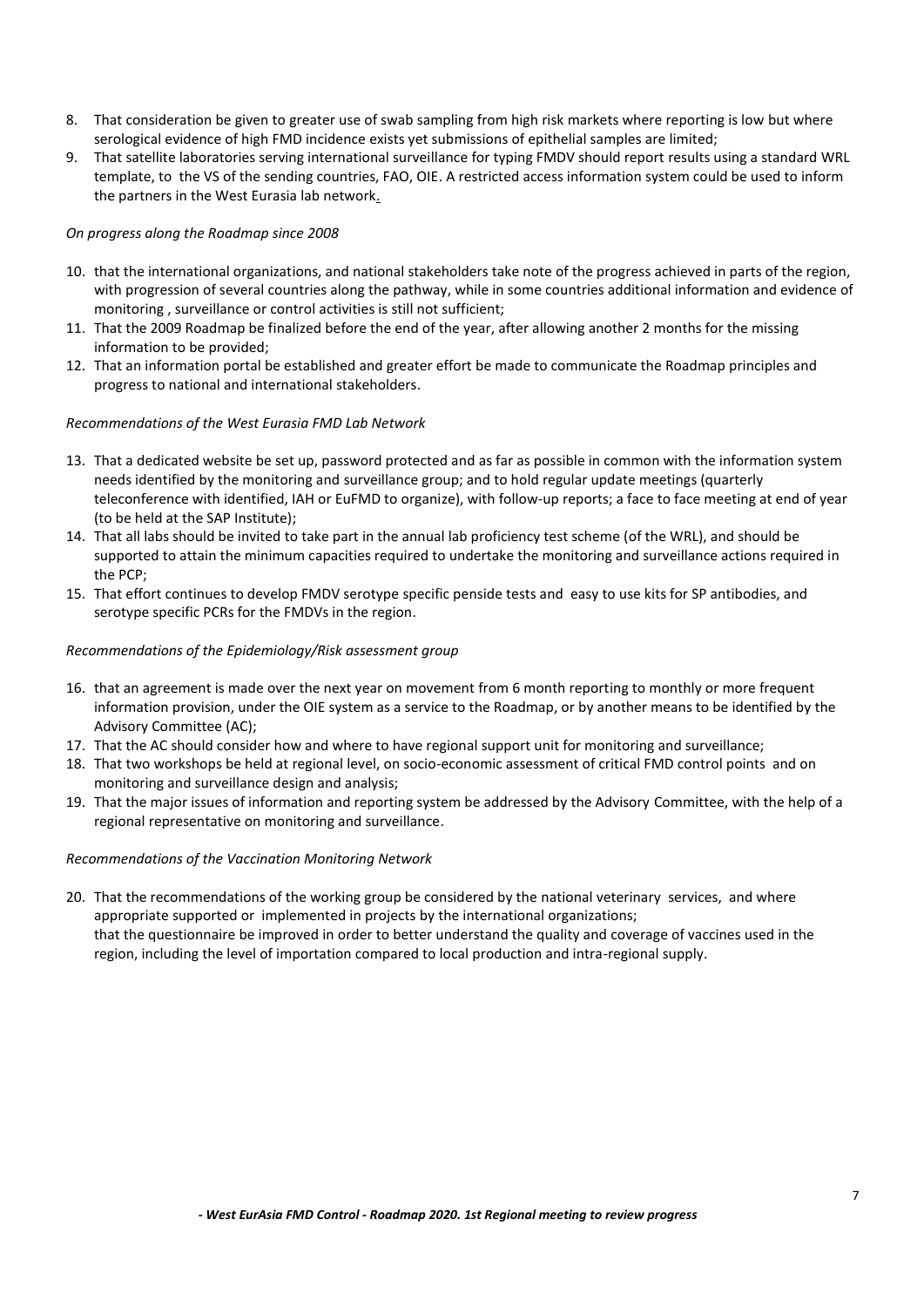#### *Recommendations on Governance of the West Eurasian FMD Roadmap Initiative*

- 21. That an Advisory Committee (AC) be established to assist resolution of issues affecting progress of the Roadmap Initiative, and which will report to the annual meeting and to the relevant GfTADS Steering Committees. In the interim period, the AC will comprise 4 permanent members from FAO, OIE, EC and EuFMD, an elected president from the 14 countries of the Roadmap, and two elected technical representatives that can represent the FMD Laboratory Network and the Monitoring and Surveillance network. The ECO (and other international organizations if appropriate) will be invited to attend as Observers. The AC should meet at least once a year, back-to-back with the EuFMD Executive Committee or other relevant international meetings;
- 22. That the international organizations promote long term FMD control in regions that threaten West Eurasia, in particular in South Asia, and should act to ensure that risk of FMDV incursion from these regions is kept under review and threats communicated to the West Eurasia epidemiology and risk group.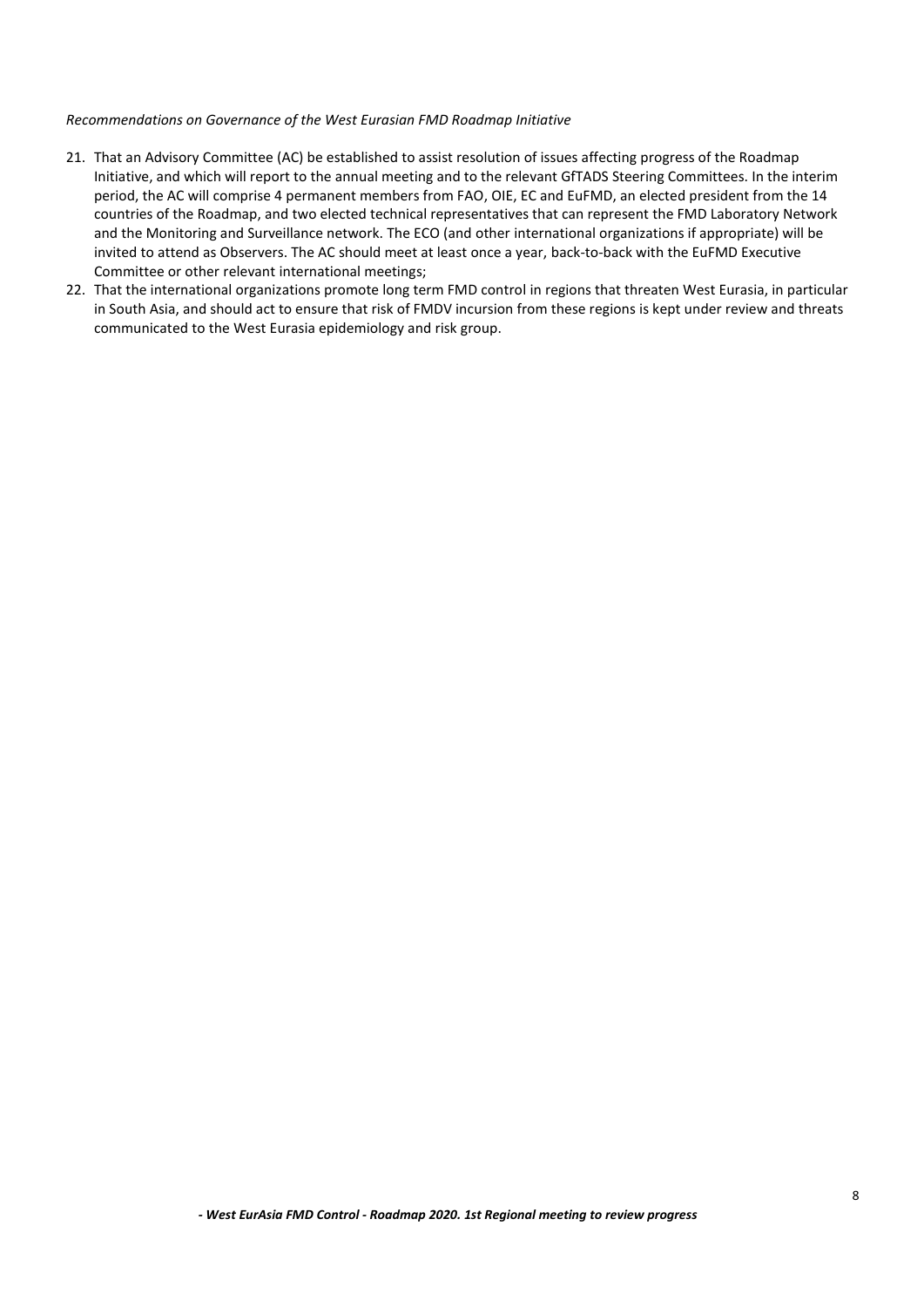# <span id="page-8-0"></span>**Day by day report of the Workshop**

# *Opening*

The welcome address was given by Dr. Pakdil, Deputy Undersecretary, Ministry of Agriculture (MARA), Turkey. He illustrated the large and increasing investment being made by Turkey to achieve freedom from FMD in Thrace region and to achieve control in the rest of the country. Freedom with vaccination would be a first for the Roadmap countries, and illustrates what is possible, given a suitable environment of national and regional investments and co-operation. He thanked EuFMD and FAO for the effort to organise the meeting.

On behalf of FAO, Dr. Lubroth thanked MARA for their willingness to host the meeting, to play an active role in supporting regional capacity building, and to commit to supporting long term control of FMD in Turkey. FAO would continue to support the West Eurasia Roadmap process, which he considered a model for other regions that do not currently have a long term FMD control program in place.

Professor Belev, on behalf of the OIE, thanked MARA and FAO for the excellent initiative to develop the Roadmap and urged the countries present to commit to the long term effort; the OIE was fully supportive of the Roadmap, which should benefit all countries involved. The importance of continued effort to strengthen veterinary services is a key part of achieving progress.

Dr Herzog, President of the EuFMD Commission, welcomed the opportunity presented, for the meeting to provide a bridge for European countries to meet with those of West Eurasia, on an area of common interest. The Commission would continue to support the meeting and Roadmap, as far as possible and providing that tangible benefits are seen for the main parties. Dr Fuessel (EC), on behalf of Dr van Goethem, President of the Steering Committee of Gf-TADS Europe, welcomed the initiative, which provides an important illustration of what can be achieved under Gf-TADS when the national and regional interests are aligned towards a common goal. The EC, through the EuFMD/EC agreement, have indicated willingness to support, within the limits of the agreed budget and program, those actions of the Roadmap that will reduce the risk of FMD to member countries, in the next 4 years.

# *Organization of the Workshop*

The Workshop was structured as follows:

- o **Day 1** first considered progress reports and outlook for FMD control from the program activities of *GTFS/INT/907/ITA* project (5 countries) and EuFMD projects; thereafter an overall assessment of progress given on basis of the survey findings, and country representatives a self-assessment on their rate of future progress; in the afternoon regional technical working groups met to develop action plans; (**Appendices 1- 10**).
- o **Day 2** received the reports of the working groups, and thereafter reviewed the provisional Roadmap to 2020, the draft recommendations, and elected the regional Roadmap representative and leaders of the laboratory and epidemiology networks; (**Appendices 11-15**).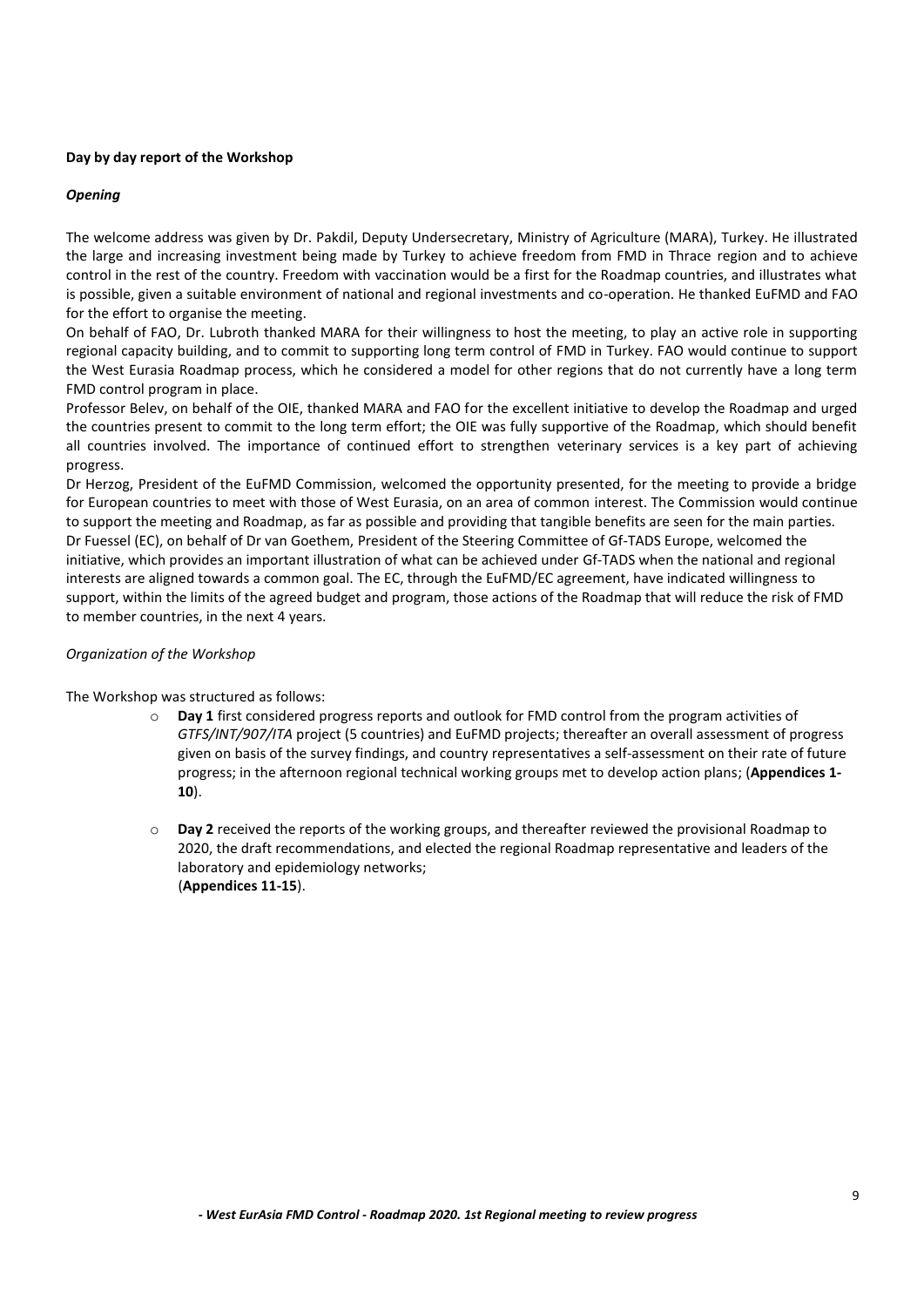# <span id="page-9-0"></span>**Day 1- Session 1: The Roadmap Principles and Progress since 2008**

*(Chair: Juan Lubroth – FAO)*

# <span id="page-9-1"></span>**Roadmap principles and processes**

The Session first received a presentation giving the background to the West Eurasian FMD control Roadmap, from Keith Sumption (**Appendix 2**). The Roadmap had been developed during the 4 day workshop in November 2008 in Shiraz, Iran, attended by representatives of 14 countries. The vision, and plan to 2020, used the Progressive Control Pathway (PCP) approach, in which FMD control level of a country or zone is categorised on the basis of monitoring, control and surveillance actions, moving from basic monitoring for FMDV strains and risk points for infection, to a stage where FMDV circulation in a country has ceased and each new event detected by surveillance is controlled and the absence of further circulation verified; this Stage (3) precedes the official recognition of FMD freedom by the OIE.

The Roadmap/PCP approach provides a framework for comparing the level of action against FMD between countries, and, at the minimum, provides information essential for planning preventive measures in neighbouring countries. In 2008, several countries were considered, on their own assessment to be in Stage 0, and the aim of international support was to progress these countries to Stage 1 in 2009. Several other countries claimed to be at a higher level (Stage 1, 2 or 3) and the 2009 meeting would verify their claims to remain in this category, and assess current efforts to progress.

The second presentation (**Appendix 3**) was by Lea Knopf (OIE), on the OIE/FAO International Conference on FMD, held in Asuncion, June 2009. The Conference supported the concept of Global Control of FMD through a co-ordinated set of Regional Roadmaps, and the use of the PCP approach at national level, with an emphasis of wider support and continual improvement of vet services (PVS Tool and approach). The West Eurasia FMD control Roadmap was seen an important initiative, justifying international support.

# <span id="page-9-2"></span>**Epidemic Events and FMDV circulation in the West Eurasia region**

An overview was presented by Dr Jef Hammond, WRL Pirbright (**Appendix 4**). The main event in the region in the past year was the epidemic of type A Iran 05, in particular the BAR-08 lineage, which had spread, possibly from Iran, into some of the Gulf states, causing epidemics in Iraq, Lebanon, Israel, Libya; Turkey had so far recorded only one outbreak of this lineage, on the border with Iraq. Vaccine matching for > 30 isolates indicated that a vaccine containing the A TUR 06/A Iran 05 antigen was suitable, but A22 Iraq was now poorly matched. The current vaccine recommendations for the region were therefore to use A Iran 05, O Manisa and Asia-1 Shamir antigens, unless risk assessment for countries indicated different risks. Other events of concern were the movement of Asia-1 into Bahrain, and an Indian type O into one of the Gulf states, indicating that FMDV entry from South Asia (India?) was a threat as well as the usual O, A and Asia-1 from within the West Eurasia countries. The WRL, working with the SAP Institute and supported by EuFMD/EC, was undertaking full FMDV genome sequencing studies to better identify how the new FMDV threats emerge from the pool of FMDV in the region; these studies support the West Eurasia program. The high number of FMDV samples from the region submitted to the WRL was a success of the West Eurasia program, particularly the Lab Network (Pakistan, Iran, Turkey, WRL, with support of EuFMD/GTFS projects).

# <span id="page-9-3"></span>**FMD monitoring in 5 central Asian countries- progress under GTFS/INT/097/ITA support**

A review of findings of the FMD sero-monitoring program supported under GTFS project, in 5 countries, was given by Dr Ferrari (**Appendix 5**). The program had also supported monitoring in 3 countries in line with requirements of PCP Stage 1, but (in addition to serum sampling)with virological sampling, including in markets (swab sampling) and from clinical cases, and a specific study in the Lahore dairy colony. Very significant findings included two genotypes of Asia-1 confirmed as circulating in AFG and PAK, whereas a gap of > 5 years had occurred since last detection, attributed to low submission rates; other findings were the high exposure rate of young animals in 3 countries, but much lower in the buffer zone of UZB. The survey was the first reported for UZB; for Turkmenistan results were pending.

Dr Syed Jamal and Dr Belsham reviewed the virological findings from swab sampling from 3 countries, and progress of work to replace live virus transport with inactivated samples (preserved RNA) (**Appendix 6 and 7**). The results are highly promising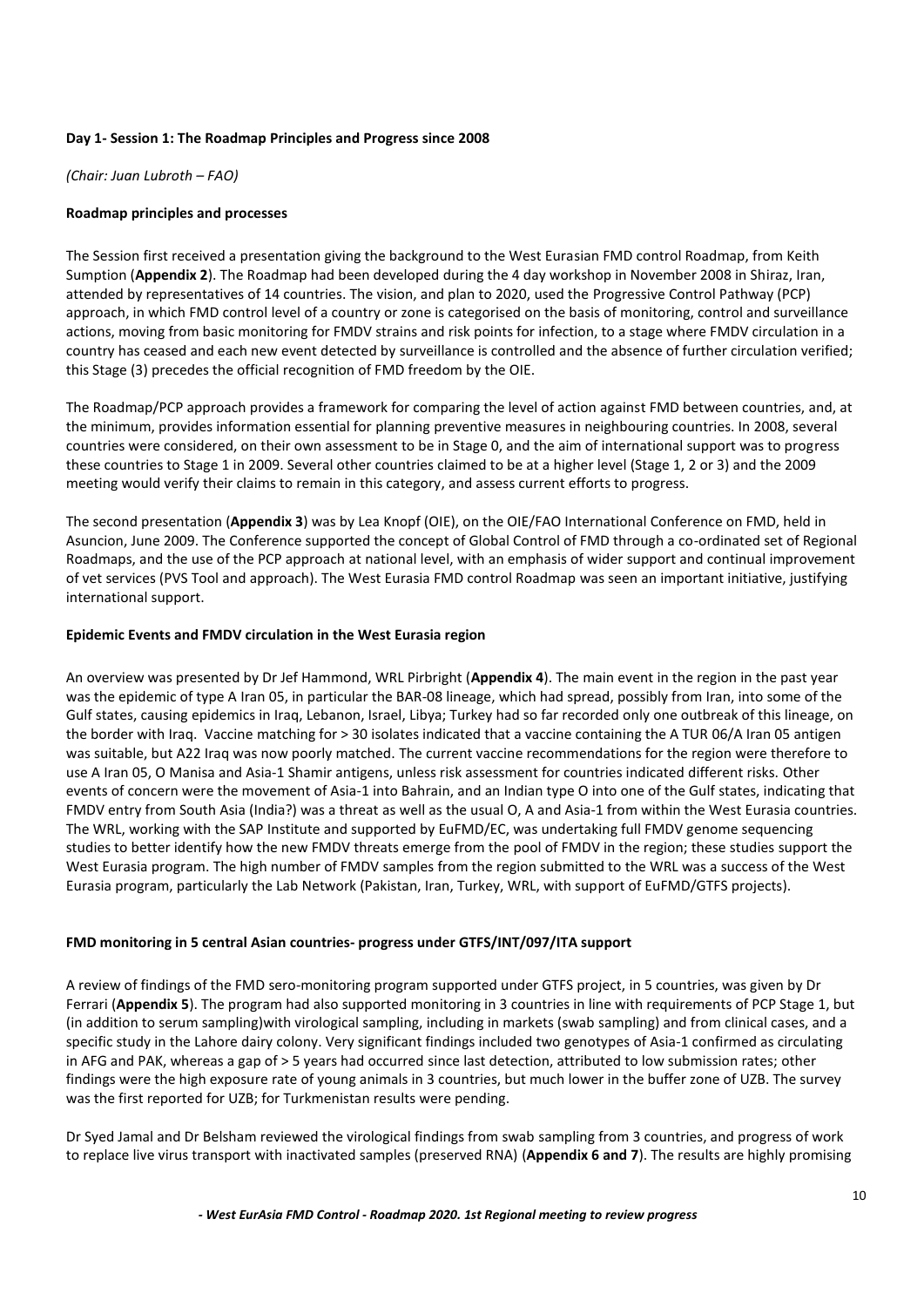that the current system of sampling for FMDV could be replaced with safer methods, enabling cheaper and more cost effective use of reference labs.

In discussion, congratulations were voiced on the success of the GTFS program to detect regionally important virus reservoirs of Asia-1; the question of epidemiological boundaries was raised, did the results in UZB indicate that this country was a northern boundary of the endemic region? Dr Ferrari indicated surveys in the non-vaccinated areas were also needed, as well as neighbouring countries.

# <span id="page-10-0"></span>**Progress in FMD control in Turkey and Iran**

Progress in these two countries was presented (**Appendices 8 and 9,** respectively). In Turkey, national and EC funds are being used to mount a national vaccination program with the aim of vaccinating all large and small ruminants twice per year; the program will continue until November 2010, with expectation of continuation in a new 3 year program in 2011-13. The Thrace region is expected to achieve status of FMD free with vaccination, in 2010; zonal freedom may become possible in other regions if the current progress is maintained. Both types A and type O outbreaks have continued in 2009, but at lower incidence than previous years, while vaccination of large ruminants and small ruminants has reached highest ever levels (complete national vaccination in autumn 2009). The current vaccines used are bivalent and trivalent, according to risk situation; type A TUR 06 is used because of low matching with A Iraq 22.

In Iran, a dramatic escalation of FMD type A had occurred in mid-2009 associated with the new A Iran-05 epidemic; one cause was the reduced vaccination in Phase 18 (only 3.5 million cattle vaccinated of about 8 million in country). This will be corrected in Phase 19 with greater vaccine availability, and with sheep and goats also vaccinated in winter 2009 (figures for planned??). The distribution of outbreaks in 2009 also differed from 2008, with greater incidence in some western provinces. The vaccination program is differentiated between production sectors, with 3 times yearly vaccination using Razi Institute vaccine (TV or QV) and dairy farms (3 times yearly with Merial vaccine).

The IVO advocated regional actions, in support of the Roadmap, including:

• Laboratory networking- teleconference every 3 months has been started with exchange of information and should continue regularly (currently Iran, Pakistan, Turkey, FAO, Pirbright)

- Harmonized, annual or more frequent routine surveillance
- all countries to undertake serosurveillance or active FMD surveillance, to meet requirements of Stage 1 or 2 or 3 of the Roadmap
- Collation and sharing of information on vaccination campaigns across the region, to improve risk assessment (agreement between Iran and Pakistan for mutual collaboration)
- Bilateral or multilateral protocols to reduce risk of informal animal trade (offer of Iran to supply vaccine to AFG and PAK as part of improvement of safety of trade in high risk areas)

FMD control in Iran is fully state funded, and EuFMD/EC support has been of benefit to improve the GIS-vet information management system, sero-surveillance, laboratory strengthening, training in outbreak investigation, and through emergency vaccine supply (type A for the Iran 05 epidemic). The current Phase II support ends December 2009 and the IVO requests continuation with a new Phase III in 2010 onwards.

# <span id="page-10-1"></span>**Day 1- Session 2: Roadmap Progress since Shiraz**

Presentation of Report on country progress: Keith Sumption presented an assessment of country progress along the Roadmap since the Shiraz meeting in November 2008. The country positions (PCP Stage) had been assessed in November 2008 at the workshop, with self-assessments; in September 2009 a survey was conducted through the CVO of each country to assess the level of activity against the requirements of the PCP for activities in Stages 1-3. The survey was conducted in English and Russian, with a very good level of response. On the basis of the returned forms, a *version 1 of the provisional revised country stage position* could be proposed; he asked the country representatives to review the position and provide supporting arguments/information if they considered the PCP position to be incorrect.

Finally a table was provided to representatives, to complete their own assessment of the number of years needed to progress to the next and subsequent PCP Stages. The returned papers, together with the responses were then used to complete a *Provisional Roadmap to 2020* (version 2 of the country stage assessments).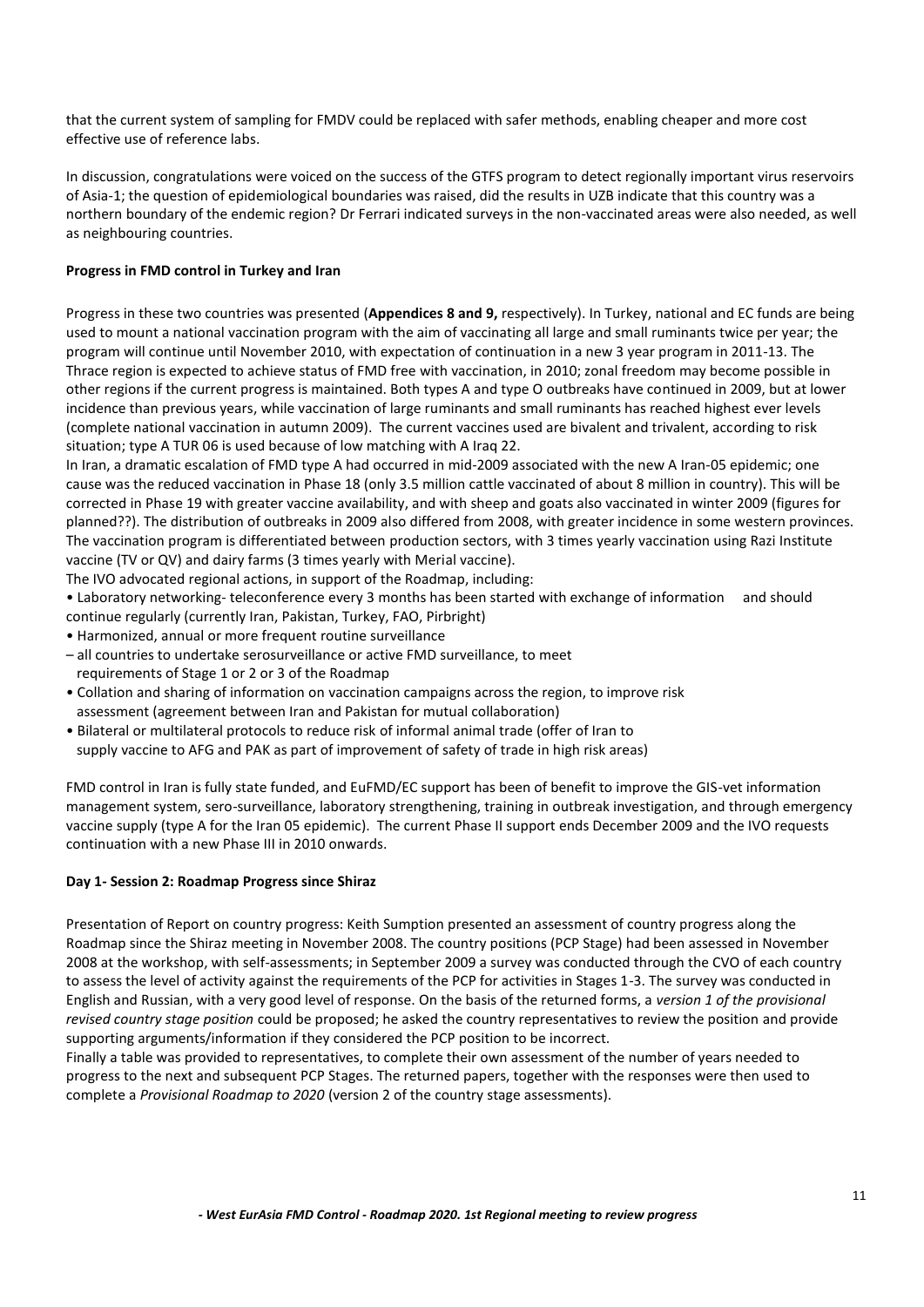<span id="page-11-0"></span>The Provisional Roadmap to 2020 was presented – and reviewed - on day 2.

# **Day 1- Sessions 3-4: Working Group Sessions**

Four working groups met in the afternoon, and reported back on Day 2. The objectives of each group had been developed by the Group Leaders in a pre-meeting on Wednesday 7th October.

# <span id="page-11-1"></span>**Day 2 – Session 1: Feedback of the Working Groups**

# <span id="page-11-2"></span>**West Eurasia FMD Roadmap –Governance working group**

# *Terms of Reference:*

-To advise on the annual procedure for assessment of country progress in the Roadmap (PCP Stage assessment); -To identify terms of reference and potential composition of an Advisory Body for the Regional Roadmap, in line with the Gf-TADS agreement.

The group had the following composition:

Professor Belev (OIE), Juan Lubroth (FAO), Etienne Bonbon (EC), Lea Knopf (OIE), Keith Sumption (EuFMD), Mehdi Khalaj (IVO, Iran).

# *Output:*

Group report (**Appendix 15**) presented to Plenary Session and adopted without change, and used as the basis for the election of the members of the Advisory group, in day 2, Session 3.

Proposed procedure for PCP assessment –West Eurasia

It was agreed assessment should be ANNUAL and on a voluntary basis, completed by the countries.

# **When?**

- survey sent out 3 months before annual meeting; deadline 2 months before meeting;

- 1 month before meeting the assessed position is communicated to the countries

which allows one month for them to answer questions/provide missing data

**Who** should assess?

FAO, with one or more persons from the "advisory group".

# **Format**?

survey questions will remain as close as possible to PCP criteria

FAO should assist by providing more materials for guidance and training in completing the assessments.

# **Need for country visits**?

The idea should not be made a requirement; however if countries request evaluation visit to assist development of action plans, as far as possible this should be supported/managed by FAO/OIE.

# **After the assessment:**

If the assessment is negative, in most cases because of lack of data or evidence, it is proposed that countries are given 2 months and 2 chances (reminders) to provide data/evidence.

# <span id="page-11-3"></span>**Advisory Group –West Eurasia Roadmap**

The functions of the Advisory group were proposed as follows:

- $\triangleright$  to advise on issues preventing progress along the FMD Roadmap
- $\triangleright$  to assist in resolving problems affecting progress
- $\triangleright$  to improve ownership and enable direction by countries of the region.

The structure of the group should be coherent with the decision making processes established for regional programs/groups operating under the GfTADS agreement.

The proposed Advisory group structure would have 7 members, of which 4 members are from international organizations (1 member each FAO, OIE, EC, EuFMD) and 3 from the region. The ECO (Economic Cooperation Organization) would be invited to provide an Observer.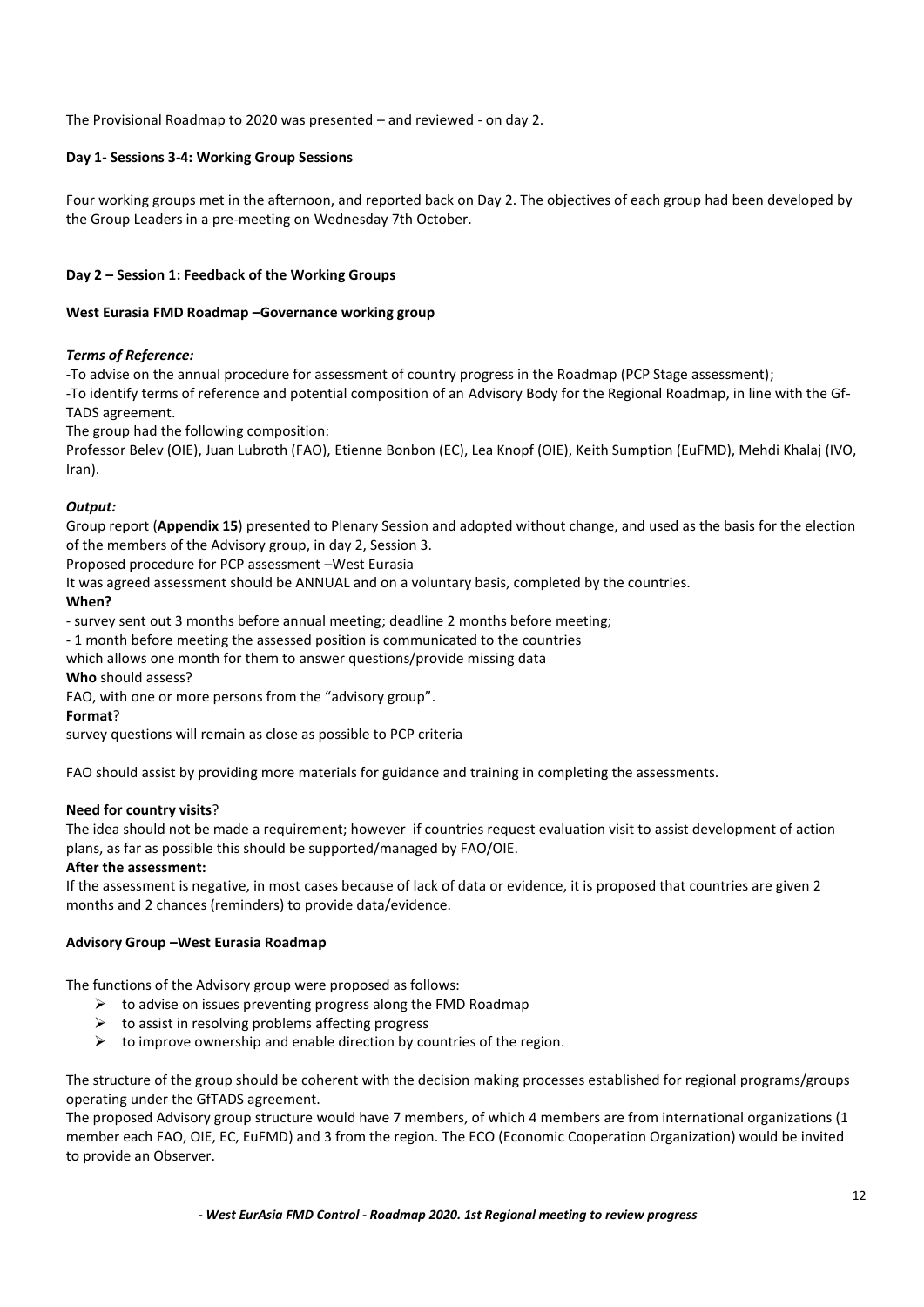The Regional members would be

- $\triangleright$  President, elected at the annual meeting, and who represents the Roadmap at international meetings, EuFMD Executive, etc
- $\triangleright$  two technical representatives:
	- laboratory network
	- monitoring and surveillance network.

<span id="page-12-0"></span>The duration of office would be one year, and proposed members need at least one supporter.

# **FMD Laboratory network –working group**

The Shiraz meeting had recommended the development of a FMD lab Network for the region, with the following expectations:

**a**. the harmonization of laboratory procedures to improve the confidence of veterinary services in the results obtained across the region;

**b**. to improve early detection of emergent viruses, and communicate information to assist the preparedness of each country for epidemic threats;

**c**. to build expertise in each country, and improve capacity and performance of laboratories across the region;

**d**. to implement in network members a system for ring (proficiency) testing;

**e**. that one laboratory will serve as a leading facility for gap analysis, training, and manage proficiency tests (with OIE or FAO reference laboratories), will interface with Regional Epidemiological Unit, and host a regional laboratory network website.

# **Objectives of the Working Group meeting, Istanbul:**

- Update and review laboratory capacity table from the first roadmap
- Identify progress/problems
- Determine each laboratory's actual capability
- Determine each laboratory's requirements, with reference to PCP
- Serology
- Agent identification (RT-PCR, Sequencing) Identify specific gaps that need addressing
- Issues discussed at pre-meeting
- Work out a pathway of technology transfer and training
- Identify laboratory in network that can provide these and arrange placement of key staff for training
- Hold quarterly network meetings by teleconference and one face to face meeting to discuss progress
- Link discussions to PCP
- Develop a system to share information generated quickly and simply
- Possibility of a password protected website hosted in Ankara

# Outputs: presentation (**Appendix 11**) presented to Plenary Session

# Working Group 1 outputs:

*Table 1*

| Tubie 1        |                                                                                                                                 |                                                                                            |                                                        |
|----------------|---------------------------------------------------------------------------------------------------------------------------------|--------------------------------------------------------------------------------------------|--------------------------------------------------------|
| <b>Country</b> | <b>Diagnostic capability</b>                                                                                                    | <b>Requirements</b>                                                                        | <b>Training offered</b>                                |
| <b>Iran</b>    | Ag Detection Elisa<br>Cell Culture<br>Pcr<br>Pen-Side Test<br><b>CFT</b><br>LPBE/SPCE VNT<br><b>Nsp</b><br>R Value<br>Vnt/Elisa | Interaction and training from<br>reference lab<br>through twinning or other<br>arrangement | Can provide some training for<br>others in the network |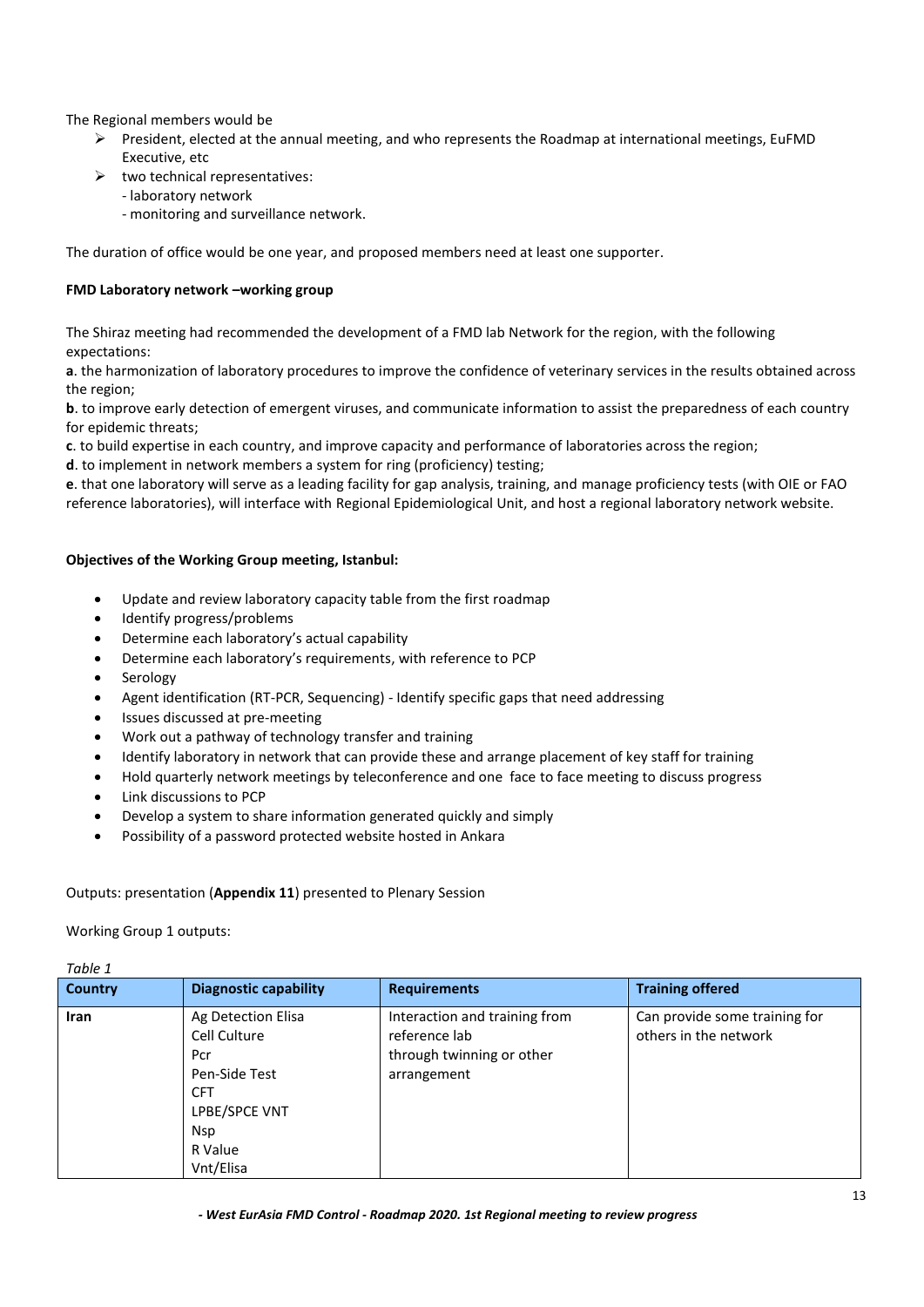| <b>Country</b> | <b>Diagnostic capability</b>                 | <b>Requirements</b>                                              | <b>Training offered</b>                                 |
|----------------|----------------------------------------------|------------------------------------------------------------------|---------------------------------------------------------|
|                | Pcr                                          |                                                                  |                                                         |
|                | Sequencing                                   |                                                                  |                                                         |
| Pakistan       | Ag Detection Elisa                           | Need funding for kits and reagents                               | Can provide training for serology                       |
|                | Pcr                                          | Antigenic characterization                                       | <b>ELISA</b>                                            |
|                | Pen-Side Test                                | Have RT PCR machine but no                                       |                                                         |
|                | <b>CFT</b>                                   | reagents                                                         |                                                         |
|                | <b>LPBE</b><br><b>NSP</b>                    |                                                                  |                                                         |
|                | <b>ELISA</b>                                 |                                                                  |                                                         |
| <b>Turkey</b>  | Penside test                                 | None detailed except more                                        | Can provide training for others in                      |
|                | <b>Multiplex PCR</b>                         | information from the region                                      | the region                                              |
|                | O and A and pan FMD                          |                                                                  |                                                         |
|                | Asia 1 also available                        |                                                                  |                                                         |
|                | 'in house' western blot                      |                                                                  |                                                         |
| Afghanistan    | Penside test                                 |                                                                  |                                                         |
|                | <b>RT PCR</b>                                |                                                                  |                                                         |
|                | Ag detection ELISA                           |                                                                  |                                                         |
|                | <b>NSP Brescia</b>                           |                                                                  |                                                         |
| Armenia        | <b>LPBE Pirbright</b><br>Nothing to add      | Sp training for RTPCR                                            |                                                         |
|                |                                              | General FMD training course                                      |                                                         |
|                |                                              | Pirbright course                                                 |                                                         |
| Azerbaijan     | Very recent RTPCR                            | Training for PCR                                                 |                                                         |
|                | Penside                                      | Funding for reagents and kits                                    |                                                         |
|                | <b>NSP</b> prionics                          | SP ELISA kits                                                    |                                                         |
|                | <b>CFT</b>                                   | Help with shipping of samples                                    |                                                         |
|                |                                              | (costs)                                                          |                                                         |
| Georgia        | RT PCR;                                      | Need funding for kits and reagents                               | General FMD training course                             |
|                | Ag Detection ELISA;<br>FMD-NSP, SP;          | Antigenic characterization;                                      | Pirbright course;                                       |
|                | Penside Test                                 | Additional doses of FMD vaccine for                              | NS Staff Training in Epidemiology                       |
|                |                                              | migration animals (Kakheti and                                   |                                                         |
|                |                                              | Kvemo Kartli Regions) app. 100.000                               |                                                         |
|                |                                              | cattle and 200.000 sm. ruminsnts                                 |                                                         |
|                |                                              |                                                                  |                                                         |
|                |                                              |                                                                  |                                                         |
|                |                                              |                                                                  |                                                         |
| Iraq           | Ag ELISA Pirbright                           | Have non-functional RTPCR machine<br>Support for lab development | Can provide some training for                           |
|                | Cell culture planned<br><b>RTPCR</b> planned | Training on sequencing                                           | others needs funding<br>Study in North of Iraq for free |
|                | <b>CFT</b>                                   |                                                                  | zone                                                    |
| Kazakhistan    | Ag ELISA Pirbright & Arriah                  | 2 main FMD labs need clarification                               |                                                         |
|                | <b>Conventional PCR</b>                      | what capability is needed                                        |                                                         |
|                | LPBE Pirbright                               | Funding for kits and reagents                                    |                                                         |
|                | <b>NSP Svanova</b>                           | General FMD diagnosis training                                   |                                                         |
|                |                                              |                                                                  |                                                         |
| Kyrgyz-stan    |                                              |                                                                  |                                                         |
| <b>Syria</b>   |                                              |                                                                  |                                                         |
| Tajikistan     |                                              |                                                                  |                                                         |
| Turkmenistan   |                                              |                                                                  |                                                         |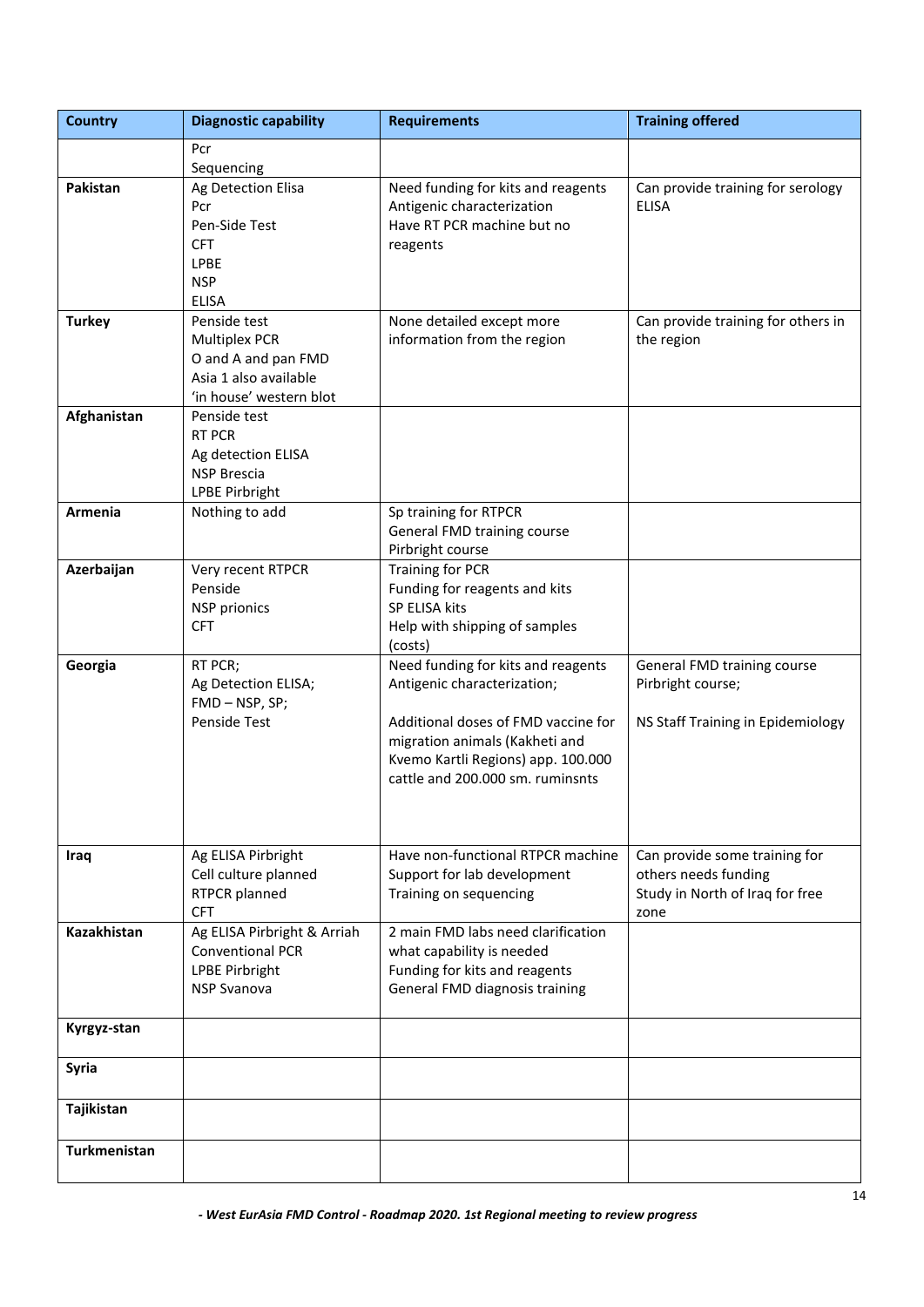| Country     | <b>Diagnostic capability</b> | <b>Requirements</b>                                                     | <b>Training offered</b>                      |
|-------------|------------------------------|-------------------------------------------------------------------------|----------------------------------------------|
| Uzbek-istan |                              |                                                                         |                                              |
| Arriah      | Full range of tests          | Need countries to send samples<br>Lack of willingness to report disease | Can possibly provide training-<br><b>TBD</b> |

- Main issues/needs
- Funding for kits and reagents
- Government need to understand and support this funding
- Requires lobbying from FAO/OIE and or financial support through specific projects
- Training in specific tests (can be at any lab in the network)
- General FMD diagnosis training (Pirbright course/Arriah?)

#### *Table 2*

| <b>Actions</b>                                                  | <b>Responsible</b>        |
|-----------------------------------------------------------------|---------------------------|
| Complete table of laboratory capabilities                       | Each country              |
| Including training needs                                        |                           |
| Select responsible person to take charge of network activities  | Each country              |
| Attend teleconference/meetings or appoint deputy                |                           |
| Select one person from each laboratory in the network to        |                           |
| Receive further training and identify where?                    | Each country              |
| Develop and set up password protected network website           | SAP Institute Naci Bulut  |
| In English and Russian                                          |                           |
| Arrange and host quarterly meeting via teleconference           | IAH Pirbright Jef Hammond |
| This will require input from all responsible persons            |                           |
| And follow-up report                                            |                           |
| Arrange and host one face to face meeting of network partners   | SAP Institute Naci Bulut  |
| Arrange for all network laboratories to be invited to take part |                           |
| In 2010 proficiency testing scheme for serology                 | IAH Pirbright Jef Hammond |

# <span id="page-14-0"></span>**FMD Epidemiology and Risk – working group**

# *Terms of Reference*

- Development of monitoring and surveillance guidelines coherent with the PCP approach;
- Need for training in designing monitoring/surveillance when moving from stage to stage;
- Need for training in analyzing data generated by the monitoring/surveillance systems in place;
- In which circumstances sampling at slaughterhouse may be useful to generate information;
- Need for socio-economic studies in support of control activities;

# Development of monitoring and surveillance guidelines coherent with the PCP approach

The group retained necessary to develop monitoring/surveillance guidelines. Those guidelines should provide a framework under which there is consensus on the categorization of the different husbandry systems in order to enable countries to have common baseline definitions adopted;

A minimum set of data collected under the different field activities should be defined in order that when regional meetings are held the exchange of information is largely facilitated (data structured by age of individuals sampled, husbandry systems, etc.. according to common definitions adopted);

The group retained that in order to harmonize the protocols and forms to collect data and subsequently to generate information, a training workshop (within the framework of the West Eurasia roadmap) is auspicated;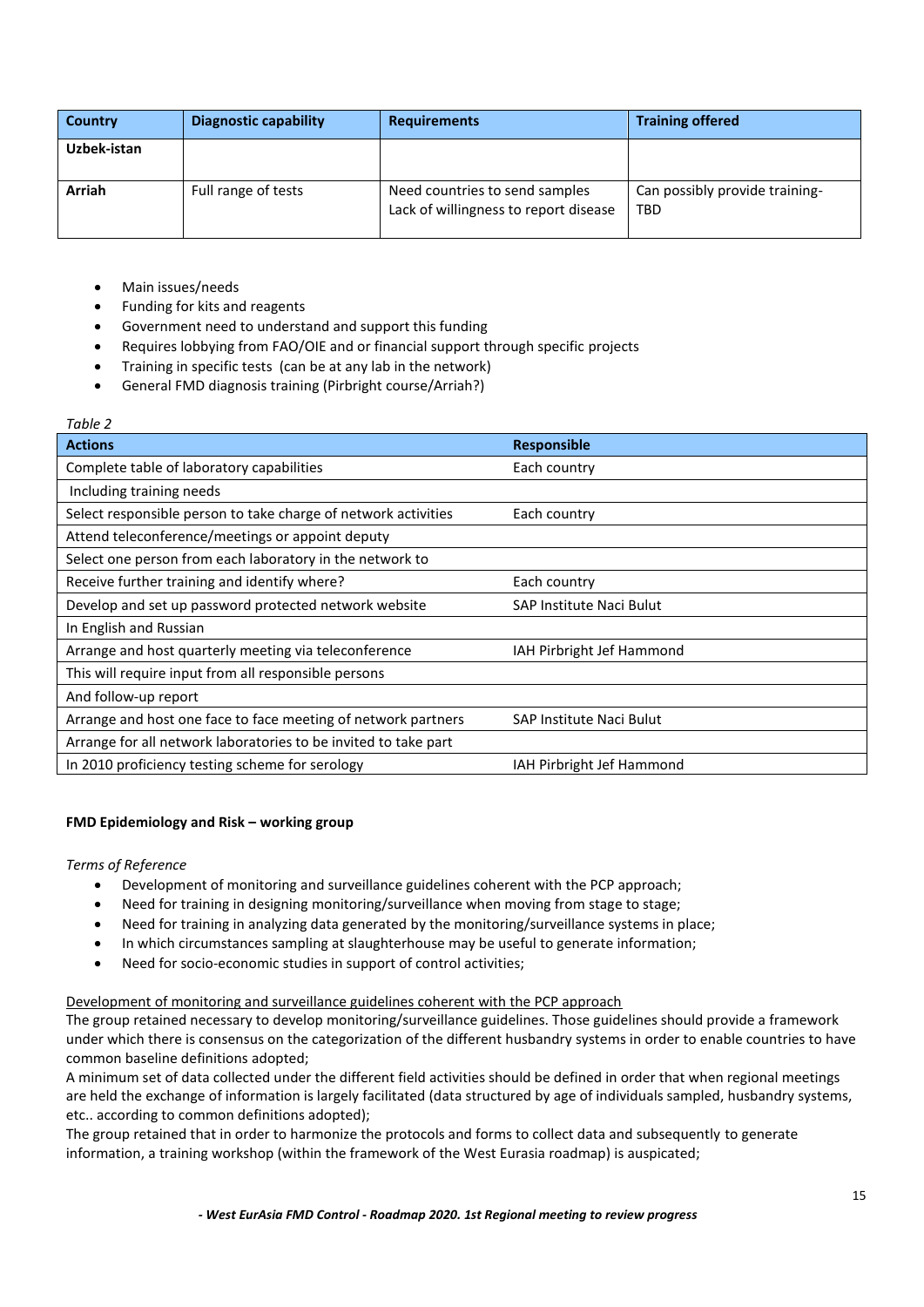The training workshop should fulfil both the need to harmonize and to assist in improving data analysis and outputs of the monitoring/surveillance systems in place;

The working group has identified an issue related to the rapid exchange of information between countries of this cluster. For instance, if an increasing number of outbreaks is observed or the location of FMD outbreaks are detected in bordering areas, this information should reach neighbouring countries in a very early stage;

Presently, because of most countries being endemic settings, the report to OIE (through the WAHIS system) is carried out every six months and consequently this information may reach interested countries in a late stage.

The working group has discussed how this issue could possibly be solved and two solutions could be explored: (i) to have a sort of dedicated space in the OIE website to be uploaded with those data; (ii) to create a website analogous to other websites created for other regional control programs (SEA-FMD for instance) dedicated to this and accessible to countries belonging to the West Eurasia cluster.

If other working groups are addressing similar needs data on surveillance should be included;

Need for socio-economic studies in support of control activities.

The working group has deemed necessary that socio economic assessment are mostly needed, as a preliminary essential information, once countries are targeting specific sectors for the purpose of progressively reduce the risk.

Those type of assessment, coherently with the PCP approach would be then start to be mostly needed when countries are moving into stage 2 (and subsequent stages).

A socio economic assessment would then be one of the requirements for entering into this stages and should then provide the background for the implementation of the target control measures.

The working group has considered that, for some of the countries, addressing socio-economic issues may represent a rather new topic and for which it is auspicated that within the framework of the roadmap a workshop could be held at least for countries categorized in stage 1;

In which circumstances sampling at slaughterhouse may be useful to generate information

The working groups have recognized that slaughterhouses could potentially represent a good sampling site.

The main issue though, identified by the working group is that, under the condition of some of the countries of the network, the origin of the animals brought into the slaughterhouse may be unknown and thus there is uncertainty on the usefulness of the information that could possibly be generated.

Given those limitations, the working group has agreed that sampling in slaughterhouses cannot replace monitoring/surveillance activities but may possibly complement those activities provided that some basic data could be available.

At this stage sampling in slaughterhouses should not represent a minimum required activity for any country to move from one stage to another.

# <span id="page-15-0"></span>**FMD Vaccination campaign and vaccine performance monitoring group**

# *Topics/Terms of Reference*

- Targeted vaccination
- Synchronised vaccination
- Vaccine selection
- Vaccine batch testing
- Role of the regional database
- Review of the country reports on vaccination

# *Outputs: presentation (Appendix 13) to Plenary Session*

*Main points:*  Targeted vaccination *Considering that:* when resources are limited consequence based targeted vaccination of high value populations is the reality and economically the best (short term?) choice. This alone will most likely not reduce the risk of FMD spread. Only a risk based targeted vaccination is often not viable Targeted vaccination Consequence mitigation (high value populations):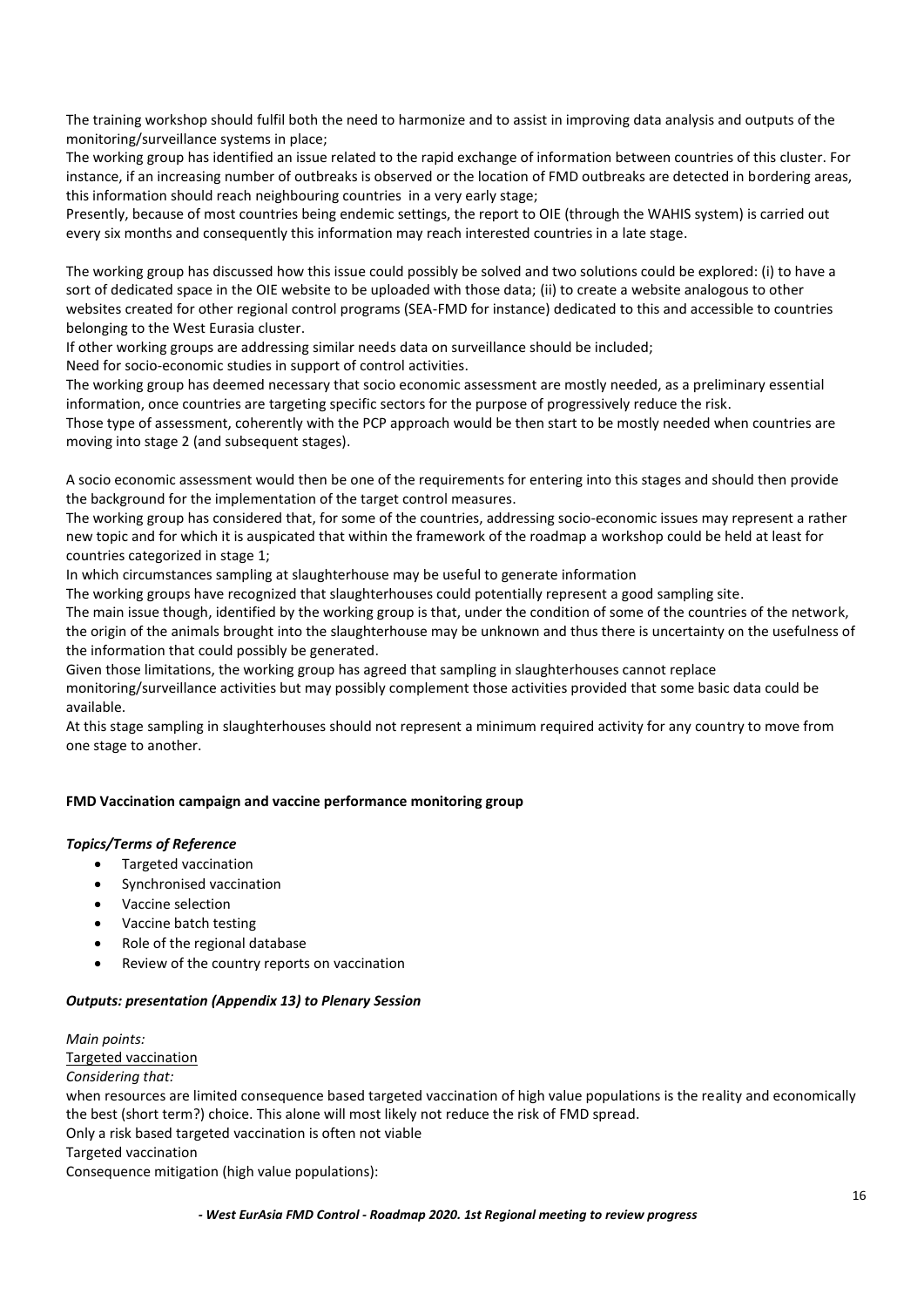Dairy vs. meat production Sheep vs. cattle AI centre Risk of transmission: Cattle vs. sheep Mobile/nomadic vs. sedentary animals Moved for religious festivals Moved with permission to other countries or regions with a different disease status E.g. Import animals from non-vaccinating countries Only allowing animals to move when they are vaccinated Revaccination of young animals Problem: If targeted and a non-targeted population gets disease it may lead to claims under national compensations schemes Targeted vaccination.

# *Recommended that:*

to reduce virus circulation risk based targeted vaccination with a blanket vaccination of risk populations and progressive zoning should be achieved

# Synchronised vaccination

*Recommended that:*

 $\triangleright$  synchronization is probably not essential if vaccination coverage on both sides of the borders is good.

# Vaccine selection

#### *Considering that:*

Vaccines from different producers are used and quality should be harmonized between countries

# *Recommended that:*

- $\triangleright$  Countries should be supported in vaccine selection and purchase and
- $\triangleright$  Vaccine tender templates should be made available by EuFMD or WRL including minimal requirements and information to be provided by producers

# Vaccine batch testing

*Considering that:*

a proposal from the EuFMD research group on vaccine batch testing was made with the purpose of:

Comparison between batches is useful

Comparison between regions in country is useful

Duration of immunity can be tested

NSP responses can be evaluated to support surveillance programme

Logistics of batch testing often goes beyond the possibilities of individual countries.

Batch testing is not a release test.

# *Recommended that*:

- Vaccine batch testing should be used when needed. It should be centralized (proposals from Iran and Azerbaijan) and test design defined before each trial.
- Vaccination database
- Is being developed and no further action needed
- Feed-back will be given when implemented
- The database will include post vaccination monitoring to assess coverage and flock/herd immunity and duration of immunity.
- The reporting format for input data will lead to a harmonisation of post vaccination monitoring protocols across the region.
- A bilingual (English, Russian) website linking the activities of the WGs and networks and providing information for the region is supported by the WG.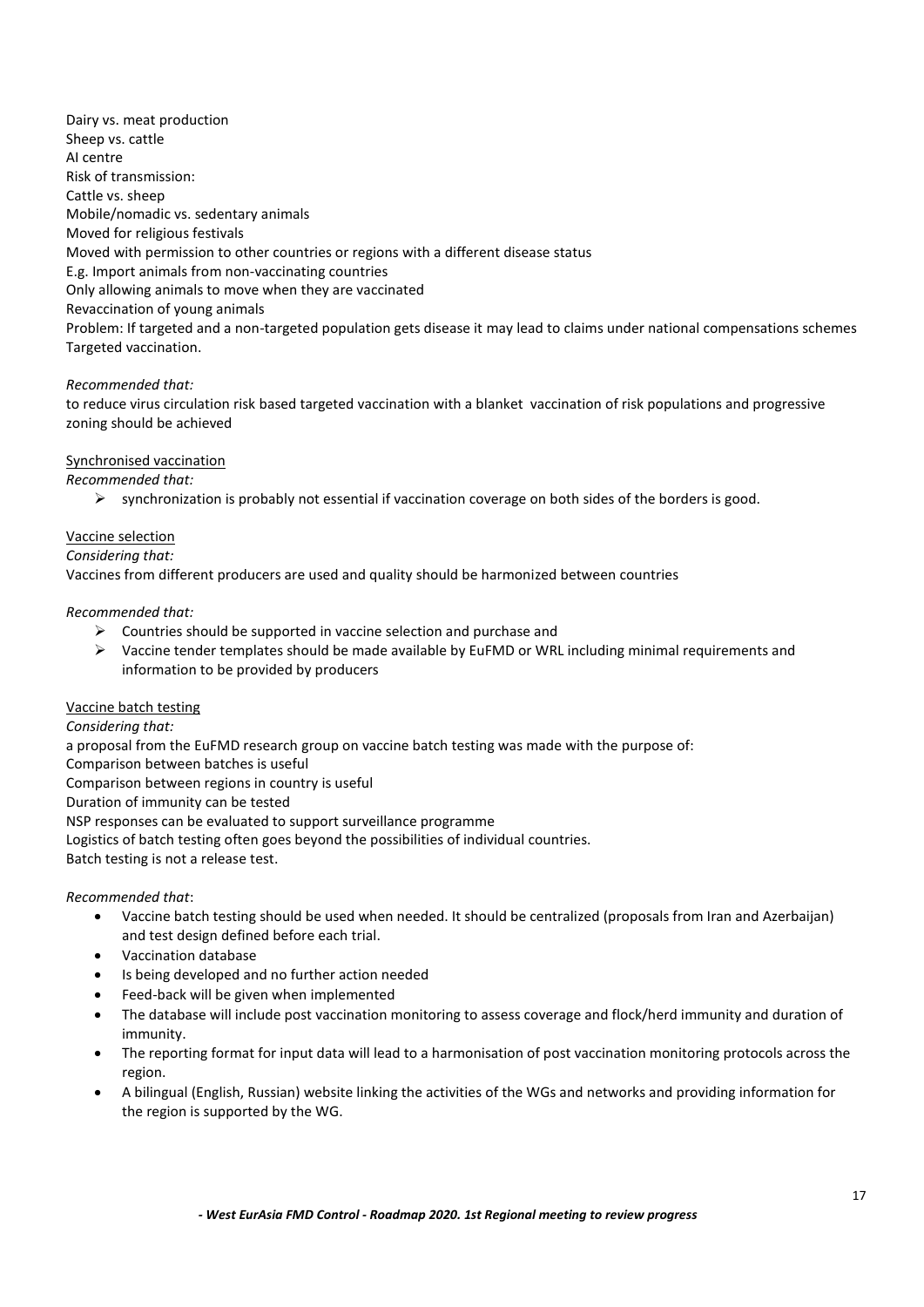#### <span id="page-17-0"></span>**West Eurasia - FMD Vaccination survey -2009: review by working group**

The working group presented a brief summary of the 2009 survey on use of FMD vaccination in the 14 countries; responses were received from 12 of the 14 countries.

The responses are summarised in Table 3.

| Reported FMD cases 08-09                                            |                              |
|---------------------------------------------------------------------|------------------------------|
| 4/12 have reported cases, three reported A Iran 05                  |                              |
| 2 of 4 reported O Pan Asia, 1 untyped O                             |                              |
| one report of Asia 1                                                |                              |
| - most recent cases reported during Sep in 3/4 and July (1 country) |                              |
| Vaccination                                                         |                              |
| 11/12 free vaccination & or compulsory                              |                              |
| vaccination frequency twice a year 10/12                            |                              |
| Vaccine, Trivalent O. A. Asia1                                      | 9/12                         |
| vaccination of small ruminants                                      | 8/12                         |
| schedule = spring / autumn                                          | 5/12                         |
| Doses used in region:                                               | > 55 Mn. ds 2010             |
| Approximate population cover                                        | 5%-100% Cattle               |
|                                                                     | 0%-100% S Ruminants          |
| - internal variation in vaccine use: No variations 10/12            |                              |
| Monitoring                                                          |                              |
| 9/12 monitor one month after vaccination                            |                              |
| National Lab used in                                                | 11/12                        |
| Methods used $=$                                                    | Elisa 12*/12                 |
|                                                                     | $=$ PCR 8/12                 |
| Trans boundary:                                                     | 9/12 (official and none)     |
| Emergency management:                                               | 7/12 have a contingency plan |

#### <span id="page-17-1"></span>**Day 2 – Session 2: Provisional Roadmap to 2020**

The individual country responses to Version 1 of the 2009 Roadmap, covering progression in the current 5 years (2009-13) were collated and used to develop a new estimate for progression in the period 2010/2013.

The provisional Roadmap was presented in the Plenary Session.

In line with the agreement reached by the Governance Working Group, those countries considered to have regressed to a lower PCP Stage would be given 2 months and 2 chances to supply the data/information required, during which the decision on their position is considered "pending".

The Provisional Roadmap is shown in Chart 2.

The Final Country Stage assessment for 2009 and Roadmap 2020 is given in Chart 3, following the 2 month period for consultation and final expert assessment by EuFMD/GTFS project officers in FAO HQ.

#### **Summary**

#### 1/ Indicators of progress:

#### **Forward progress:**

- **progress to stage 1**
	- Afghanistan, Pakistan, Uzbekistan, and Tajikistan: results of monitoring actions to identify circulating strains and affected zones and animals have been presented.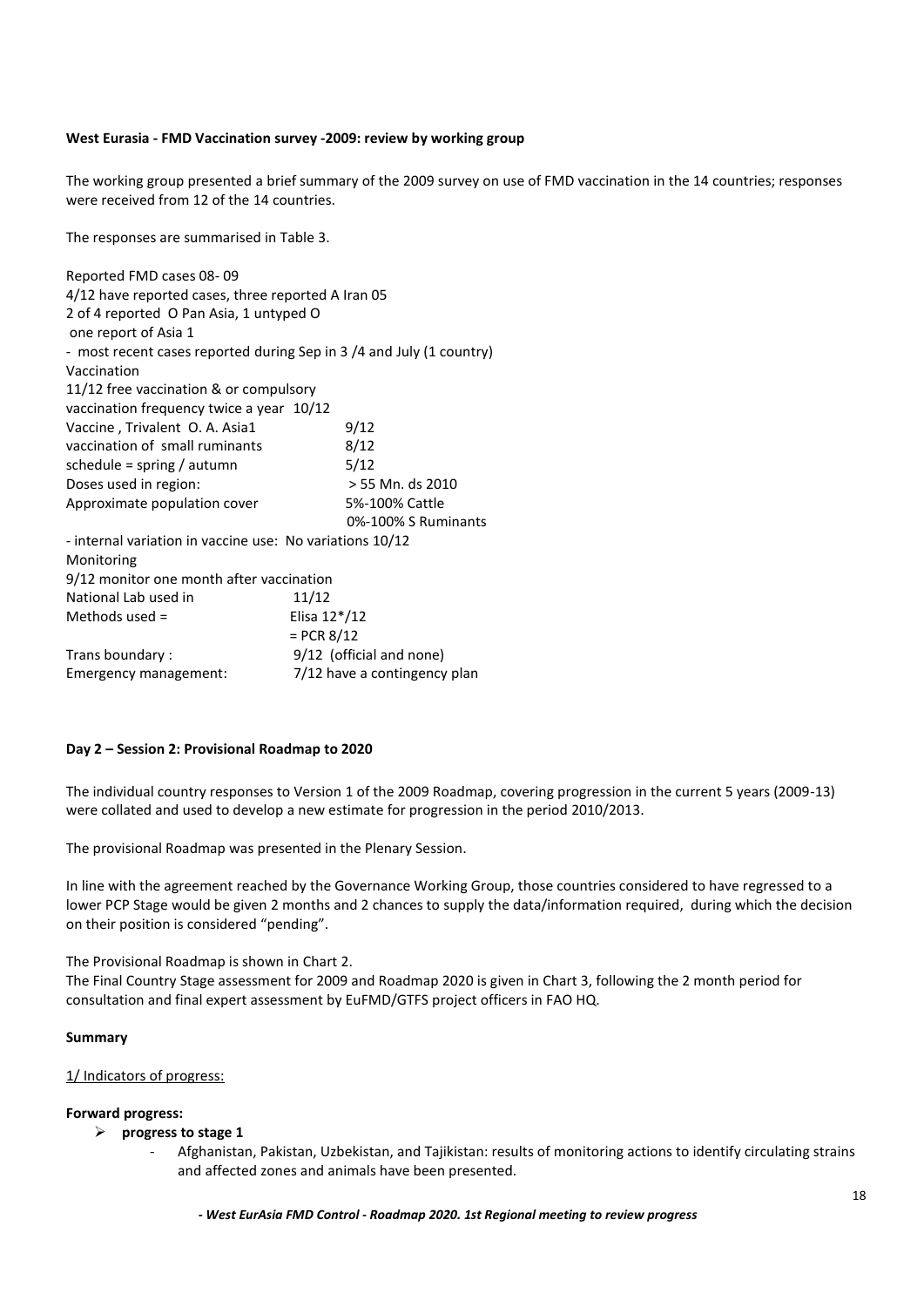**progress to stage 2:** Turkey: satisfactory monitoring and control actions.

# **Regression/Negative assessment:**

- **Kyrgyzstan: requested to provide more evidence on seromonitoring within the two months after the meeting.** Kyrgyzstan pending reclassification **to stage 0**, awaiting the requested elements. **Georgia** is requested to provide more evidence on control measures being implemented within the two months after the meeting. Georgia **moves down to stage 1**, awaiting the requested elements. CP After re-evaluation of questionnaires with NC and VS stage 1 is appropriate, can not provide more evidence on implementation of control measures.
- **Syria** is requested to provide more evidence on control measures being implemented within the two months after the meeting.

# 2/ Review of the timetable 2010-2013:

- Kazakhstan foresees **to progress to stage 3** in 2013 at the national level (instead of zonal level);
- Uzbekistan foresees to progress **to stages 1 and 2 earlier;**
- Pakistan, Tajikistan and Turkmenistan foresee to **progress to stage 2 earlier;**
- Turkey ready to **progress to zonal free** status with vaccination (Thrace) in 2010;
- Armenia previews to **remain in stage 2** for other 3 years;
- Azerbaijan previews to **remain in stage 2** for other 2 years.

# 3/ See recommendations of the meeting for more information on:

Monitoring and early detection, virus circulation, circulating strains, and laboratory network.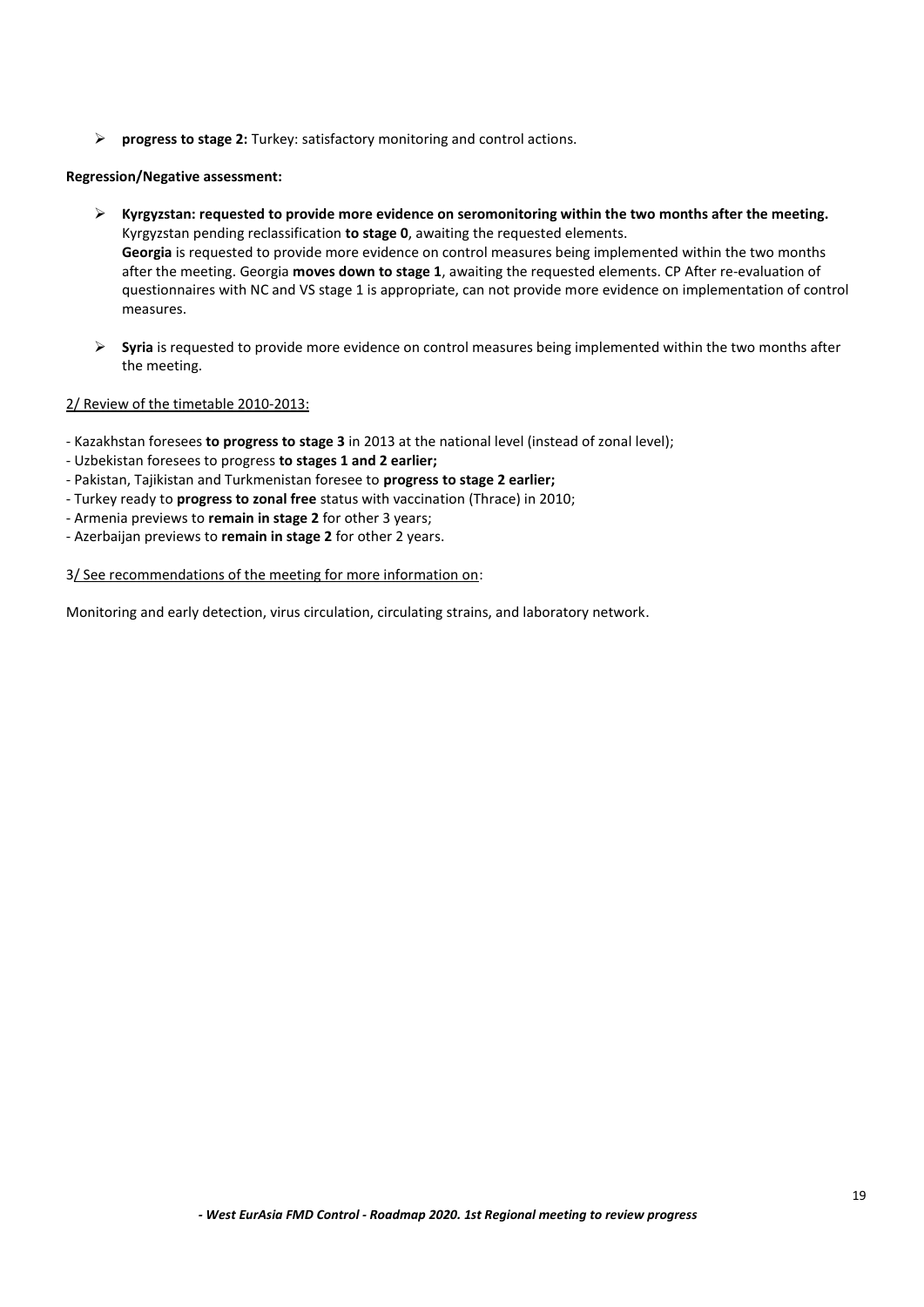|                     |              |         | 201         |      |      |      |              | Change compared to 2008 / comment                                                 |
|---------------------|--------------|---------|-------------|------|------|------|--------------|-----------------------------------------------------------------------------------|
|                     |              | 2009    | $\mathbf 0$ | 2011 | 2012 | 2013 |              |                                                                                   |
|                     | <b>AFG</b>   |         |             |      |      |      | أفغانستان    | Stage 1 consistent with RM                                                        |
|                     | Armenia      |         |             |      |      |      | أرمينيا      | Revised progress: 3 years longer time in                                          |
|                     |              |         |             |      |      |      |              | stage 2                                                                           |
|                     | Azerbaijan   |         |             |      |      |      | أذربيجان     | Revised: 2 years longer in stage 2                                                |
|                     | Georgia      |         |             |      |      |      | جورجيا       | Does not comply Stage 2, more evidence                                            |
|                     |              |         |             |      |      |      |              | needed of control measures<br>being                                               |
|                     |              |         |             |      |      |      |              | implemented. Pending move back to stage                                           |
|                     | Iran         | pending |             |      |      |      | ایران        | 1, for 2009                                                                       |
|                     |              |         |             |      |      |      | العراق       | Revised: 2 years longer in stage 2                                                |
|                     | Iraq         |         |             |      |      |      | كاز اخستان   |                                                                                   |
|                     | Kazakhstan   |         |             |      |      |      |              | Revised: National (not zonal) stage 3 in<br>2013                                  |
|                     | Kyrgyzstan   |         |             |      |      |      | قير غيز ستان | Does not comply Stage 1, needs evidence                                           |
|                     |              |         |             |      |      |      |              | of seromonitoring system for FMD for the                                          |
| <b>Nest Eurasia</b> |              | pending |             |      |      |      |              | final report. Pending stage 1 to 0 in 2009                                        |
|                     | Pakistan     |         |             |      |      |      | باكستان      | Revised: progress to Stage 2 earlier.                                             |
|                     |              |         |             |      |      |      |              | Unrealistic?                                                                      |
|                     | Tajikistan   |         |             |      |      |      | طاجيكستان    | Revised: progress to Stage 2 earlier                                              |
|                     | <b>TURK</b>  |         |             |      |      |      | تركيا        | Revised: progress to Stage 2                                                      |
|                     | Thrace (TR)  |         |             |      |      |      | ثراسيا       | On track: dossier to OIE for FMD freedom                                          |
|                     |              |         |             |      |      |      |              | 2010                                                                              |
|                     | added zones  |         |             |      |      |      | مناطق        |                                                                                   |
|                     | (TR)         |         |             |      |      |      |              |                                                                                   |
|                     | Turkmenistan |         |             |      |      |      | تركمانستان   | Ambitious claim to progress to stage 2 in 2                                       |
|                     | Uzbekistan   |         |             |      |      |      | أوزبكستان    | years                                                                             |
|                     |              |         |             |      |      |      |              | Revised: progress to 2 earlier                                                    |
|                     | Syria        |         |             |      |      |      | سوريا        | Pending revision from Stage 3 to Stage O or<br>1 as no evidence for routine sero- |
|                     |              | pending |             |      |      |      |              | monitoring/surveillance / con                                                     |

*Chart 1: Re-assessment of current position of countries in the PCP/Roadmap, for period to 2013*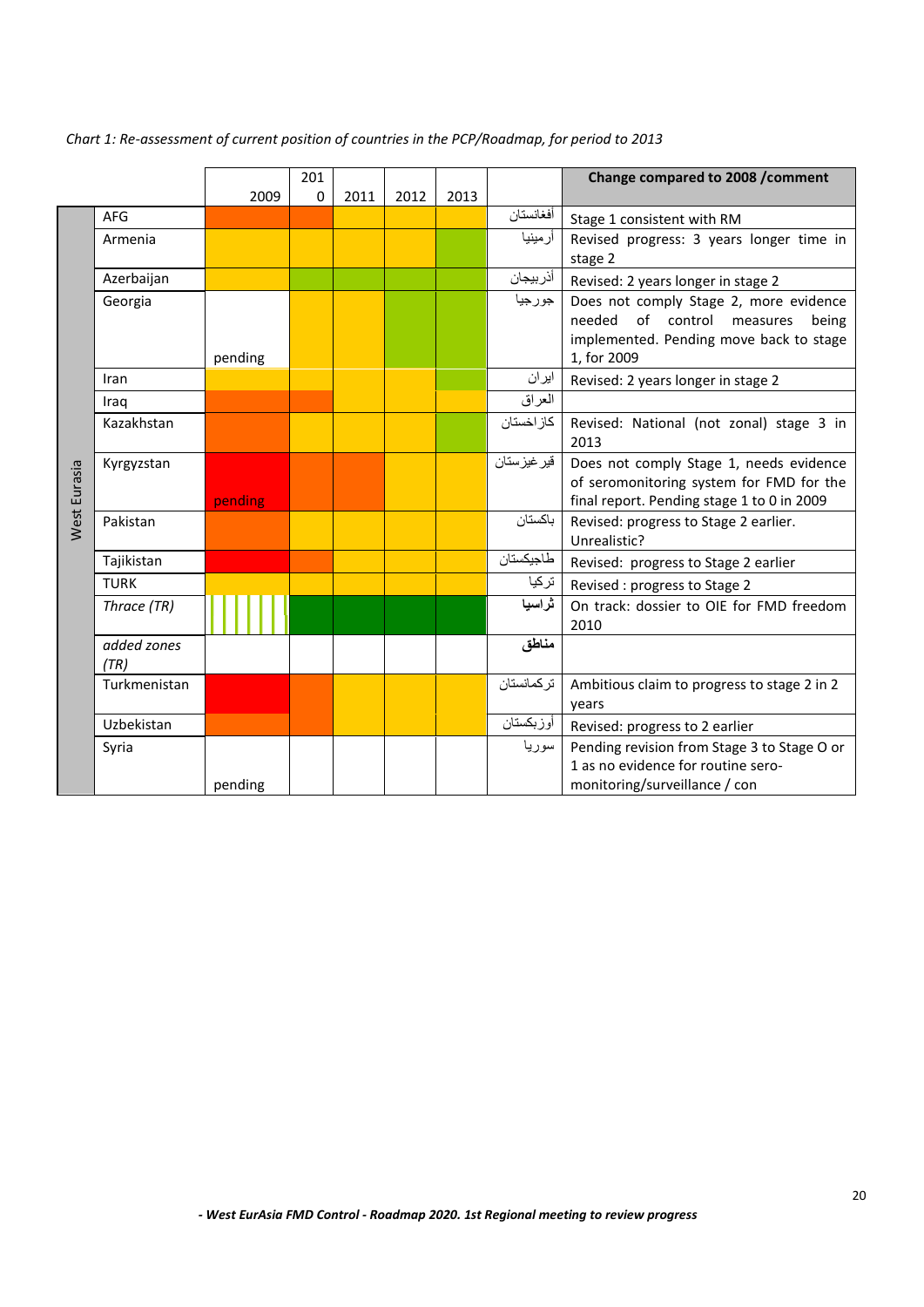# **ROADMAP 2020**

The PROVISIONAL ROADMAP TO 2020, based on expert opinion of progression after 2013, and based on the above 2009 estimates of progress to 2013, is given in Chart 2.

# <span id="page-20-0"></span>**Day 2 – Session 3: Election of the members of the Advisory Group to the West Eurasia Regional Roadmap**

This Session was Chaired by Keith Sumption. He reminded the meeting of the procedures recommended by the Governance Working Group at the current meeting, that an Advisory group of 7 persons be put in place to advise on issues affecting progress of the Roadmap, and represent the Roadmap and its working groups, in the year following each annual meeting. The group would comprise 7 persons, of which 4 would be from the international organizations, and 3 from the region.

He therefore called for nominations, each of which should be supported by a proposer, for the positions of:

- $\triangleright$  President, elected at the annual meeting, and who represents the Roadmap at international meetings, EuFMD Executive, etc
- $\triangleright$  two technical representatives:
	- laboratory network
	- monitoring and surveillance network.

#### **Election of the Roadmap President:**

The CVO of Turkey (Dr Haluk Askaroglu) was proposed, and seconded by several country representatives.

No other candidate was proposed, although the CVO of Iran was indicated by the representative of the IVO to be prepared to stand, if proposed.

*Dr Haluk Askaroglu was therefore elected unanimously.*

Election of the technical representatives:

- 1. laboratory network: Dr Naci Bulut (SAP Institute, Turkey) was elected unanimously
- 2. monitoring and surveillance network: Dr Vahid Otarod, IVO, Iran, was elected unanimously.

The meeting voiced support for all of the elected candidates. Their terms of office would run to the next Roadmap Annual Meeting.

# <span id="page-20-1"></span>**Day 2 – Session 4: Reading of the draft Recommendations, and Closing Remarks by National and Regional participants**

The final Session was Chaired by Dr Sumption.

The Draft recommendations were read, and the text amended or comments noted for revision of the final Version. Dr Tim Doel, Merial, voiced concern at the recommendation that A TUR06 be the recommended vaccine antigen for the West Eurasia region. The recommendation had been made by the WRL, on the basis of > 30 recent type A isolates from the region, and no data was provided to the contrary.

# <span id="page-20-2"></span>**Closing Remarks**

Delegates of the 14 countries and the international organizations (FAO, EC, OIE, EuFMD Commission) gave closing remarks on the proceedings of the  $1<sup>st</sup>$  Annual Meeting. The remarks were, without exception, positive on the outcome of the Meeting, and on the importance of the Roadmap as a framework for increasing action against FMD in the region, and for stimulating investment and achieving greater impact of national and regional efforts.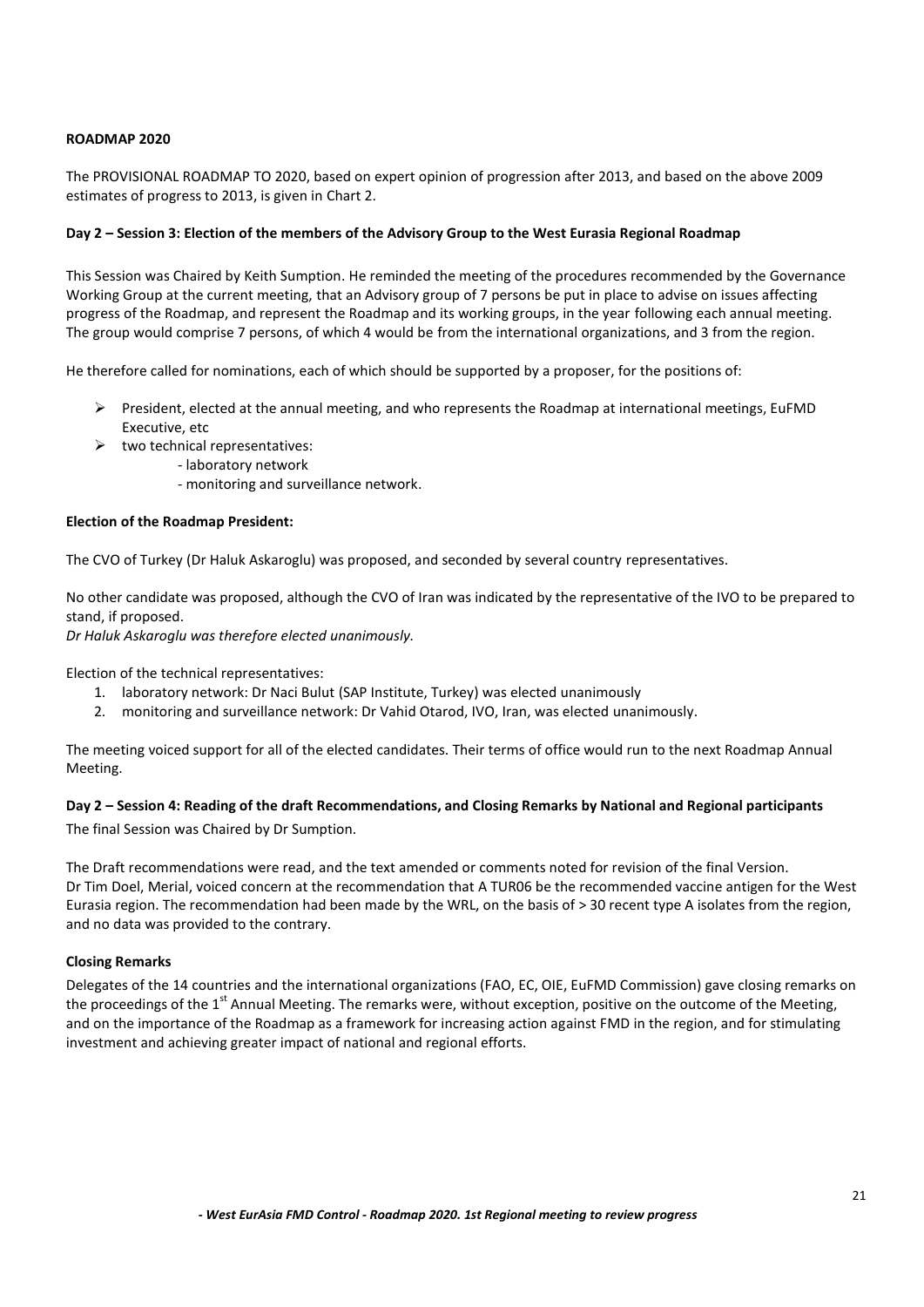#### **Tables and Charts**

# Chart 2

#### <span id="page-21-0"></span>2008 2009 2010 2011 2012 2013 2014 2015 2016 2017 2018 2019 2020 **Comment** Kazakh Kyrgyz pending LACK OF evidence of seromonitoring system for FMD: PENDING MOVE TO Stage 0 Tajik new progress to stage 1 and 1 and 1 and 1 and 1 and 1 and 1 and 1 and 1 and 1 and 1 and 1 and 1 and 1 and 1 and 1 and 1 and 1 and 1 and 1 and 1 and 1 and 1 and 1 and 1 and 1 and 1 and 1 and 1 and 1 and 1 and 1 and 1 Turkmen Uzbek **new progress to stage 1** and 1 and 1 and 1 and 1 and 1 and 1 and 1 and 1 and 1 and 1 and 1 and 1 and 1 and 1 and 1 and 1 and 1 and 1 and 1 and 1 and 1 and 1 and 1 and 1 and 1 and 1 and 1 and 1 and 1 and 1 and 1 and AFG **new progress to stage 1** and 1 and 1 and 1 and 1 and 1 and 1 and 1 and 1 and 1 and 1 and 1 and 1 and 1 and 1 and 1 and 1 and 1 and 1 and 1 and 1 and 1 and 1 and 1 and 1 and 1 and 1 and 1 and 1 and 1 and 1 and 1 and 1 IRN PAK new progress to stage 2 unrealistic progress to stage 1. Progress to stage 2 unrealistic TURK **new progress to stage 2** and 2 and 2 and 2 and 2 and 2 and 2 and 2 and 2 and 2 and 2 and 2 and 2 and 2 and 2 and 2 and 2 and 2 and 2 and 2 and 2 and 2 and 2 and 2 and 2 and 2 and 2 and 2 and 2 and 2 and 2 and 2 and 2 **Thrace (TR) Thrace (TR) new dots new dots dossier to OIE in 2010** *added zones (TR)* **Syria** pending **No evidence on surveillance / control** Iraq Armenia Azerbaijan Georgia **FRICAL CONSUMPTER**<br>
THE CONSUMPTER TRANS THE CONSUMPTER PERSON OF THE CONSUMPTER CONSUMPTER CONSUMPTER PERSON OF THE CONSUMPTER CONSUMPTER CONSUMPTER CONSUMPTER CONSUMPTER CONSUMPTER CONSUMPTER CONSUMPTER CONSUMPT

# Istanbul 2009, PROVISIONAL Roadmap to 2020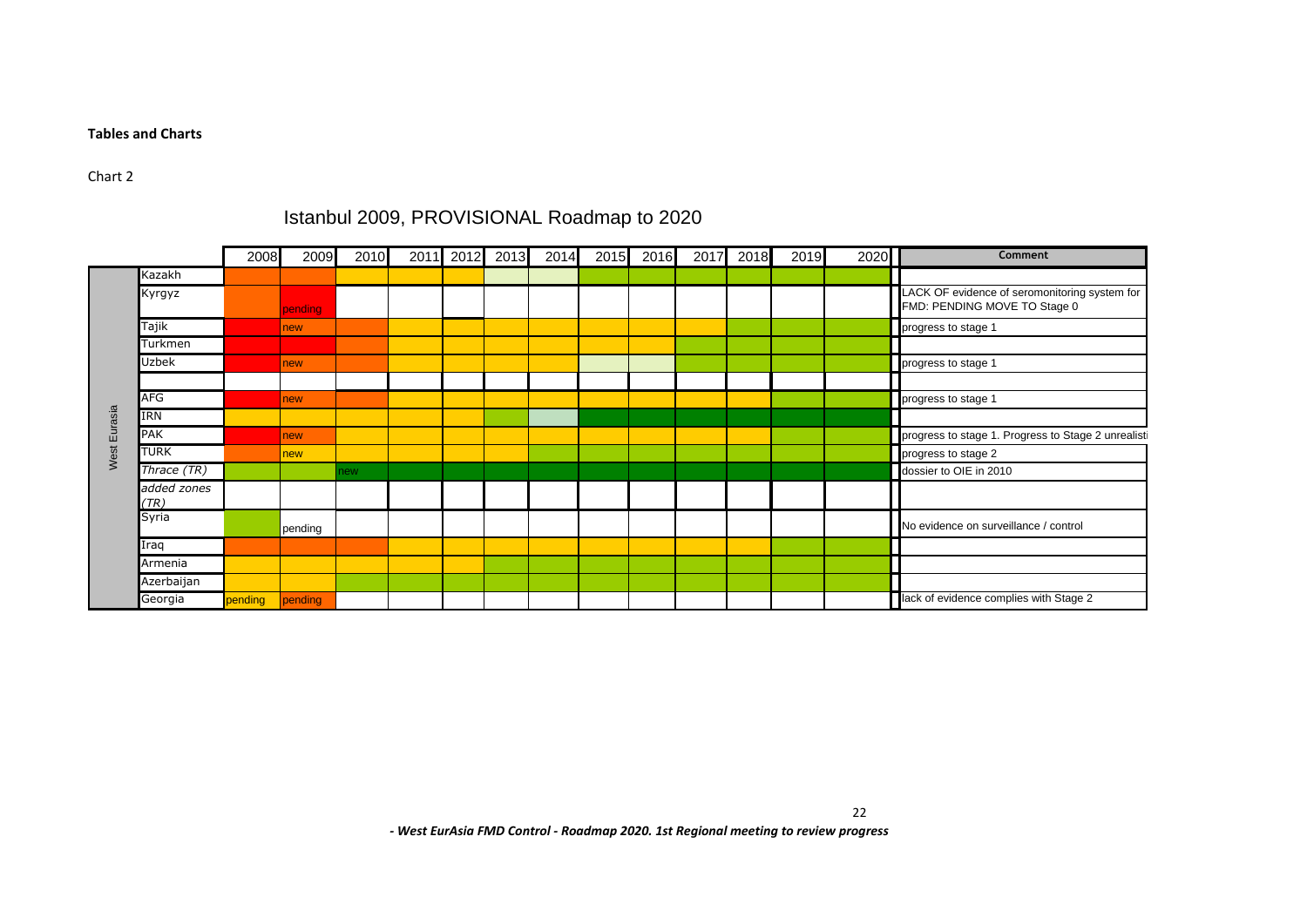# *Chart 3 FINAL assessment of country Stage position for 2009, together with the expected progression to 2020.*

|   |                     | 2008    | 2009        | 2010 |  | 2011 2012 2013 | 2014 | 2015 | 2016 | 2017 2018 | 2019 | 2020 | Comment                                                                                         |
|---|---------------------|---------|-------------|------|--|----------------|------|------|------|-----------|------|------|-------------------------------------------------------------------------------------------------|
|   | Kazakh              |         |             |      |  |                |      |      |      |           |      |      |                                                                                                 |
|   | Kyrgyz              |         | <b>Inew</b> |      |  |                |      |      |      |           |      |      | FMD seromonitoring system therefore Stage 0,<br>assumed 2, 3 and 5 years to move through to     |
|   | Tajik               |         | new         |      |  |                |      |      |      |           |      |      | progress to stage 1                                                                             |
|   | Turkmen             |         |             |      |  |                |      |      |      |           |      |      |                                                                                                 |
|   | Uzbek               |         | <b>Inew</b> |      |  |                |      |      |      |           |      |      | progress to stage 1                                                                             |
|   |                     |         |             |      |  |                |      |      |      |           |      |      |                                                                                                 |
|   | AFG                 |         | <b>Inew</b> |      |  |                |      |      |      |           |      |      | progress to stage 1                                                                             |
| ш | <b>TRN</b>          |         |             |      |  |                |      |      |      |           |      |      |                                                                                                 |
|   | PAK                 |         | <b>Inew</b> |      |  |                |      |      |      |           |      |      | 2009: progress to stage 1. Progress to Stage 2 ex                                               |
|   | <b>TURK</b>         |         | new         |      |  |                |      |      |      |           |      |      | progress to stage 2                                                                             |
|   | Thrace (TR)         |         |             | ew.  |  |                |      |      |      |           |      |      | dossier to OIE in 2010                                                                          |
|   | added zones<br>(TR) |         |             |      |  |                |      |      |      |           |      |      |                                                                                                 |
|   | Syria               |         | <b>Inew</b> |      |  |                |      |      |      |           |      |      | Syria considered to be in Stage 1 in 2009 with<br>reporting of seromonitoring expected in 2010, |
|   | Iraq                |         |             |      |  |                |      |      |      |           |      |      |                                                                                                 |
|   | Armenia             |         |             |      |  |                |      |      |      |           |      |      |                                                                                                 |
|   | Azerbaijan          |         |             |      |  |                |      |      |      |           |      |      |                                                                                                 |
|   | Georgia             | pending | <b>new</b>  |      |  |                |      |      |      |           |      |      | 2009 : re-assessed as Stage 1, expect enter<br>Stage 2 in 2011                                  |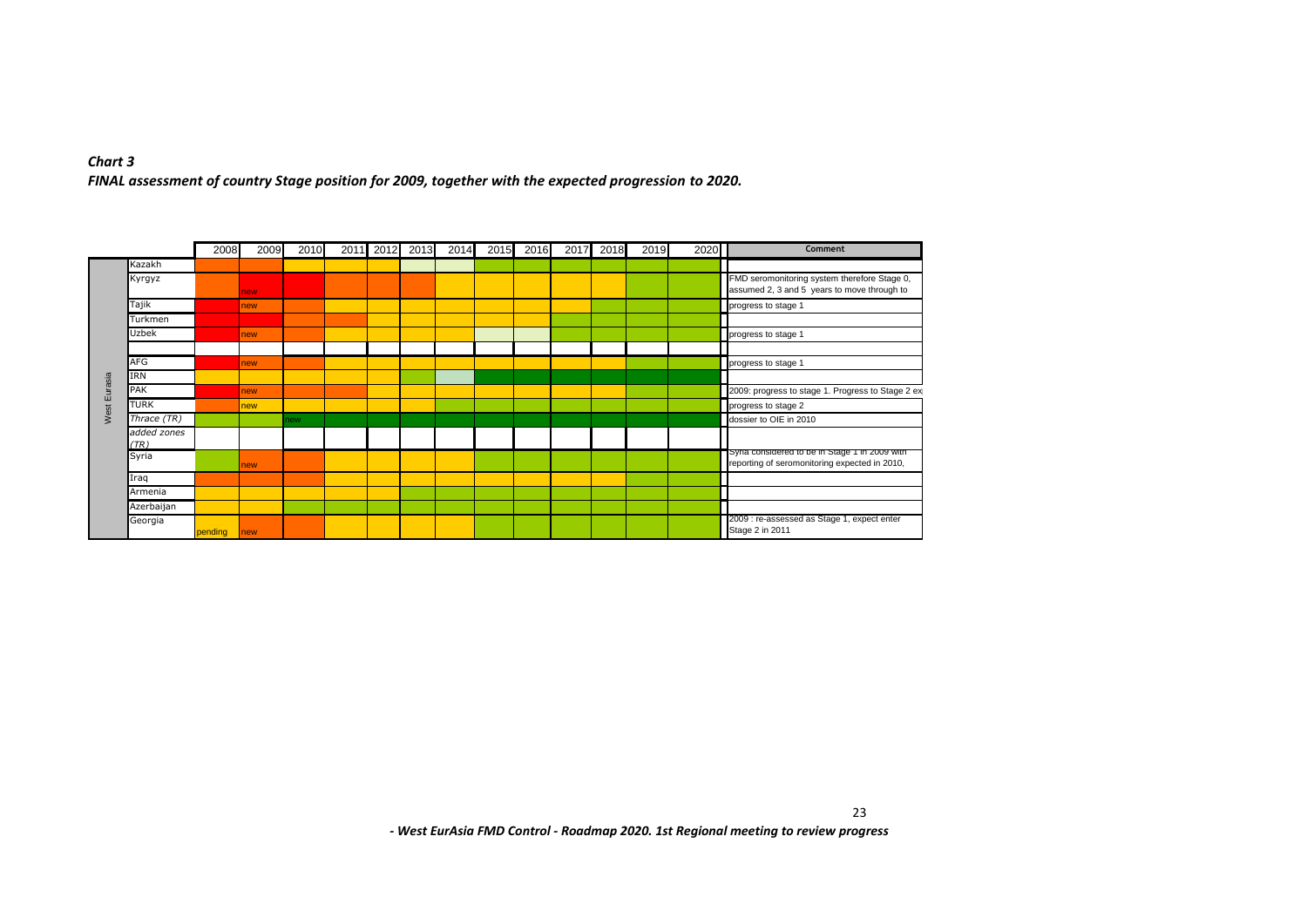# **Table 3 Summary of responses to survey on use of FMD vaccination in the region**

|                | Question                                            | <b>Turkey</b><br>Stage 1                                              | Uzbekista<br>n Stage 1                                           | Georgia<br>Stage 2                                                    | Tadjikistan<br>Stage 0 | Turkme<br>nistan<br>Stage 0 | Afghanist<br>an stage 0                   | Kazakhstan<br>Stage 1                                                                                              | Armenia Stage 2                       | Azerbaijan<br>Stage 2                                                | Kyrgyzstan Stage<br>$\mathbf{1}$                                                       | Iraq Stage 1                              | Pakistan<br>Stage 0                     |
|----------------|-----------------------------------------------------|-----------------------------------------------------------------------|------------------------------------------------------------------|-----------------------------------------------------------------------|------------------------|-----------------------------|-------------------------------------------|--------------------------------------------------------------------------------------------------------------------|---------------------------------------|----------------------------------------------------------------------|----------------------------------------------------------------------------------------|-------------------------------------------|-----------------------------------------|
| $\mathbf{1}$   | Notified cases<br>of FMD 2008-<br>2009              | Yes                                                                   | <b>No</b>                                                        | <b>No</b>                                                             | <b>No</b>              | <b>No</b>                   | Yes                                       | <b>No</b>                                                                                                          | No                                    | No                                                                   | <b>No</b>                                                                              | Yes                                       | Yes                                     |
| $\overline{2}$ | Type of FMD-<br>virus (A, O,<br>Asia1, Non<br>Type) | A Iran05 in<br>2008 and<br>2009 O<br>PanAsia 2 in<br>2008 and<br>2009 | $\sim$                                                           | ÷.                                                                    |                        | $\sim$                      | А,<br>O, Asia1,<br>IRN05,<br>PanAsia 2    | <b>No</b>                                                                                                          | $\sim$                                | No                                                                   | Type virus is not<br>defined in the<br>territory of the<br>Republic, not<br>registered | A Iran 05 in<br>2009                      | A, O and<br>Asia 1                      |
| 3              | Month/year<br>of last<br>confirmed<br>case          | Sep-09                                                                | $\overline{\phantom{a}}$                                         | Sep-02                                                                | Jun-04                 | Jan-99                      | Sep-09                                    | 2007                                                                                                               | $\sim$                                | 2001                                                                 | For 2008-2009,<br>no cases of the<br>disease.                                          | Sep-09                                    | Jul-09                                  |
| 4              | Number of<br>cases in 2008                          | 251                                                                   |                                                                  | <b>No</b>                                                             | O                      | ä,                          | 39                                        | <b>No</b>                                                                                                          | $\sim$                                | <b>No</b>                                                            | None                                                                                   | 2715 (large<br>& small<br>ruminants)      | 148854                                  |
| 5              | Number of<br>cases in 2009                          | 136                                                                   | ÷,                                                               | <b>No</b>                                                             | O                      | $\overline{a}$              | 112                                       | <b>No</b>                                                                                                          | $\sim$                                | <b>No</b>                                                            | None                                                                                   | 20234 (large<br>& small<br>ruminants)     | 45682                                   |
| 6              | Period(s) In<br>which the<br>cases have<br>occurred | throughout<br>the year                                                | $\sim$                                                           | Sept.2002-<br>Nov.2003                                                | Not<br>observed        | $\mathcal{L}$               | Jan-Sept                                  | No                                                                                                                 | $\sim$                                | No                                                                   | No single case of<br>infection.                                                        | December/<br>$2008 - April$<br>/2009      | Through out<br>the year                 |
| $\overline{7}$ | Strategy for<br>vaccination of<br>cattle            | compulsory<br>vaccination<br>in 2009                                  | Free and<br>compulsor<br>y<br>vaccinatio<br>n in buffer<br>zones | compulsory<br>vaccination<br>in the<br>buffer zone<br>twice a<br>year | Free                   | Paid<br>vaccinat<br>ion     | Mop up<br>vaccinatio<br>n at user<br>cost | Vaccination<br>is paid from<br>the Republic<br>budget<br>within the<br>limits of the<br>state<br>program and<br>in | Free and<br>compulsory<br>vaccination | Free<br>obligatory<br>vaccination<br>of all<br>susceptible<br>cattle | Compulsory<br>vaccination of<br>cattle                                                 | Free but not<br>compulsory<br>vaccination | Prophylactic<br>optional<br>vaccination |

*- West EurAsia FMD Control - Roadmap 2020. 1st Regional meeting to review progress* 

24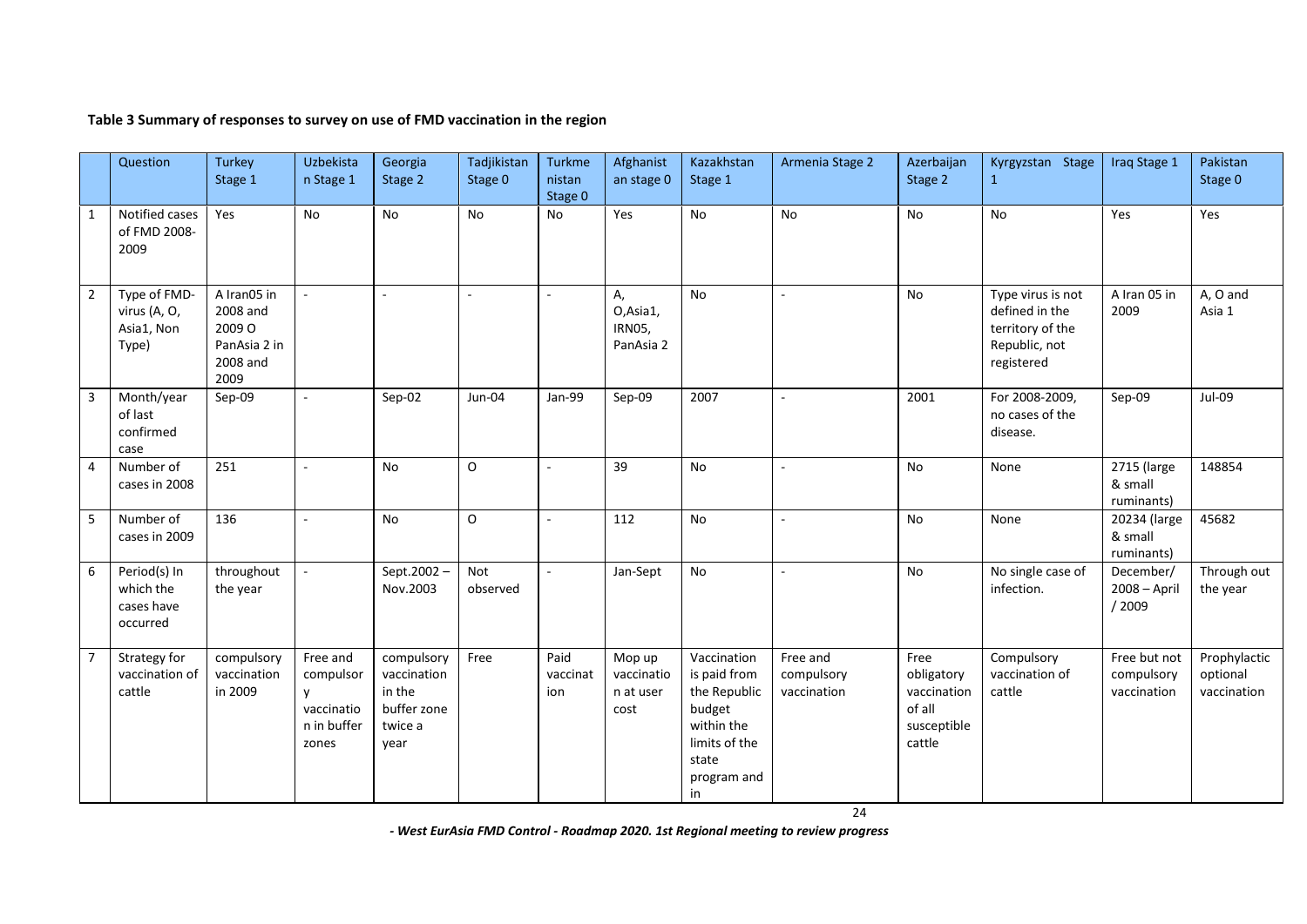|   | Question                                             | <b>Turkey</b><br>Stage 1                                                                  | Uzbekista<br>n Stage 1                                                  | Georgia<br>Stage 2                                                     | Tadjikistan<br>Stage 0 | Turkme<br>nistan<br>Stage 0                                                                   | Afghanist<br>an stage 0                                                                       | Kazakhstan<br>Stage 1                                                                                                                                             | Armenia Stage 2                                                                                                                                     | Azerbaijan<br>Stage 2                                                                                                                                                                                            | Kyrgyzstan Stage<br>$\mathbf{1}$ | Iraq Stage 1                                                                                                          | Pakistan<br>Stage 0                                              |
|---|------------------------------------------------------|-------------------------------------------------------------------------------------------|-------------------------------------------------------------------------|------------------------------------------------------------------------|------------------------|-----------------------------------------------------------------------------------------------|-----------------------------------------------------------------------------------------------|-------------------------------------------------------------------------------------------------------------------------------------------------------------------|-----------------------------------------------------------------------------------------------------------------------------------------------------|------------------------------------------------------------------------------------------------------------------------------------------------------------------------------------------------------------------|----------------------------------|-----------------------------------------------------------------------------------------------------------------------|------------------------------------------------------------------|
|   |                                                      |                                                                                           |                                                                         |                                                                        |                        |                                                                                               |                                                                                               | conformity<br>with the<br>confirmed<br>plan                                                                                                                       |                                                                                                                                                     |                                                                                                                                                                                                                  |                                  |                                                                                                                       |                                                                  |
| 8 | Strategy for<br>vaccination of<br>small<br>ruminants | compulsory<br>vaccination<br>in 2009                                                      | Free and<br>compulsor<br><b>v</b><br>vaccinatio<br>n in buffer<br>zones | compulsory<br>in the<br>buffer zone<br>twice a<br>year                 | Free                   | Paid<br>vaccinat<br>ion                                                                       | Outbreak<br>related<br>vaccinatio<br>n of FMD<br>to small<br>ruminants<br>is<br>conducte<br>d | Vaccination<br>is paid from<br>the Republic<br>budget<br>within the<br>limits of the<br>state<br>program and<br>in<br>conformity<br>with the<br>confirmed<br>plan | Free and<br>compulsory<br>vaccination                                                                                                               | Free<br>obligatory<br>vaccination<br>of 20 % of a<br>livestock of<br>small<br>ruminants<br>depending<br>on<br>epidemiolo<br>gical<br>situations<br>in<br>neighbouri<br>ng<br>countries<br>and risk<br>assessment | no vaccination                   | Free but not<br>compulsory<br>vaccination                                                                             | FMD has not<br>been<br>reported in<br>case of small<br>ruminants |
| 9 | Frequency of<br>vaccination                          | Vaccination<br>twice a year<br>for cattle<br>and Once a<br>year for<br>small<br>ruminants | Vaccinatio<br>n twice a<br>year for<br>cattle and<br>small<br>ruminants | Vaccination<br>twice a<br>year for<br>cattle and<br>small<br>ruminants | One time<br>per year   | Vaccinat<br>ion<br>twice a<br>year for<br>cattle<br>and<br>once for<br>small<br>ruminan<br>ts | No fixed<br>vaccinatio<br>n program                                                           | Vaccination<br>of large and<br>small cattle<br>is done in<br>border<br>regions,<br>twice a year.                                                                  | Vaccination is held<br>twice a year for<br>cattle, and every 3<br>months and the<br>vaccination of<br>calves, once a year<br>for small<br>ruminants | Twice a<br>year for<br>cattle, for<br>small<br>ruminant-<br>once a year                                                                                                                                          | Twice a year for<br>cattle.      | Vaccination<br>Twice in<br>year for<br>cattle and<br>small<br>ruminants<br>and three<br>times in<br>newborn<br>calve. | Twice a year<br>for cattle/<br>buffalo                           |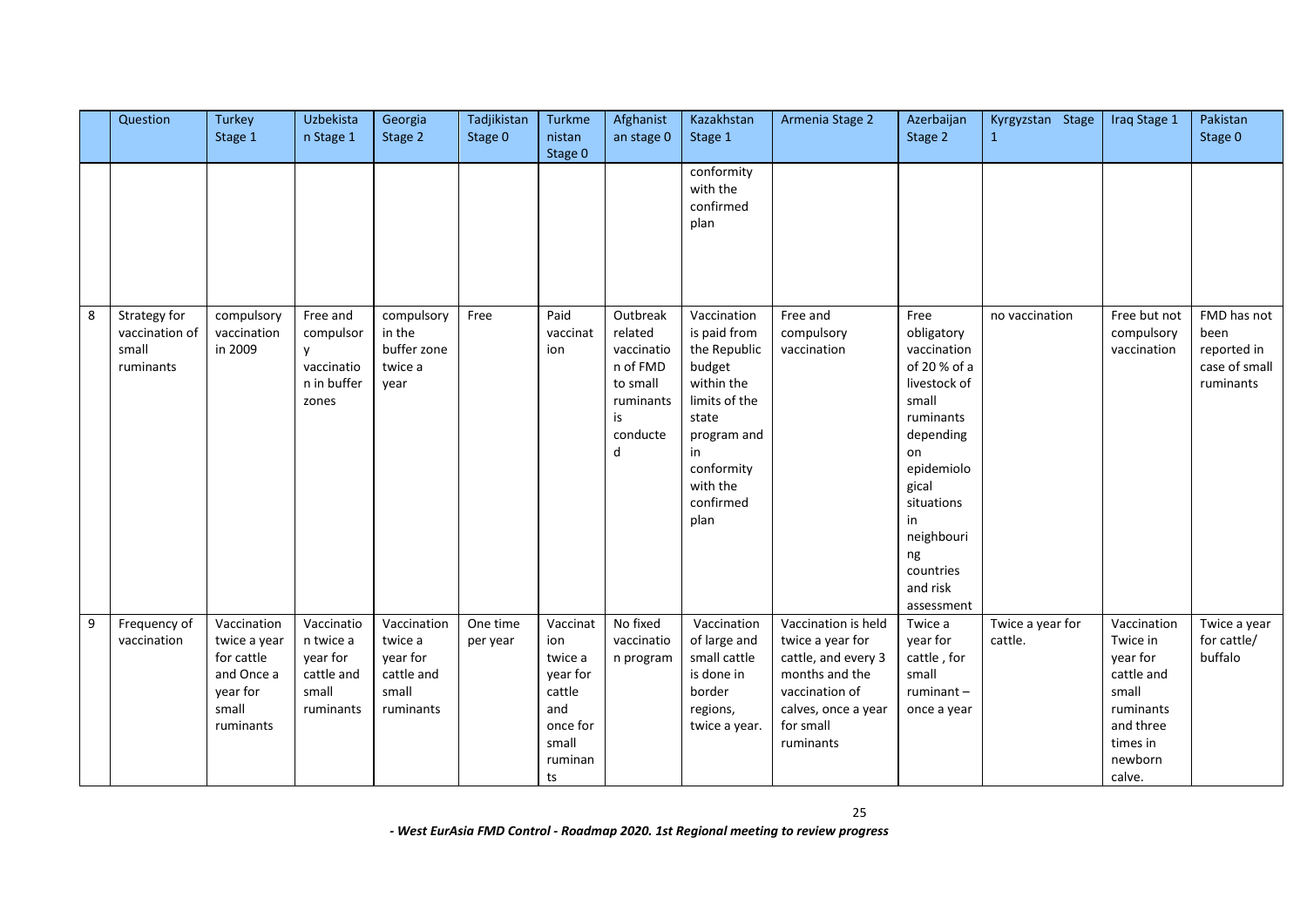|                                | Question                                                                                           | <b>Turkey</b>                                                                                                  | Uzbekista                     | Georgia                                                                                                                  | Tadjikistan                             | Turkme                                                             | Afghanist                                                                      | Kazakhstan                                                                                                                                                                                            | Armenia Stage 2                                                                         | Azerbaijan                                                                   | Kyrgyzstan Stage                                                 | Iraq Stage 1                                                                                                                                               | Pakistan                                                                                     |
|--------------------------------|----------------------------------------------------------------------------------------------------|----------------------------------------------------------------------------------------------------------------|-------------------------------|--------------------------------------------------------------------------------------------------------------------------|-----------------------------------------|--------------------------------------------------------------------|--------------------------------------------------------------------------------|-------------------------------------------------------------------------------------------------------------------------------------------------------------------------------------------------------|-----------------------------------------------------------------------------------------|------------------------------------------------------------------------------|------------------------------------------------------------------|------------------------------------------------------------------------------------------------------------------------------------------------------------|----------------------------------------------------------------------------------------------|
|                                |                                                                                                    | Stage 1                                                                                                        | n Stage 1                     | Stage 2                                                                                                                  | Stage 0                                 | nistan<br>Stage 0                                                  | an stage 0                                                                     | Stage 1                                                                                                                                                                                               |                                                                                         | Stage 2                                                                      | $\mathbf{1}$                                                     |                                                                                                                                                            | Stage 0                                                                                      |
| $\mathbf{1}$<br>$\mathbf 0$    | Composition<br>of the vaccine<br>used in each<br>species<br>(valency,<br>serotype, and<br>antigen) | <b>Bivalent</b> (A<br>Tur 04/06,<br>O1 Manisa)<br>Trivalent (A<br>Tur 04/06,<br>O1 Manisa,<br>Asia1<br>Shamir) | Trivalent<br>(A, O,<br>Asia1) | Trivalent A<br>O, Asia-2                                                                                                 | <b>Bivalent</b> or<br>Trivalent         | Tetraval<br>ent<br>(AOC<br>and Asia<br>1)                          | A,O Asia,<br>IRN05,<br>PAnAsia 2                                               | Trivalent,<br>cultural,<br>sorbent,<br>inactivated<br>(A, O and<br>Asia-1). It is<br>registered in<br>the State<br>register of<br>veterinary<br>preparations<br>, forages and<br>fodder<br>additives, | Trivalent vaccine<br>(types A Iran-2005,<br>O Georgia-2000,<br>Asia-1 Georgia-<br>2001) | trivalent (A<br>Iran-2005,<br>O Georgia<br>2000, Asia<br>-1 Georgia<br>2001) | Trivalent A, O<br>Asia1 (O1 Manisa,<br>A22 Iraq 24/64<br>Shamir) | Trivalent<br>(A22/O1/Asi<br>a1) (A Iran<br>05/01/Asia1                                                                                                     | Inactivated<br>Foot &<br>Mouth<br>Disease<br>Vaccine<br>(Strain A, O<br>and Asia -1)         |
| $\mathbf{1}$<br>$\overline{4}$ | Vaccine<br>Suppliers                                                                               | Sap (FMD)<br>Institute<br>/Turkey<br>Intervet<br>Merial                                                        | Russian<br>Federation         | <b>FGI-ARRIAH</b><br>(Vladimir,<br>Russia)                                                                               | Pakrov RF<br>A. O. Asia<br>$\mathbf{1}$ | Russia,<br>Vladimir                                                | Through<br>NGOs and<br>private<br>suppliers<br>from<br>Jordan<br>and<br>Russia | company<br>«Pakrov<br>factory of<br>biological<br>products» of<br>the Russian<br>Federation                                                                                                           | Russia, Vladimir,<br><b>FGI ARRIAH</b>                                                  | ARRIAH                                                                       | Biohimreaktiv<br>(National)                                      | Iraqi<br>Governorat<br>e marked<br>budged to<br>SCVS to<br>import high<br>quality<br>vaccine<br>from solid<br>source in<br>the FMD<br>program for<br>2010. | Veterinary<br>Research<br>Institutes,<br>Lahore<br>(Punjab) and<br>some private<br>companies |
| $\mathbf{1}$<br>1              | Vaccination<br>schedule                                                                            | Spring and<br>Autumn<br>campaign<br>vaccination                                                                | Unchange<br>d                 | Twice a<br>year. In<br>Spring and<br>in autumn.<br><b>No</b><br>revaccinati<br>on. There<br>are<br>vaccinated<br>animals | 20% from<br>the plan                    | Varies in<br>depend<br>ence of<br>paymen<br>tof<br>vaccinat<br>ion | No fixed<br>vaccinatio<br>n<br>schedule                                        | According to<br>the<br>instruction<br>on vaccine<br>application                                                                                                                                       | Can change<br>according to the<br>provinces                                             | According<br>to the<br>instruction                                           | Varies depending<br>on the regions.                              | The vaccine<br>schedule is<br>the same in<br>most<br>governorate<br>s except the<br>governorate<br>s bordering<br>Iran<br>(Dialah/Was                      | Feb. and<br>Sept. each<br>year. May<br>change                                                |

26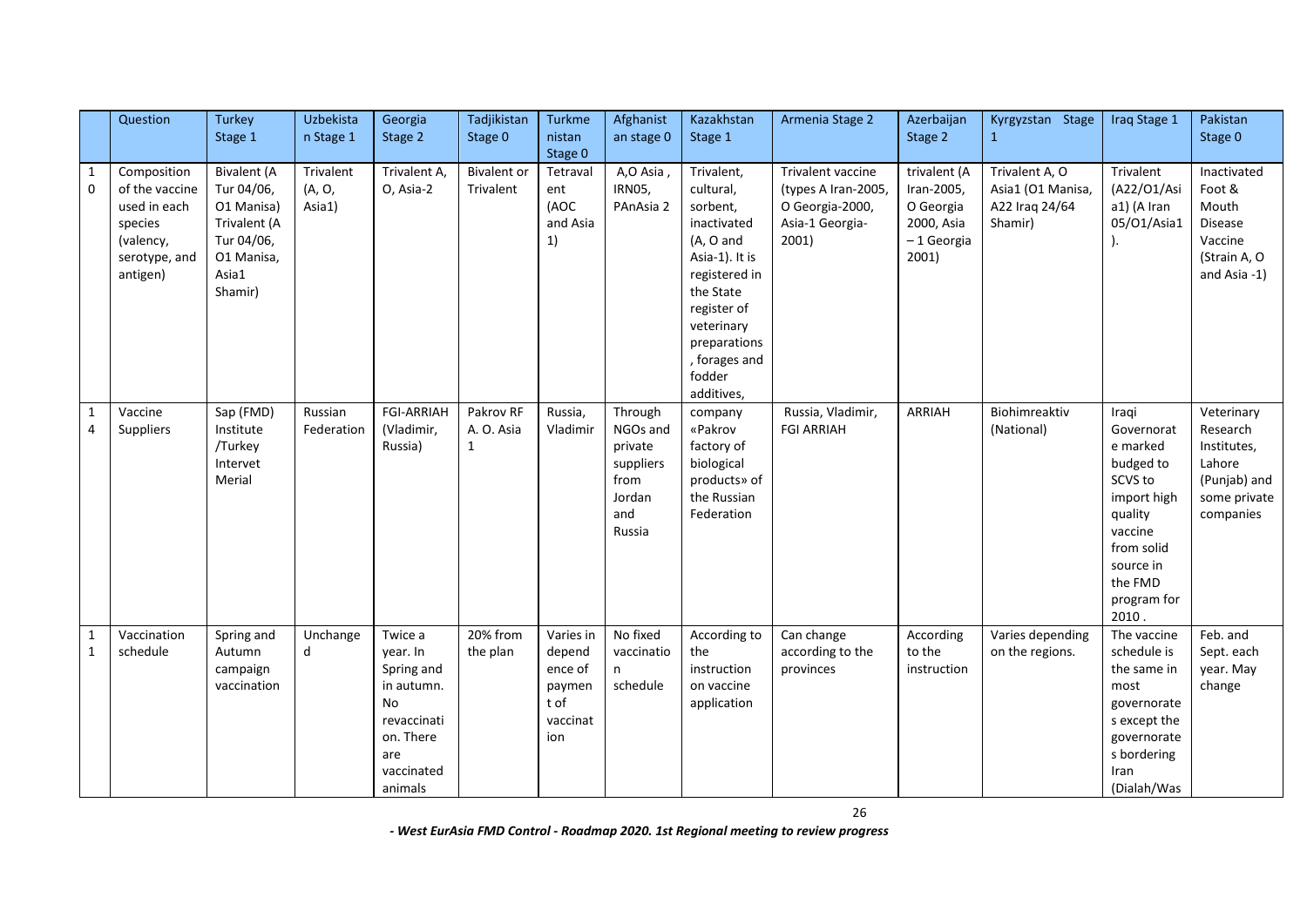|                              | Question                                                                                       | Turkey<br>Stage 1                                                                                                                                                                                                             | Uzbekista<br>n Stage 1                                                            | Georgia<br>Stage 2                                                                                                                                                                                                                                                  | Tadjikistan<br>Stage 0                                                        | Turkme<br>nistan<br>Stage 0                                 | Afghanist<br>an stage 0                                                                   | Kazakhstan<br>Stage 1                                                                           | Armenia Stage 2                                                                | Azerbaijan<br>Stage 2                                       | Kyrgyzstan Stage<br>$\mathbf{1}$ | Iraq Stage 1                                                                                                                                                                                                                                                                                      | Pakistan<br>Stage 0                                          |
|------------------------------|------------------------------------------------------------------------------------------------|-------------------------------------------------------------------------------------------------------------------------------------------------------------------------------------------------------------------------------|-----------------------------------------------------------------------------------|---------------------------------------------------------------------------------------------------------------------------------------------------------------------------------------------------------------------------------------------------------------------|-------------------------------------------------------------------------------|-------------------------------------------------------------|-------------------------------------------------------------------------------------------|-------------------------------------------------------------------------------------------------|--------------------------------------------------------------------------------|-------------------------------------------------------------|----------------------------------|---------------------------------------------------------------------------------------------------------------------------------------------------------------------------------------------------------------------------------------------------------------------------------------------------|--------------------------------------------------------------|
|                              |                                                                                                |                                                                                                                                                                                                                               |                                                                                   | above 4<br>month.                                                                                                                                                                                                                                                   |                                                                               |                                                             |                                                                                           |                                                                                                 |                                                                                |                                                             |                                  | it/Missan/B<br>asrah) and<br>north of<br>Nenivah<br>governorate                                                                                                                                                                                                                                   |                                                              |
| $\overline{2}$               | Number of<br>doses<br>planned to<br>delivery to<br>animals in<br>2009: cattle<br>other species | Cattle:<br>20,400,000<br>Small<br>ruminants:<br>17,000,000                                                                                                                                                                    | For cattle:<br>$3,2$ mln<br>doses for<br>small<br>ruminants:<br>$1,3$ mln<br>dose | Cattle:<br>320 000'Sm<br>all<br>ruminants:<br>8 0 0 0                                                                                                                                                                                                               | Cattle -<br>993,500<br>00 Small<br>ruminants<br>$-211,017$<br>90              | On all<br>kinds of<br>suscepti<br>ble<br>animals<br>250.000 | No plan<br>for the<br>amount of<br><b>FMD</b><br>vaccine to<br>be<br>delivred<br>to field | Cattle:<br>5928240<br>Small<br>ruminants:<br>13534030                                           | Cattle: 1674479<br>420000 support<br>from FAO), small<br>ruminants:<br>334,478 | $Cattle - 2$<br>820 082<br>Small<br>ruminants<br>$-8276177$ | 910 thousands for<br>cattle      | Cattle: 500,000 doses of<br>Urgent EUFMD trivalent<br>vaccine donation.<br>Winter of 2009 and<br>and Autumn of 2010.                                                                                                                                                                              | Iraq SCVS planned to import<br>8 million doses to be used in |
| 1<br>$\overline{\mathbf{3}}$ | Approximate<br>coverage of<br>vaccination<br>by species                                        | for large<br>ruminants<br>89% in<br>Anatolia,<br>96% in<br>Thrace<br>Region, for<br>small<br>ruminants<br>92% in<br>Thrace<br>region in<br>2009. Small<br>Ruminants<br>vaccination<br>in Anatolia<br>is.<br>continuatio<br>n. | 25% in<br>cattle 12%<br>in small<br>ruminants                                     | Only in<br><b>Buffer</b><br>zone.<br>(Adjara A/R<br>and<br>Samtskhe-<br>Javakheti<br>region) 36%<br>of cattle<br>and 4% in<br>small<br>ruminants<br>In.<br>November<br>was<br>vaccinated<br>21937<br>cattle and<br>35419 sm<br>ruminants<br>in Kakheti<br>and Kvemo | Cattle-<br>858,006<br>00 (115%)<br>Small<br>ruminants<br>171,671<br>90 (122%) | 20% in<br>cattle<br>10% in<br>small<br>ruminan<br>ts        | Cattle:<br>6.7%<br>Sheep:<br>0.82% /<br>Goats<br>0.36%                                    | According to<br>the<br>confirmed<br>plan:<br>100 % -<br>cattle<br>100 % -<br>small<br>ruminants | 100% cattle/ 100%<br>- small ruminants                                         | 100 % -<br>cattle<br>20% -<br>small<br>ruminants            | 100% for cattle                  | 30 % in<br>Cattle and<br>0% in sheep<br>(lack of<br>spear<br>vaccine<br>because of<br>the reject of<br>the import<br>vaccine due<br>to the<br>failure in<br>quality test<br>.( SCVS<br>planed to<br>cover the<br>largest size<br>of livestock<br>population (<br>Large and<br>small<br>ruminants) | Cattle 5%<br>Buffalo 5%                                      |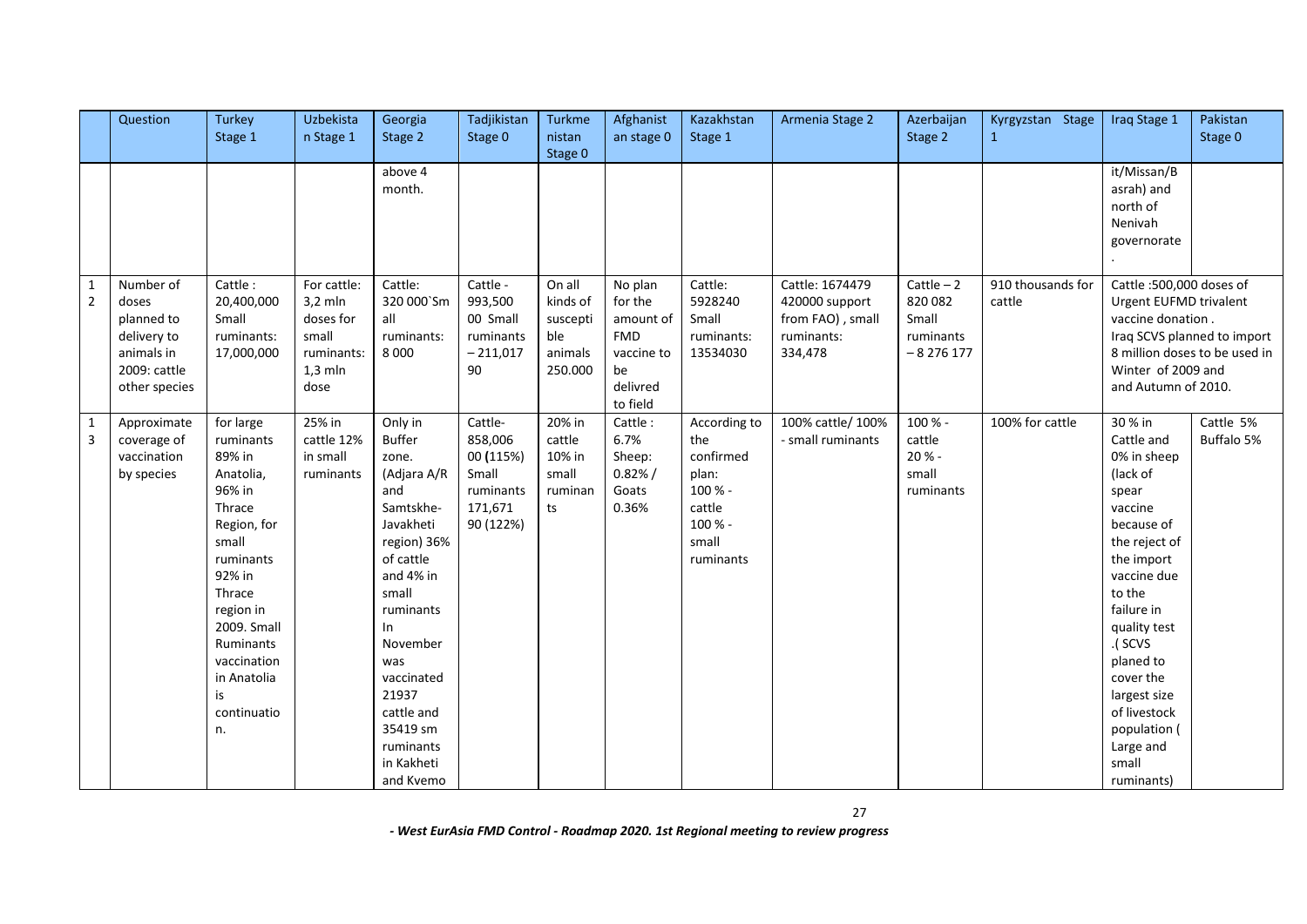|                               | Question                                                        | Turkey<br>Stage 1 | Uzbekista<br>n Stage 1                         | Georgia<br>Stage 2                                                                                                                                                                                                | Tadjikistan<br>Stage 0                  | Turkme<br>nistan           | Afghanist<br>an stage 0     | Kazakhstan<br>Stage 1                                                                                | Armenia Stage 2                                                                               | Azerbaijan<br>Stage 2                                                                     | Kyrgyzstan Stage<br>$\mathbf{1}$                            | Iraq Stage 1                                                                                                                                                                                                                                                                                                                                                | Pakistan<br>Stage 0 |
|-------------------------------|-----------------------------------------------------------------|-------------------|------------------------------------------------|-------------------------------------------------------------------------------------------------------------------------------------------------------------------------------------------------------------------|-----------------------------------------|----------------------------|-----------------------------|------------------------------------------------------------------------------------------------------|-----------------------------------------------------------------------------------------------|-------------------------------------------------------------------------------------------|-------------------------------------------------------------|-------------------------------------------------------------------------------------------------------------------------------------------------------------------------------------------------------------------------------------------------------------------------------------------------------------------------------------------------------------|---------------------|
|                               |                                                                 |                   |                                                | Kartli<br>Regions. In<br>desember<br>planed<br>vaccination<br>90.000<br>cattle in BZ<br>(Samtskhe-<br>Javakheti<br>region)                                                                                        |                                         | Stage 0                    |                             |                                                                                                      |                                                                                               |                                                                                           |                                                             | in the<br>program of<br>2010<br>continually<br>to the<br>future<br>programs.                                                                                                                                                                                                                                                                                |                     |
| $\mathbf 1$<br>$\overline{5}$ | Change in<br>vaccination<br>policy<br>depending on<br>the areas | No variation      | No<br>variation,<br>only in<br>buffer<br>zones | No<br>variation<br>After the<br>Istanbul<br>meeting<br>Vaccination<br>Policy in<br>Georgia<br>was<br>changed. In<br>additional<br>animals<br>was<br>vaccinated<br>in high risk<br>zones<br>(migration<br>animals) | <b>No</b><br>difference<br>$\mathsf{s}$ | <b>No</b><br>variatio<br>n | No plan,<br>no<br>variation | Yes,<br>according to<br>epizootic<br>situations in<br>regions and<br>the<br>neighboring<br>republics | FAO for buffer<br>zones, May vary<br>according to the<br>epizootic situation<br>in the region | For cattle -<br>without<br>changes,<br>for $SR -$<br>depending<br>on a risk<br>assessment | Vaccination<br>strategy does not<br>depend on the<br>region | There is a<br>variation in<br>vaccination<br>programs<br>between<br>the three<br>governorate<br>s of Kurdish<br>area<br>(Erbil/Sulay<br>mania/Doho<br>k) and the<br>other 15<br>Iraqi<br>governorate<br>s.(Through<br>the new<br>protocols<br>between<br>the central<br>and north<br>Ministry of<br>Agriculture<br>we planned<br>to<br>harmonize<br>the two | Yes                 |

28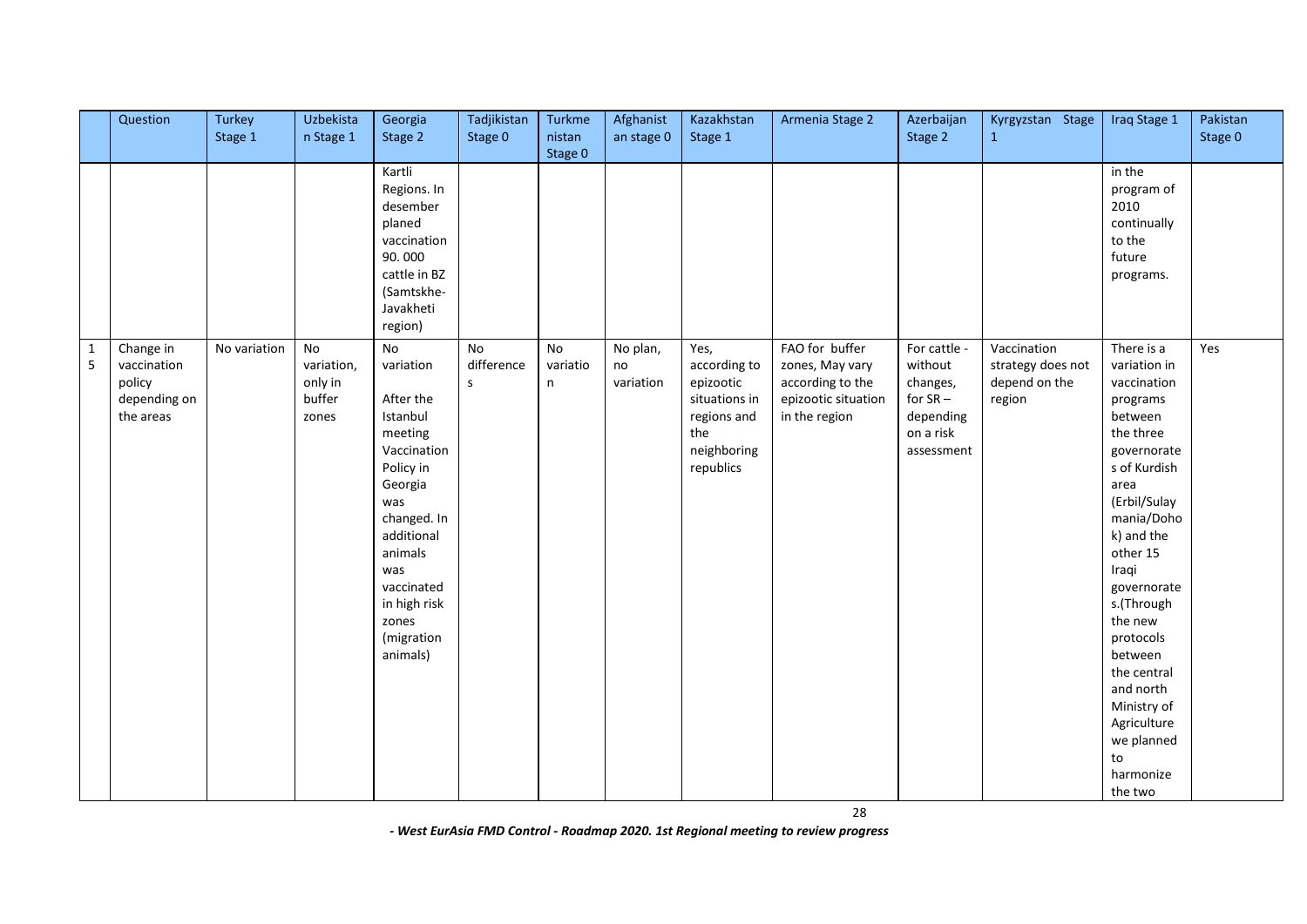|                                | Question                                                                                      | <b>Turkey</b><br>Stage 1                             | Uzbekista<br>n Stage 1                                                                                                                   | Georgia<br>Stage 2                                                  | Tadjikistan<br>Stage 0                            | Turkme<br>nistan                                                          | Afghanist<br>an stage 0                                                                    | Kazakhstan<br>Stage 1                                                                                                                                        | Armenia Stage 2                                                      | Azerbaijan<br>Stage 2                                       | Kyrgyzstan Stage                                       | Iraq Stage 1                                                                                                       | Pakistan<br>Stage 0                                                                                       |
|--------------------------------|-----------------------------------------------------------------------------------------------|------------------------------------------------------|------------------------------------------------------------------------------------------------------------------------------------------|---------------------------------------------------------------------|---------------------------------------------------|---------------------------------------------------------------------------|--------------------------------------------------------------------------------------------|--------------------------------------------------------------------------------------------------------------------------------------------------------------|----------------------------------------------------------------------|-------------------------------------------------------------|--------------------------------------------------------|--------------------------------------------------------------------------------------------------------------------|-----------------------------------------------------------------------------------------------------------|
|                                |                                                                                               |                                                      |                                                                                                                                          |                                                                     |                                                   | Stage 0                                                                   |                                                                                            |                                                                                                                                                              |                                                                      |                                                             |                                                        | programs.                                                                                                          |                                                                                                           |
| 1<br>6                         | Follow-<br>up/monitorin<br>g of<br>vaccination<br>program                                     | Serologic<br>check one<br>month after<br>vaccination | Serologic<br>check is<br>randomly<br>undertake<br>n one<br>month<br>after<br>vaccinatio<br>n due to<br>lack of<br>diagnostic<br>reagents | <b>No</b>                                                           | Only cattle                                       | $\sim$                                                                    | No<br>serologica<br>I check<br>conducte<br>d so far                                        | serologic<br>control<br>within a<br>month after<br>vaccination.                                                                                              | Serological check<br>one month after<br>vaccination                  | seromonito<br>ring after a<br>month<br>after<br>vaccination | Serological<br>control in the<br>month.                | Serologic<br>check one<br>month after<br>vaccination                                                               | On request<br>in large<br>commercial<br>herds.                                                            |
| $\mathbf{1}$<br>$\overline{7}$ | Diagnostic<br>capacity<br>reference<br>laboratory<br>$used -$<br>National or<br>international | National<br>Laboratory<br>(FMD<br>INSTITUTE)         | No                                                                                                                                       | Laboratory<br>of the<br>Ministry of<br>Agriculture<br>(Vashlijvari) | Veterinary<br>Research<br>Institute<br><b>NVA</b> | The<br>central<br>Veterina<br>ry<br>laborato<br>ry<br>(nationa<br>$\vert$ | reliable<br>national<br>diagnostic<br>lab for<br>FMDV<br>exist. Also<br>referred<br>to WRL | Official body<br>«the<br>National<br>centre of<br>monitoring,<br>reference,<br>methodolog<br>y and<br>laboratory<br>diagnostics<br>in veterinary<br>science» | Research Centre<br>for Animal<br>Production and<br>Health (National) | Republican<br>Veterinary<br>Laboratory<br>(national)        | <b>National Centre</b><br>of Veterinary<br>Diagnostics | Animal<br>Health<br>research<br>Institute<br>(National)<br>with the<br>cooperation<br>and<br>assistance<br>of WRL. | National<br>Veterinary<br>Laboratories<br>, Islamabad.<br>& FMD<br>World<br>Reference<br>Laboratory<br>UK |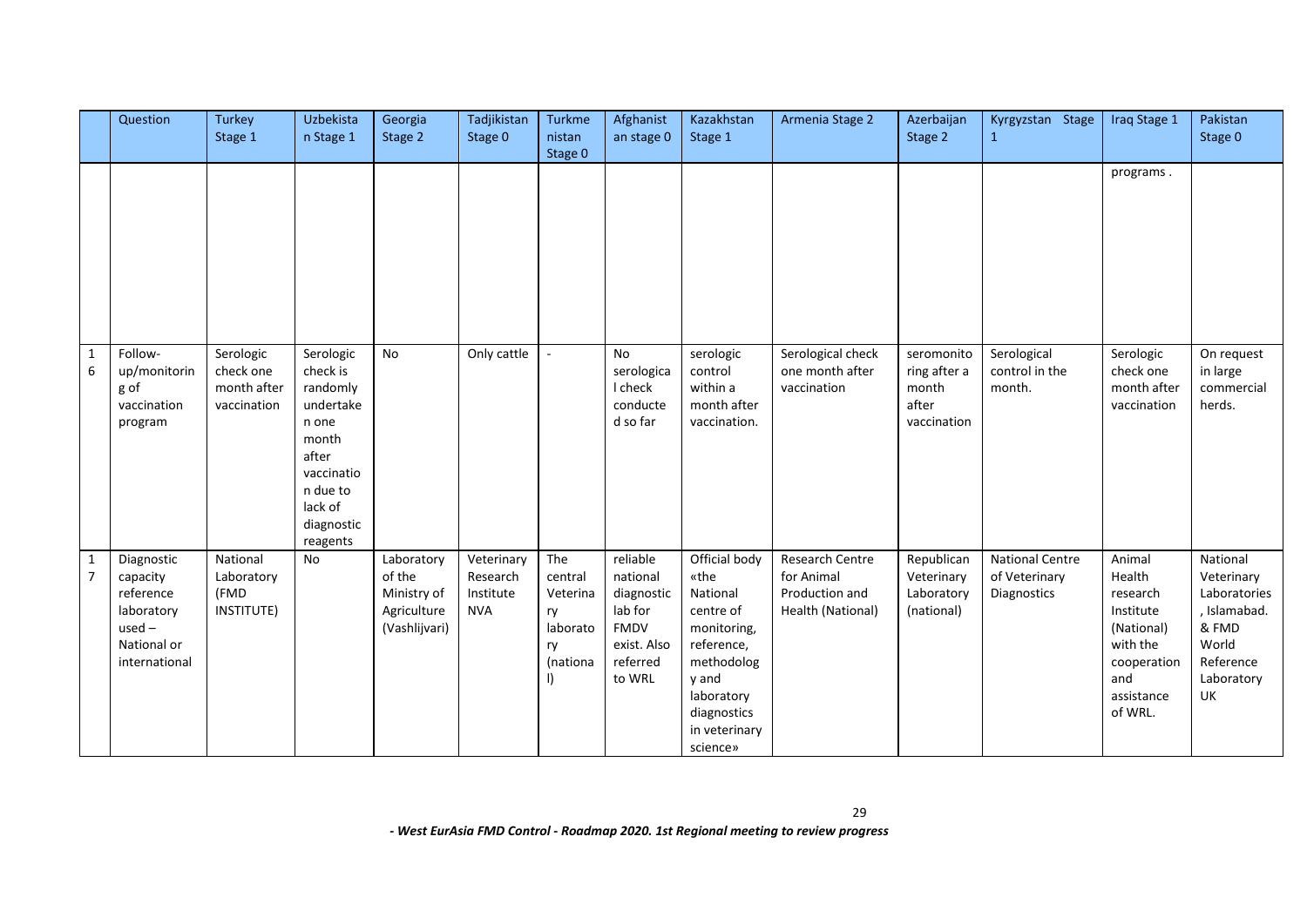|        | Question                                                                                         | <b>Turkey</b><br>Stage 1                                                                                                                                                                                                                                                                                                          | Uzbekista<br>n Stage 1      | Georgia<br>Stage 2                                                                                                                                                                                                                                                                    | Tadjikistan<br>Stage 0                                                  | Turkme<br>nistan                  | Afghanist<br>an stage 0                                                                                               | Kazakhstan<br>Stage 1                                                                                                                                                                                                                                                          | Armenia Stage 2                               | Azerbaijan<br>Stage 2                                                                                                                                                                                                                                                                                                    | Kyrgyzstan Stage<br>$\mathbf{1}$                     | Iraq Stage 1                                                                                                                                                                                                                                                                                                                  | Pakistan<br>Stage 0                                                                                                  |
|--------|--------------------------------------------------------------------------------------------------|-----------------------------------------------------------------------------------------------------------------------------------------------------------------------------------------------------------------------------------------------------------------------------------------------------------------------------------|-----------------------------|---------------------------------------------------------------------------------------------------------------------------------------------------------------------------------------------------------------------------------------------------------------------------------------|-------------------------------------------------------------------------|-----------------------------------|-----------------------------------------------------------------------------------------------------------------------|--------------------------------------------------------------------------------------------------------------------------------------------------------------------------------------------------------------------------------------------------------------------------------|-----------------------------------------------|--------------------------------------------------------------------------------------------------------------------------------------------------------------------------------------------------------------------------------------------------------------------------------------------------------------------------|------------------------------------------------------|-------------------------------------------------------------------------------------------------------------------------------------------------------------------------------------------------------------------------------------------------------------------------------------------------------------------------------|----------------------------------------------------------------------------------------------------------------------|
|        |                                                                                                  |                                                                                                                                                                                                                                                                                                                                   |                             |                                                                                                                                                                                                                                                                                       |                                                                         | Stage 0                           |                                                                                                                       |                                                                                                                                                                                                                                                                                |                                               |                                                                                                                                                                                                                                                                                                                          |                                                      |                                                                                                                                                                                                                                                                                                                               |                                                                                                                      |
| 1<br>8 | Methods<br>used                                                                                  | LPB-ELISA,<br>AG<br><b>DETECTION-</b><br>ELISA, NSP-<br>ELISA, PCR,<br>SEQUENCIN<br>G                                                                                                                                                                                                                                             | (ELISA), PC<br>$\mathsf{R}$ | <b>ELISA Real-</b><br>Time PCR                                                                                                                                                                                                                                                        | <b>ELISA</b>                                                            | (ELISA)                           | ELISA, PCR<br>and<br>penside<br>tests                                                                                 | (ELISA)<br>$(PCR)$ .                                                                                                                                                                                                                                                           | <b>ELISA</b>                                  | ELISA, PCR                                                                                                                                                                                                                                                                                                               | <b>ELISA</b>                                         | 1- ELISAin<br>central<br>National<br>Lab. In<br>Baghdad.<br>2- ELISA and<br>PCR in Erbil<br>Lab. In<br>North<br>(Kurdish<br>area).                                                                                                                                                                                            | Enzyme-<br>linked<br>immuno<br>sorbent<br>assay (ELISA)                                                              |
| 1<br>9 | Seasonal<br>transboundar<br>y movements<br>of sensitive<br>animals<br>(seasons and<br>countries) | Throughout<br>the year,<br>animals are<br>transported<br>from the<br>East, where<br>they are<br>raised, to<br>the West,<br>where they<br>are<br>slaughtered.<br>Animal<br>movements<br>increase<br>significantly<br>around the<br>Kurban Fest.<br>Animals<br>destined to<br>Thrace from<br>Anatolia are<br>only for<br>slaughter. | No                          | Migrating<br>cattle<br>around 100<br>000 and<br>small<br>ruminants<br>around<br>200 000<br>from the<br>Kakheti and<br>Kvemo<br>Kartli<br>regions are<br>moving in<br>the<br>summer<br>pastures in<br>the<br>Samtskhe-<br>Javakheti<br>region<br>(buffer<br>zone).<br>These<br>animals | May-June<br>to the<br>north<br>Septembe<br>r-October<br>to the<br>south | Movem<br>ent is<br>not<br>noticed | February<br>to April<br>movemen<br>t of<br>animals<br>South to<br>North.<br>Sept-Nov<br>North to<br>South and<br>East | Mass<br>movement<br>of cattle<br>from the<br>south to the<br>north or on<br>the contrary<br>is not<br>present,<br>transportati<br>on and<br>moving of<br>cattle in<br>republic is<br>connected<br>basically<br>with<br>realisation<br>of animals<br>and<br>population<br>shift | No, except for<br>official trade with<br>Iran | Seasonal<br>movings of<br>a<br>susceptible<br>livestock<br>also take<br>place, but<br>basically<br>within each<br>area, only a<br>few areas<br>overtake<br>cattle on<br>pastures in<br>the next<br>areas.<br>However,<br>on pastures<br>can take<br>place<br>hashing of<br>animals<br>from the<br>countries<br>adjoining | Migration of<br>livestock only<br>inside the country | 1-In dry<br>season a<br>large herd<br>of small<br>ruminants<br>moved from<br>the west<br>governorate<br>s toward the<br>North<br>governorate<br>s in Kurdish<br>area<br>searching<br>for pasture.<br>2- Illegal<br>movement<br>of Large<br>ruminants<br>(Buffalo,<br>Cattle)<br>through the<br>east Iraqi<br>governorate<br>s | Countries:<br>Pakistan-<br>Afghanistan-<br>Tajikistan<br>border areas<br>Seasons:<br>Summer<br>(April to<br>October) |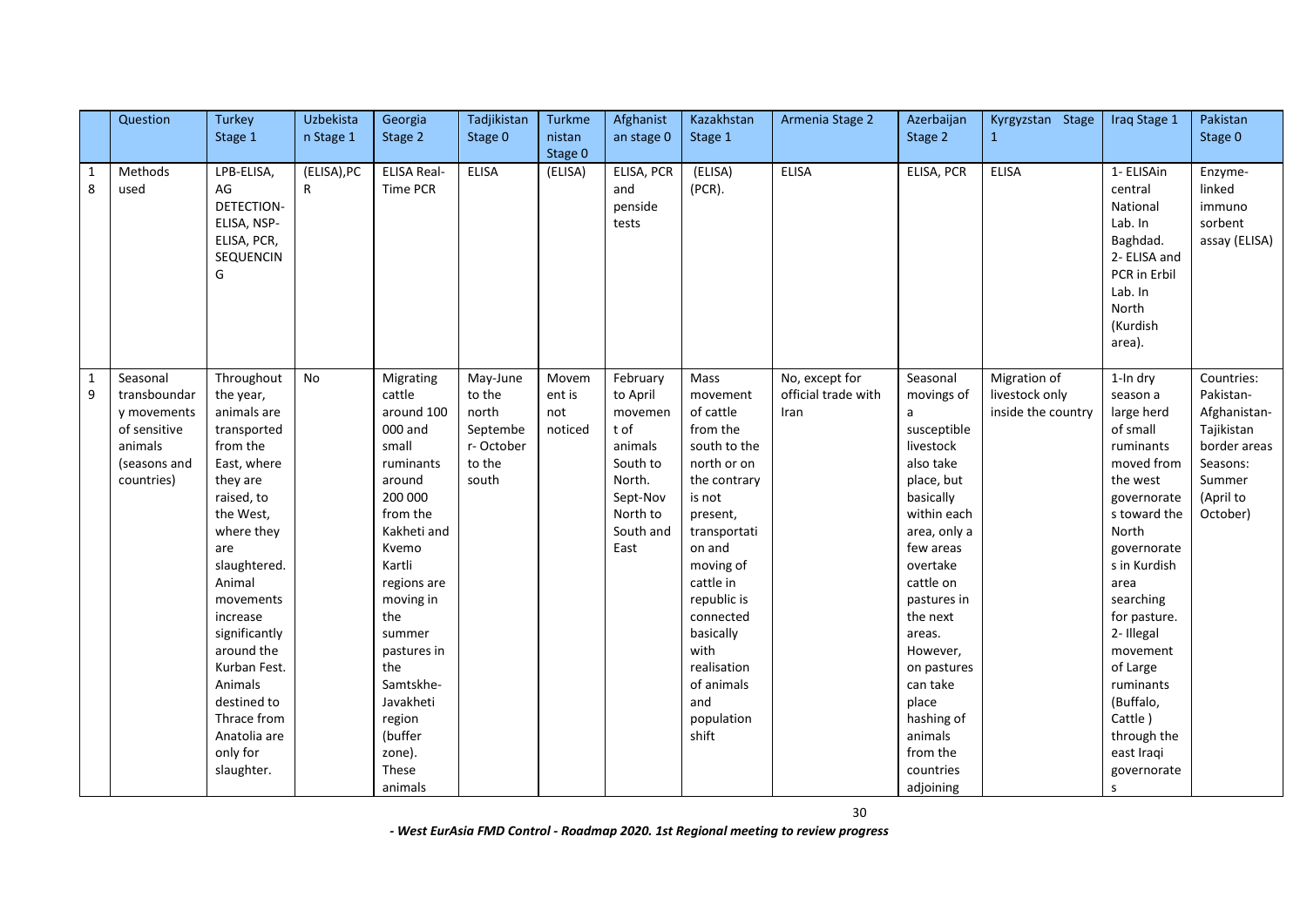| Question | Turkey<br>Stage 1 | Uzbekista<br>n Stage 1 | Georgia<br>Stage 2                                               | Tadjikistan<br>Stage 0 | Turkme<br>nistan<br>Stage 0 | Afghanist<br>an stage 0 | Kazakhstan<br>Stage 1 | Armenia Stage 2 | Azerbaijan<br>Stage 2 | Kyrgyzstan Stage<br>$\mathbf{1}$ | Iraq Stage 1                                                                                           | Pakistan<br>Stage 0 |
|----------|-------------------|------------------------|------------------------------------------------------------------|------------------------|-----------------------------|-------------------------|-----------------------|-----------------|-----------------------|----------------------------------|--------------------------------------------------------------------------------------------------------|---------------------|
|          |                   |                        | stay in<br>above<br>mentioned<br>pastures<br>during 4-5<br>month |                        |                             |                         |                       |                 | Azerbaijan.           |                                  | (Dialah/Was<br>it/Missan/B<br>asrah) with<br>the Iran<br>border<br>through the<br>Marshes<br>and Land. |                     |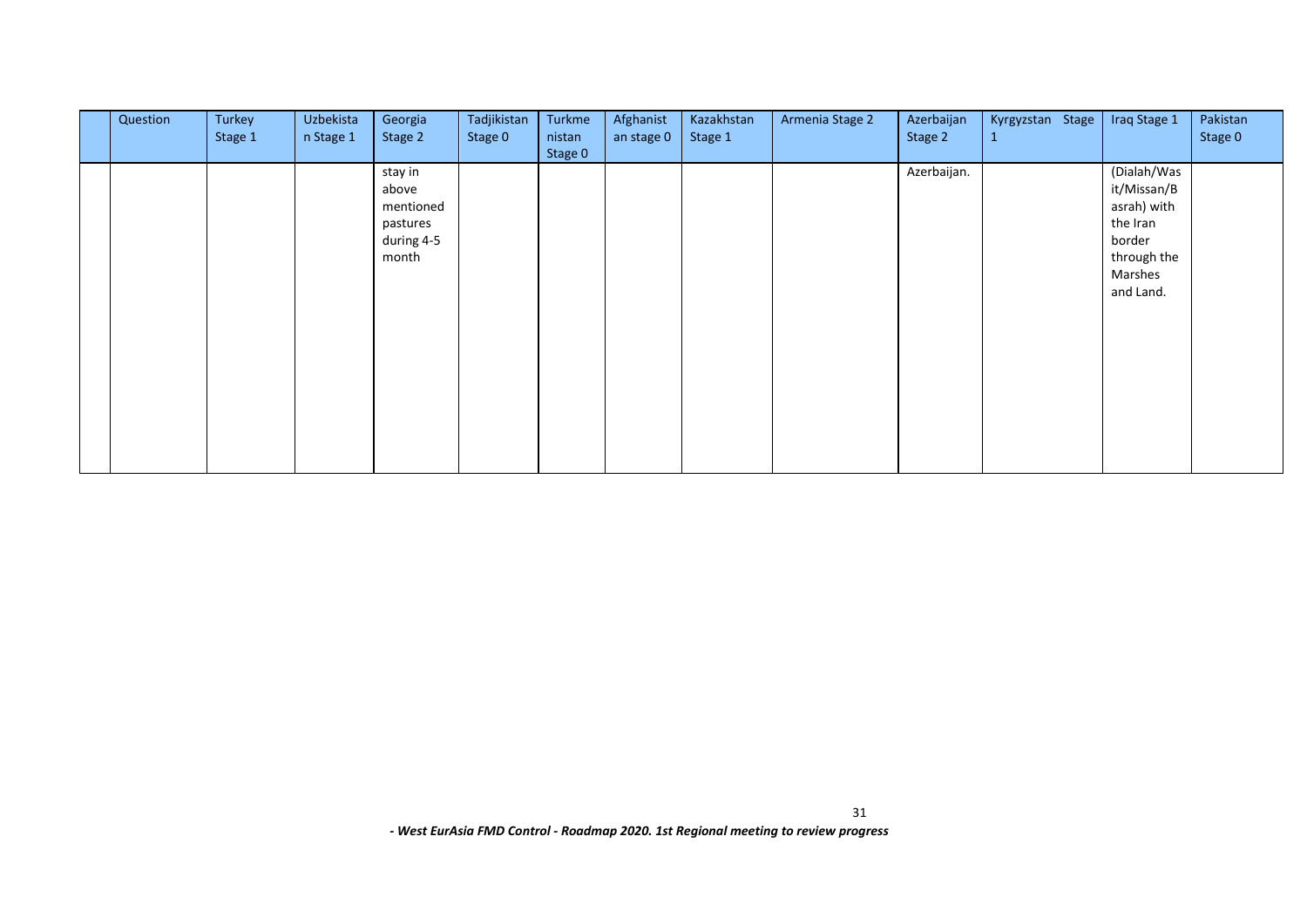|                | Question       | <b>Turkey</b> | Uzbekista | Georgia     | Tadjikistan          | Turkme  | Afghanist   | Kazakhstan    | Armenia Stage 2      | Azerbaijan           | Kyrgyzstan Stage | Iraq Stage 1 | Pakistan       |
|----------------|----------------|---------------|-----------|-------------|----------------------|---------|-------------|---------------|----------------------|----------------------|------------------|--------------|----------------|
|                |                | Stage 1       | n Stage 1 | Stage 2     | Stage 0              | nistan  | an stage 0  | Stage 1       |                      | Stage 2              | $\mathbf{1}$     |              | Stage 0        |
|                |                |               |           |             |                      | Stage 0 |             |               |                      |                      |                  |              |                |
| $\overline{2}$ | Transboundar   |               | <b>No</b> | There are   | We can observe the   |         | Normally    | individual    | No, but possible     | Official             | The uncontrolled | Iraqi        | Unauthorize    |
| $\mathbf 0$    | y movements    |               |           | cases of    | migration of small   |         | transboun   | trading       | individual cases of  | and                  | movement of      | government   |                |
|                | of susceptible |               |           | Animal      | part of animals from |         | dary        | movings of    | transition of cattle | informal             | livestock across | prohibit the | Transbound     |
|                | animals for    |               |           | illegal     | Kyrgyzstan,          |         | movemen     | animals are   | across the border    | movement             | borders does not | legal import | ary            |
|                | trade          |               |           | movement    | Uzbekistan in rare   |         | t from      | present       |                      | of animals           | happen.          | of a live    | movements      |
|                | (countries     |               |           | and trade   | cases from           |         | Pakistan    | Uncontrolla   |                      | within the           |                  | livestock.   | of animals     |
|                | and species)   |               |           | on border   | Afghanistan          |         | to          | ble           |                      | limits of            |                  | Only our     | (cattle, goats |
|                |                |               |           | Turkey,     |                      |         | Afghanist   | movement      |                      | the                  |                  | problem the  | & sheep)       |
|                |                |               |           | Armenia,    |                      |         | an and      | of cattle     |                      | country,             |                  | illegal      | across North   |
|                |                |               |           | Azerbaijan. |                      |         | from        | through       |                      | and also             |                  | movement     | western        |
|                |                |               |           | Also are    |                      |         | Tadjikista  | border is not |                      | limited              |                  | of animals   | borders        |
|                |                |               |           | used        |                      |         | n to        | present.      |                      | between              |                  | which        | (Afghanistan   |
|                |                |               |           | common      |                      |         | Afghanist   |               |                      | the                  |                  | described    |                |
|                |                |               |           | pastures,   |                      |         | an. It      |               |                      | countries in         |                  | above.       |                |
|                |                |               |           | where the   |                      |         | increases   |               |                      | region,              |                  |              |                |
|                |                |               |           | contact     |                      |         | during      |               |                      | especially           |                  |              |                |
|                |                |               |           | between     |                      |         | festivities |               |                      | during               |                  |              |                |
|                |                |               |           | animals is  |                      |         |             |               |                      | religious            |                  |              |                |
|                |                |               |           | high.       |                      |         |             |               |                      | holidays.            |                  |              |                |
|                |                |               |           |             |                      |         |             |               |                      | Illegal              |                  |              |                |
|                |                |               |           |             |                      |         |             |               |                      | trade in             |                  |              |                |
|                |                |               |           |             |                      |         |             |               |                      | animals              |                  |              |                |
|                |                |               |           |             |                      |         |             |               |                      | became<br>especially |                  |              |                |
|                |                |               |           |             |                      |         |             |               |                      | intensive            |                  |              |                |
|                |                |               |           |             |                      |         |             |               |                      | recently.            |                  |              |                |
|                |                |               |           |             |                      |         |             |               |                      | The prices           |                  |              |                |
|                |                |               |           |             |                      |         |             |               |                      | of meat in           |                  |              |                |
|                |                |               |           |             |                      |         |             |               |                      | Azerbaijan           |                  |              |                |
|                |                |               |           |             |                      |         |             |               |                      | are higher           |                  |              |                |
|                |                |               |           |             |                      |         |             |               |                      | than in              |                  |              |                |
|                |                |               |           |             |                      |         |             |               |                      | neighbouri           |                  |              |                |
|                |                |               |           |             |                      |         |             |               |                      | ng                   |                  |              |                |
|                |                |               |           |             |                      |         |             |               |                      | countries.           |                  |              |                |
|                |                |               |           |             |                      |         |             |               |                      | The illegal          |                  |              |                |
|                |                |               |           |             |                      |         |             |               |                      | supply               |                  |              |                |
|                |                |               |           |             |                      |         |             |               |                      | basically is         |                  |              |                |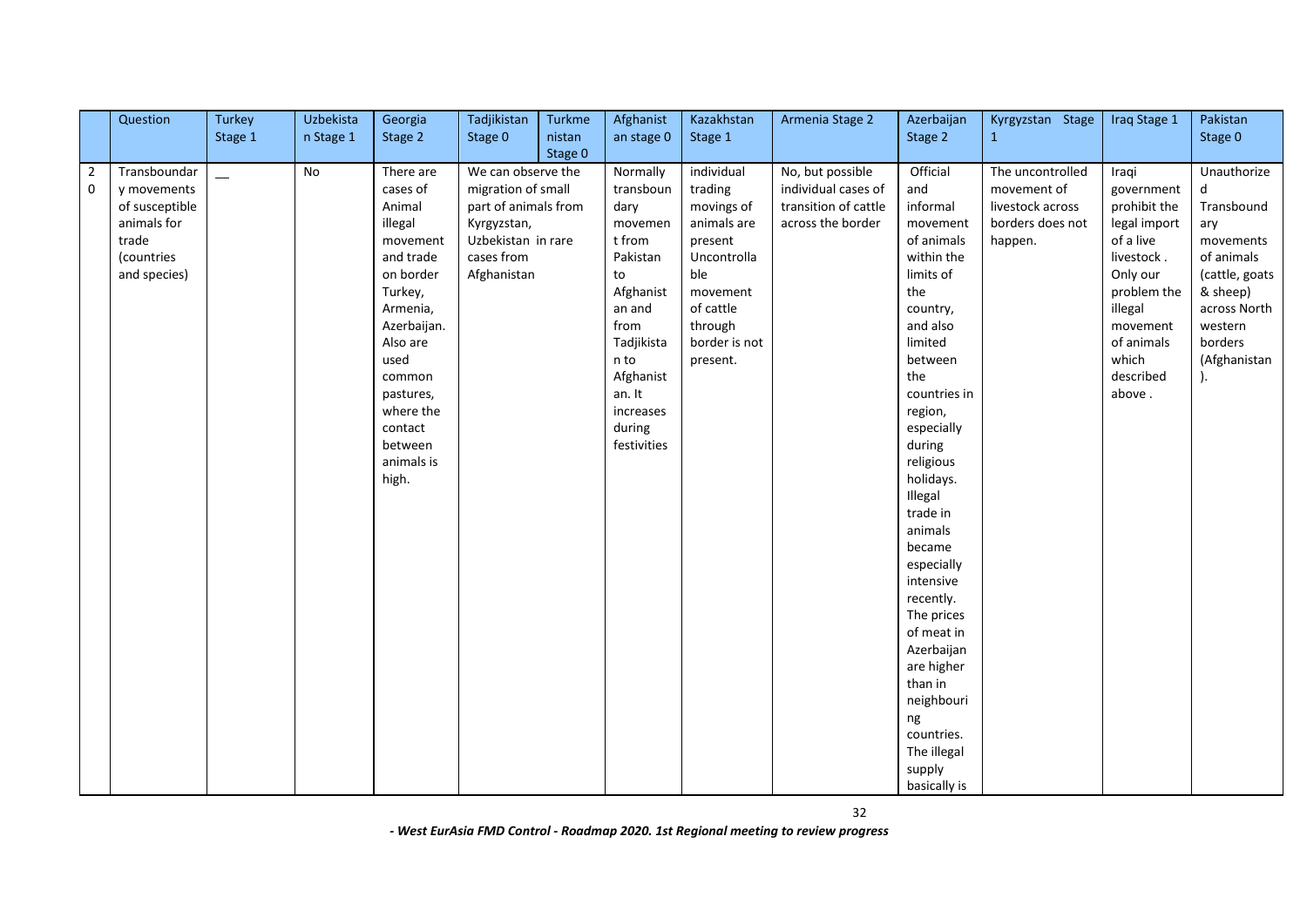| Question | Turkey<br>Stage 1 | Uzbekista<br>n Stage 1 | Georgia<br>Stage 2 | Tadjikistan<br>Stage 0 | Turkme<br>nistan | Afghanist<br>an stage 0 | Kazakhstan<br>Stage 1 | Armenia Stage 2 | Azerbaijan<br>Stage 2 | Kyrgyzstan Stage<br>$\mathbf{1}$ | Iraq Stage 1 | Pakistan<br>Stage 0 |
|----------|-------------------|------------------------|--------------------|------------------------|------------------|-------------------------|-----------------------|-----------------|-----------------------|----------------------------------|--------------|---------------------|
|          |                   |                        |                    |                        | Stage 0          |                         |                       |                 |                       |                                  |              |                     |
|          |                   |                        |                    |                        |                  |                         |                       |                 | carried out           |                                  |              |                     |
|          |                   |                        |                    |                        |                  |                         |                       |                 | from                  |                                  |              |                     |
|          |                   |                        |                    |                        |                  |                         |                       |                 | Georgia               |                                  |              |                     |
|          |                   |                        |                    |                        |                  |                         |                       |                 | and from              |                                  |              |                     |
|          |                   |                        |                    |                        |                  |                         |                       |                 | Iran, sale            |                                  |              |                     |
|          |                   |                        |                    |                        |                  |                         |                       |                 | and                   |                                  |              |                     |
|          |                   |                        |                    |                        |                  |                         |                       |                 | distribution          |                                  |              |                     |
|          |                   |                        |                    |                        |                  |                         |                       |                 | of animals            |                                  |              |                     |
|          |                   |                        |                    |                        |                  |                         |                       |                 | on all                |                                  |              |                     |
|          |                   |                        |                    |                        |                  |                         |                       |                 | territory of          |                                  |              |                     |
|          |                   |                        |                    |                        |                  |                         |                       |                 | republic. In          |                                  |              |                     |
|          |                   |                        |                    |                        |                  |                         |                       |                 | connection            |                                  |              |                     |
|          |                   |                        |                    |                        |                  |                         |                       |                 | with the              |                                  |              |                     |
|          |                   |                        |                    |                        |                  |                         |                       |                 | big                   |                                  |              |                     |
|          |                   |                        |                    |                        |                  |                         |                       |                 | economic              |                                  |              |                     |
|          |                   |                        |                    |                        |                  |                         |                       |                 | difficulties          |                                  |              |                     |
|          |                   |                        |                    |                        |                  |                         |                       |                 | and                   |                                  |              |                     |
|          |                   |                        |                    |                        |                  |                         |                       |                 | political             |                                  |              |                     |
|          |                   |                        |                    |                        |                  |                         |                       |                 | instability,          |                                  |              |                     |
|          |                   |                        |                    |                        |                  |                         |                       |                 | sale of               |                                  |              |                     |
|          |                   |                        |                    |                        |                  |                         |                       |                 | cattle for            |                                  |              |                     |
|          |                   |                        |                    |                        |                  |                         |                       |                 | agricultural          |                                  |              |                     |
|          |                   |                        |                    |                        |                  |                         |                       |                 | population            |                                  |              |                     |
|          |                   |                        |                    |                        |                  |                         |                       |                 | of Georgia            |                                  |              |                     |
|          |                   |                        |                    |                        |                  |                         |                       |                 | is the main           |                                  |              |                     |
|          |                   |                        |                    |                        |                  |                         |                       |                 | source of             |                                  |              |                     |
|          |                   |                        |                    |                        |                  |                         |                       |                 | the income            |                                  |              |                     |
|          |                   |                        |                    |                        |                  |                         |                       |                 | and                   |                                  |              |                     |
|          |                   |                        |                    |                        |                  |                         |                       |                 | livelihood.           |                                  |              |                     |
|          |                   |                        |                    |                        |                  |                         |                       |                 | Absence of            |                                  |              |                     |
|          |                   |                        |                    |                        |                  |                         |                       |                 | identificati          |                                  |              |                     |
|          |                   |                        |                    |                        |                  |                         |                       |                 | on system             |                                  |              |                     |
|          |                   |                        |                    |                        |                  |                         |                       |                 | of animals            |                                  |              |                     |
|          |                   |                        |                    |                        |                  |                         |                       |                 | does not              |                                  |              |                     |
|          |                   |                        |                    |                        |                  |                         |                       |                 | allow to              |                                  |              |                     |
|          |                   |                        |                    |                        |                  |                         |                       |                 | track                 |                                  |              |                     |
|          |                   |                        |                    |                        |                  |                         |                       |                 | movement              |                                  |              |                     |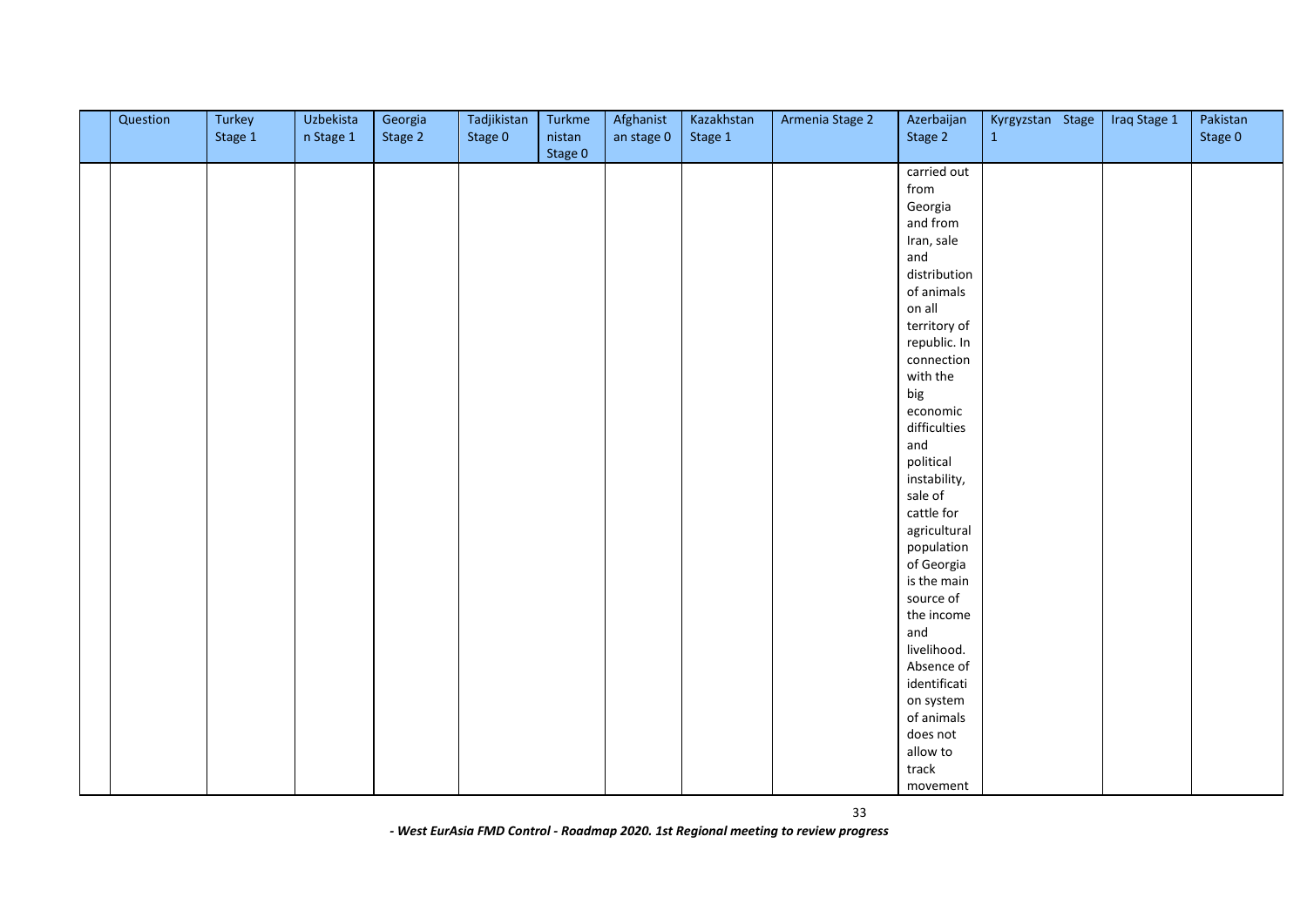| Question | Turkey<br>Stage 1 | Uzbekista<br>n Stage 1 | Georgia<br>Stage 2 | Tadjikistan<br>Stage 0 | Turkme<br>nistan<br>Stage 0 | Afghanist<br>an stage 0 | Kazakhstan<br>Stage 1 | Armenia Stage 2 | Azerbaijan<br>Stage 2                                       | Kyrgyzstan Stage<br>$\mathbf{1}$ | Iraq Stage 1 | Pakistan<br>Stage 0 |
|----------|-------------------|------------------------|--------------------|------------------------|-----------------------------|-------------------------|-----------------------|-----------------|-------------------------------------------------------------|----------------------------------|--------------|---------------------|
|          |                   |                        |                    |                        |                             |                         |                       |                 | of animals<br>and<br>promotes<br>their illegal<br>movement. |                                  |              |                     |
|          |                   |                        |                    |                        |                             |                         |                       |                 |                                                             |                                  |              |                     |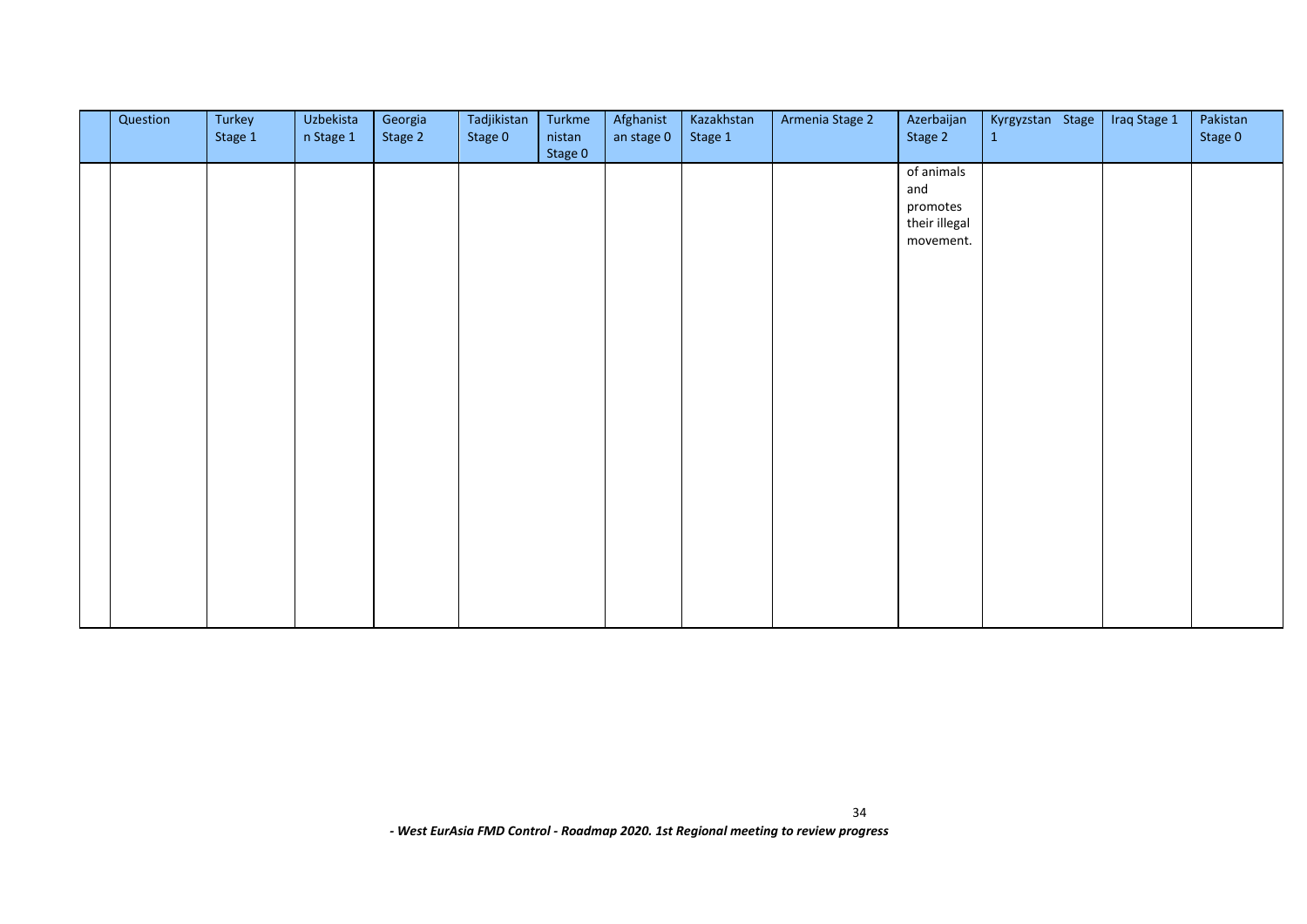|                | Question    | Turkey  | Uzbekista  | Georgia      | Tadjikistan | Turkme    | Afghanist  | Kazakhstan   | Armenia Stage 2     | Azerbaijan    | Kyrgyzstan Stage  | Iraq Stage 1  | Pakistan     |
|----------------|-------------|---------|------------|--------------|-------------|-----------|------------|--------------|---------------------|---------------|-------------------|---------------|--------------|
|                |             | Stage 1 | n Stage 1  | Stage 2      | Stage 0     | nistan    | an stage 0 | Stage 1      |                     | Stage 2       | $\mathbf{1}$      |               | Stage 0      |
|                |             |         |            |              |             | Stage 0   |            |              |                     |               |                   |               |              |
| $\overline{2}$ | Vaccination | same    | The same   | Vaccination  | No          | <b>NO</b> | <b>No</b>  | Vaccination  | The same calendar   | Without       | Vaccinations for  | There is a    | Usual        |
| 1              | program     |         | calendar,  | program      |             |           | planned in | under the    | schedule, the       | special       | cattle and calves | big change    | prophylactic |
|                | against FMD |         | vaccine,   | against      |             |           | the past   | similar      | same vaccine and    | changes,      | Vaccine           | between       | vaccination  |
|                | planned for |         | and        | <b>FMD</b>   |             |           | and now.   | scheme as in | the same species    | depending     | production in     | our resent    | twice a year |
|                | 2010        |         | species as | planned for  |             |           |            | 2009, but    | as in 2009, but     | on            | India, Kyrgyz     | and future    | in the       |
|                |             |         | 2009.      | 2010 is      |             |           |            | taking into  | because of the      | epizootic     | Republic          | plan for      | months of    |
|                |             |         |            | similar with |             |           |            | account an   | economic crisis     | situation     |                   | FMD control   | Feb. and     |
|                |             |         |            | schedule     |             |           |            | expected     | significant changes | and the       |                   | programs      | September.   |
|                |             |         |            | and          |             |           |            | livestock    | are possible        | spent         |                   | from the      |              |
|                |             |         |            | scheme of    |             |           |            | increase in  |                     | analysis of   |                   | previous      |              |
|                |             |         |            | 2009 year.   |             |           |            | regions is   |                     | risk          |                   | year          |              |
|                |             |         |            | If EuFMD     |             |           |            | planned      |                     | The plan      |                   | through the   |              |
|                |             |         |            | will provide |             |           |            | (offspring). |                     | has been      |                   | implementa    |              |
|                |             |         |            | additional   |             |           |            |              |                     | accepted      |                   | tion of the   |              |
|                |             |         |            | doses of     |             |           |            |              |                     | for the first |                   | below steps:  |              |
|                |             |         |            | <b>FMD</b>   |             |           |            |              |                     | time in       |                   | 1. Selection  |              |
|                |             |         |            | vaccine      |             |           |            |              |                     | 2005, in      |                   | of a high     |              |
|                |             |         |            | National     |             |           |            |              |                     | 2009 in       |                   | quality and   |              |
|                |             |         |            | Service is   |             |           |            |              |                     | connection    |                   | comply        |              |
|                |             |         |            | planning BZ  |             |           |            |              |                     | with the      |                   | vaccine.      |              |
|                |             |         |            | spreading    |             |           |            |              |                     | changed       |                   | which         |              |
|                |             |         |            | and will     |             |           |            |              |                     | material      |                   | include the   |              |
|                |             |         |            | include      |             |           |            |              |                     | resources     |                   | valances      |              |
|                |             |         |            | high risk    |             |           |            |              |                     | and           |                   | protect the   |              |
|                |             |         |            | raions       |             |           |            |              |                     | structure     |                   | animal        |              |
|                |             |         |            | bordering    |             |           |            |              |                     | state vet     |                   | against the   |              |
|                |             |         |            | in           |             |           |            |              |                     | services      |                   | circulating   |              |
|                |             |         |            | Azerbaijan   |             |           |            |              |                     | has been      |                   | field virus.  |              |
|                |             |         |            | and          |             |           |            |              |                     | updated       |                   | 2. Import a   |              |
|                |             |         |            | Armenia.     |             |           |            |              |                     | and used.     |                   | sufficient    |              |
|                |             |         |            |              |             |           |            |              |                     |               |                   | quantity of   |              |
|                |             |         |            |              |             |           |            |              |                     |               |                   | vaccine to    |              |
|                |             |         |            |              |             |           |            |              |                     |               |                   | coverage a    |              |
|                |             |         |            |              |             |           |            |              |                     |               |                   | large size of |              |
|                |             |         |            |              |             |           |            |              |                     |               |                   | livestock     |              |
|                |             |         |            |              |             |           |            |              |                     |               |                   | heard.        |              |
|                |             |         |            |              |             |           |            |              |                     |               |                   | 3. Include    |              |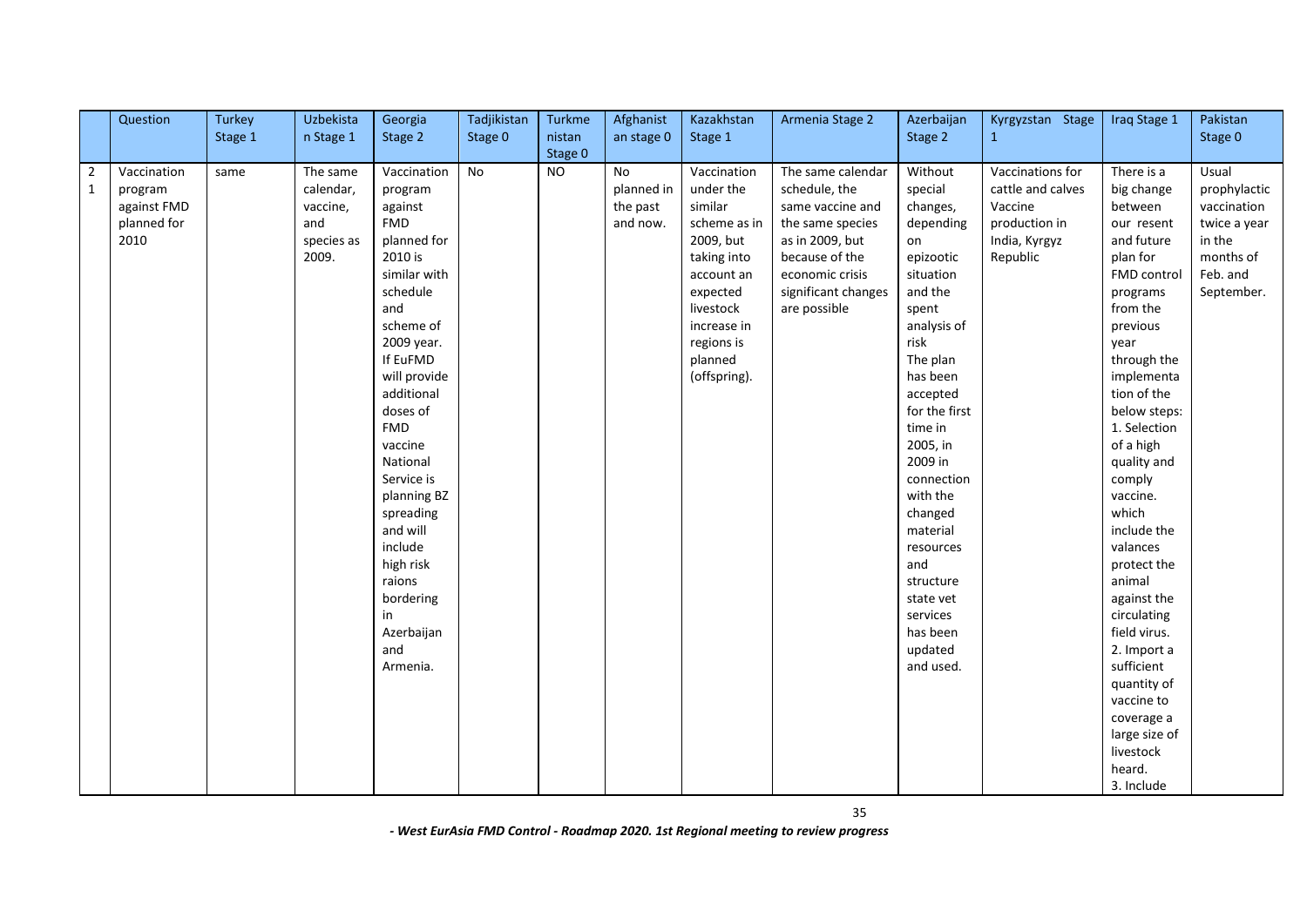|                                  | Question                                                                   | Turkey<br>Stage 1                          | Uzbekista<br>n Stage 1                                                 | Georgia<br>Stage 2                                                                                                          | Tadjikistan<br>Stage 0                         | <b>Turkme</b><br>nistan<br>Stage 0                                         | Afghanist<br>an stage 0 | Kazakhstan<br>Stage 1                                                                                                                                                                                             | Armenia Stage 2                  | Azerbaijan<br>Stage 2                                                                                                                                                                                | Kyrgyzstan Stage<br>1                                                                               | Iraq Stage 1                                                                                                                                                                                                                                                  | Pakistan<br>Stage 0                                                                                                                 |
|----------------------------------|----------------------------------------------------------------------------|--------------------------------------------|------------------------------------------------------------------------|-----------------------------------------------------------------------------------------------------------------------------|------------------------------------------------|----------------------------------------------------------------------------|-------------------------|-------------------------------------------------------------------------------------------------------------------------------------------------------------------------------------------------------------------|----------------------------------|------------------------------------------------------------------------------------------------------------------------------------------------------------------------------------------------------|-----------------------------------------------------------------------------------------------------|---------------------------------------------------------------------------------------------------------------------------------------------------------------------------------------------------------------------------------------------------------------|-------------------------------------------------------------------------------------------------------------------------------------|
|                                  |                                                                            |                                            |                                                                        |                                                                                                                             |                                                |                                                                            |                         |                                                                                                                                                                                                                   |                                  |                                                                                                                                                                                                      |                                                                                                     | the small<br>ruminant<br>heard with<br>the<br>vaccination<br>programs.<br>4. Adding<br>anew<br>valance<br>(Antigen)<br>A Iran05 in<br>the new<br>import<br>vaccine.<br>5.<br>Vaccination<br>the animals<br>twice yearly<br>in large and<br>small<br>ruminant. |                                                                                                                                     |
| $\overline{2}$<br>$\overline{2}$ | Emergency<br>national<br>management<br>plan for FMD<br>adopted and<br>used | There is a<br>draft<br>contingency<br>plan | Plan<br>legally<br>adopted<br>and used<br>by<br>veterinary<br>services | The<br>Emergency<br>national<br>manageme<br>nt plan for<br>FMD is<br>proceeding<br>and is not<br>approved<br>by MoA<br>yet. | The plan is<br>improved<br>by CVO<br>each year | Plan<br>legally<br>adopted<br>and<br>used by<br>veterina<br>ry<br>services | No<br>planned<br>so far | Vaccination<br>plan against<br>foot and<br>mouth<br>disease<br>claimed the<br>order of the<br>Minister of<br>Agriculture<br>and its<br>implementat<br>ion is<br>mandatory<br>for all<br>veterinary<br>services of | The plan is under<br>development | The plan<br>has been<br>accepted<br>for the first<br>time in<br>2005, in<br>2009 in<br>connection<br>with the<br>changed<br>material<br>resources<br>and<br>structure of<br>State Vet<br>service has | There's no FMD control plan on<br>state level.<br>There is only a veterinary plan on<br>Fmd control |                                                                                                                                                                                                                                                               | Not yet<br>developed.<br>The plan will<br>be<br>developed<br>after<br>finalization<br>of the FMD<br>control<br>strategy in<br>2010. |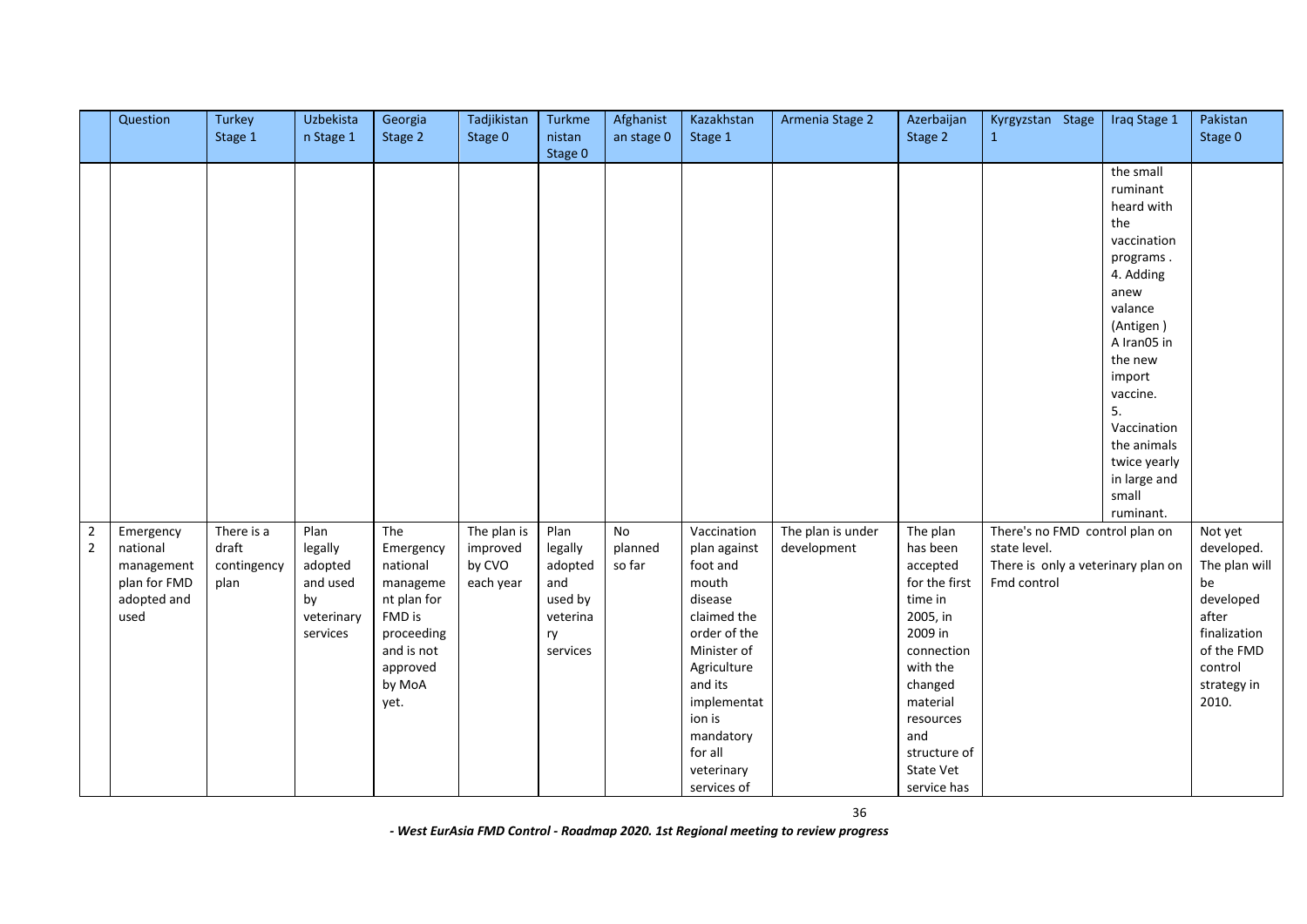|                                  | Question                                                                         | Turkey<br>Stage 1 | Uzbekista<br>n Stage 1                                                                                               | Georgia<br>Stage 2                                                                                                                                                                                                                                                                              | Tadjikistan<br>Stage 0                                                     | Turkme<br>nistan | Afghanist<br>an stage 0 | Kazakhstan<br>Stage 1                                                                                                                                                                                                                                | Armenia Stage 2 | Azerbaijan<br>Stage 2        | Kyrgyzstan Stage<br>$\mathbf{1}$             | Iraq Stage 1 | Pakistan<br>Stage 0 |
|----------------------------------|----------------------------------------------------------------------------------|-------------------|----------------------------------------------------------------------------------------------------------------------|-------------------------------------------------------------------------------------------------------------------------------------------------------------------------------------------------------------------------------------------------------------------------------------------------|----------------------------------------------------------------------------|------------------|-------------------------|------------------------------------------------------------------------------------------------------------------------------------------------------------------------------------------------------------------------------------------------------|-----------------|------------------------------|----------------------------------------------|--------------|---------------------|
|                                  |                                                                                  |                   |                                                                                                                      |                                                                                                                                                                                                                                                                                                 |                                                                            | Stage 0          |                         |                                                                                                                                                                                                                                                      |                 |                              |                                              |              |                     |
|                                  |                                                                                  |                   |                                                                                                                      |                                                                                                                                                                                                                                                                                                 |                                                                            |                  |                         | the republic.                                                                                                                                                                                                                                        |                 | been<br>updated<br>and used. |                                              |              |                     |
| $\overline{2}$<br>$\overline{3}$ | Has a<br>simulation<br>exercise been<br>carried out in<br>the last two<br>years? | No variation      | Yes.<br>Simulation<br>exercise is<br>carried<br>out<br>several<br>times on<br><b>FMD</b><br>throughou<br>t the year. | Yes,<br>${\sf FMD}$<br>REGIONAL<br>SIMULATIO<br>N EXERCISE<br>"Strengthe<br>ning Foot-<br>and-Mouth<br>Disease<br>prevention<br>and<br>emergency<br>response<br>capacity in<br>the Trans-<br>Caucasian<br>countries<br>(MTF/INT/0<br>03/EEC)"<br>4-8th May<br>2009<br>$(4-5th)$ in<br>Gurjaani, | The same<br>exercises<br>are<br>carrying<br>out each<br>year from<br>2000. | YES              | No                      | Yes, on<br>annual<br>board and in<br>republican<br>and regional<br>meetings<br>performance<br>of the plan<br>of<br>vaccination<br>of animals<br>against<br>FMD,<br>epizootic<br>conditions<br>and<br>seromonitiri<br>ng results<br>are<br>considered | Yes in May 2009 | yes                          | seminars for State veterinary<br>specialists |              | No                  |

37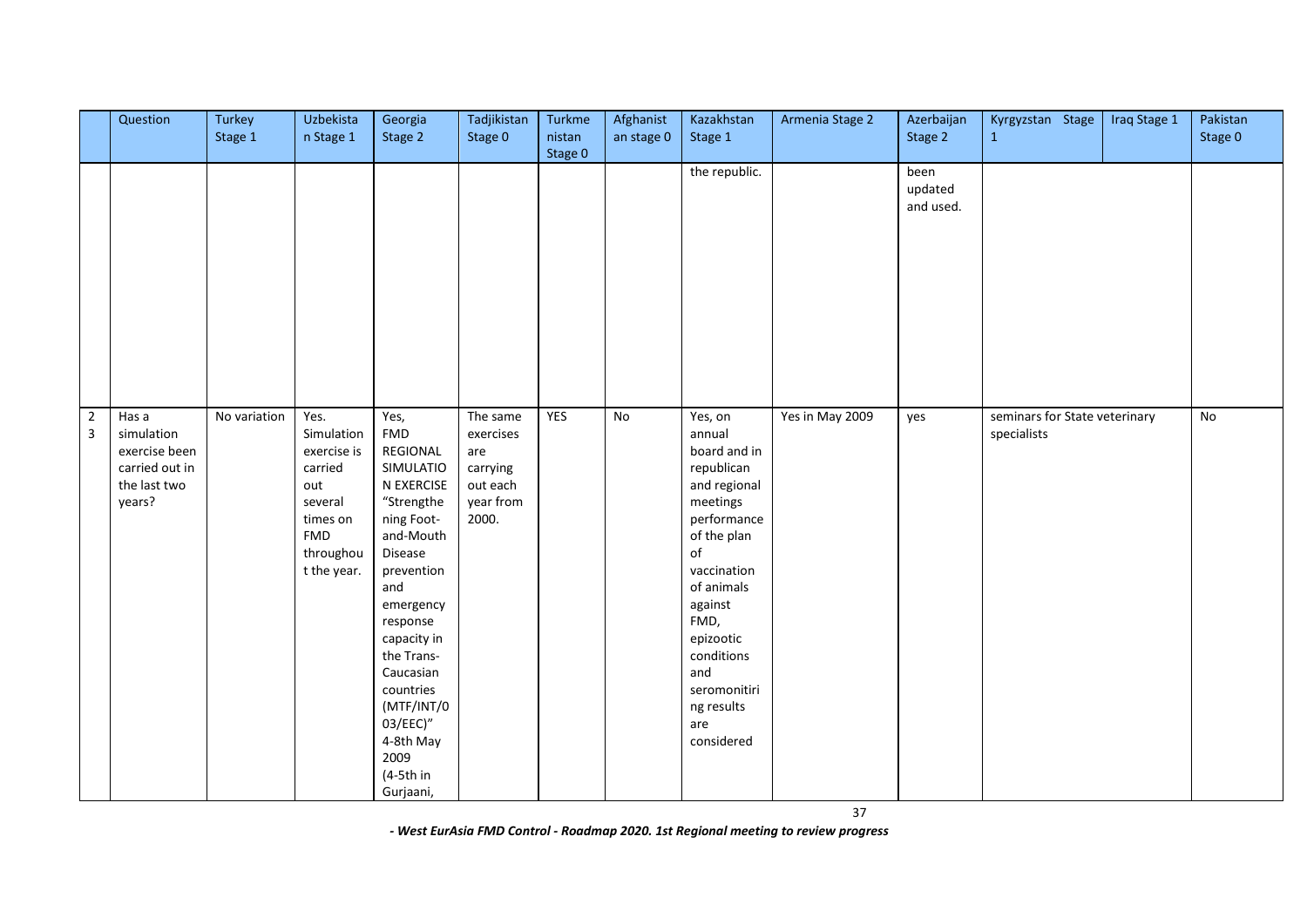| Question | Turkey<br>Stage 1 | Uzbekista<br>n Stage 1 | Georgia<br>Stage 2                                                               | Tadjikistan<br>Stage 0 | Turkme<br>nistan<br>Stage 0 | Afghanist<br>an stage 0 | Kazakhstan<br>Stage 1 | Armenia Stage 2 | Azerbaijan<br>Stage 2 | Kyrgyzstan Stage<br>$\mathbf{1}$ | Iraq Stage 1 | Pakistan<br>Stage 0 |
|----------|-------------------|------------------------|----------------------------------------------------------------------------------|------------------------|-----------------------------|-------------------------|-----------------------|-----------------|-----------------------|----------------------------------|--------------|---------------------|
|          |                   |                        | Georgia; 7-<br>8th in<br>Tovuz,<br>Azerbaijan<br>and<br>Noemberya<br>n, Armenia) |                        |                             |                         |                       |                 |                       |                                  |              |                     |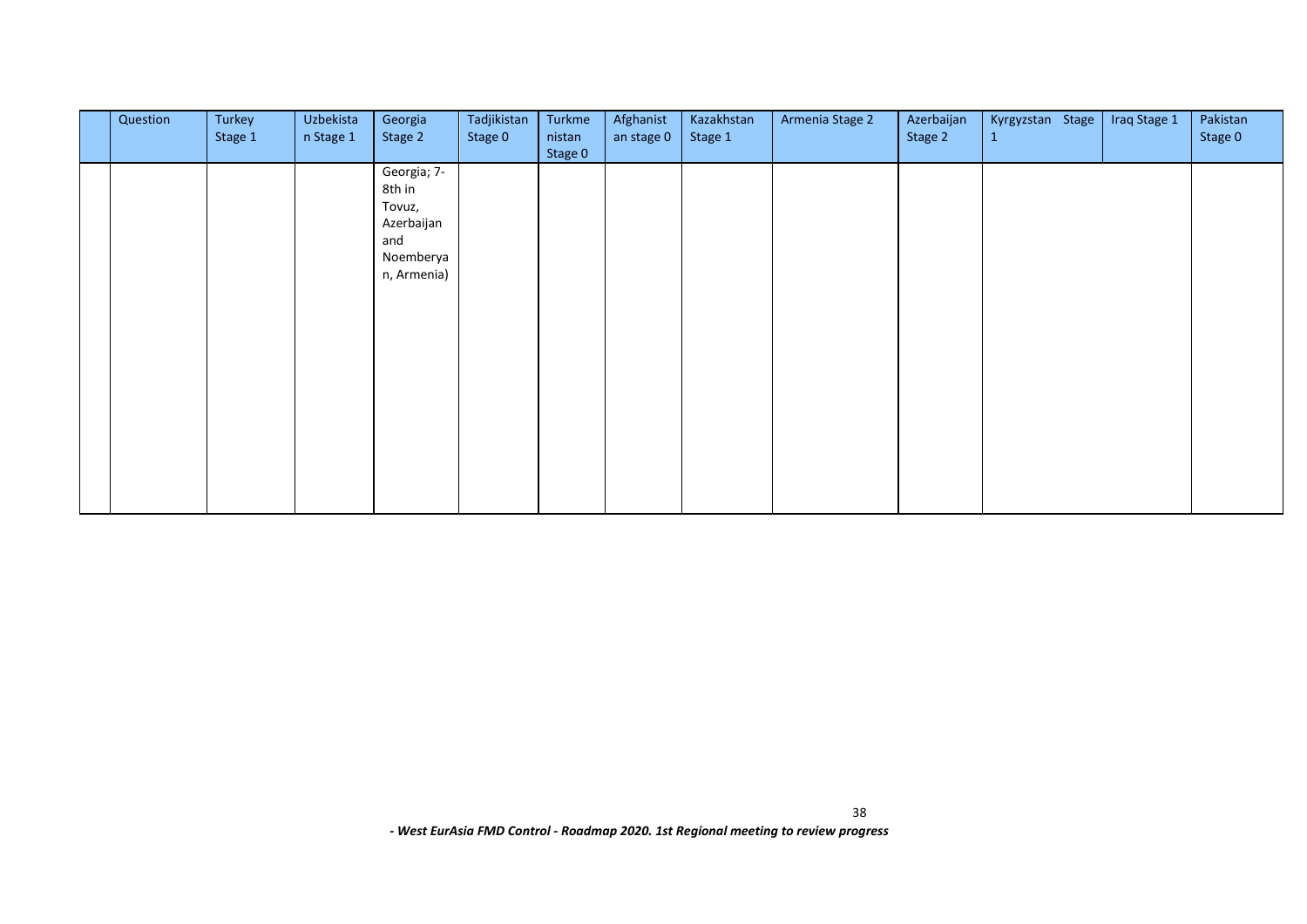*Table 4: Country responses to PCP survey : Plan for FMD related actions in 2010* 

| <b>Country</b> | <b>Monitoring Action</b>                                                                                                               | <b>Control Action</b>                                                                                                                                                                                   | <b>Surveillance Action</b>                                                                                                                                       | Other                                                  | <b>Comments</b>                           | <b>Main new action</b>                                                                                                       |
|----------------|----------------------------------------------------------------------------------------------------------------------------------------|---------------------------------------------------------------------------------------------------------------------------------------------------------------------------------------------------------|------------------------------------------------------------------------------------------------------------------------------------------------------------------|--------------------------------------------------------|-------------------------------------------|------------------------------------------------------------------------------------------------------------------------------|
| Afghanistan    | Monitoring activity will be<br>continued with extension<br>to sheep and goats                                                          | develop and review of the<br>National control program                                                                                                                                                   |                                                                                                                                                                  | Socio-economic assessment<br>will be initiated         | consistent with the<br>stage 1 guidelines |                                                                                                                              |
| Armenia        | serologic check one<br>month after vaccination<br>control measures (at<br>borders, animal<br>movements)                                | vaccination of SR once a<br>vear<br>vaccination cattle twice a<br>year, vaccination and<br>revaccination of calves                                                                                      |                                                                                                                                                                  |                                                        | consistent with the<br>stage 2 guidelines | control measures (at<br>borders, animal<br>movements)                                                                        |
| Azerbaijan     | seromonitoring<br>Measures for monitoring,<br>especially in buffer zones,<br>markets and borders                                       | vaccination campaign<br>create and permanently<br>update GIS database<br><b>Measures for control</b><br>especially in buffer zones,<br>markets and borders                                              | <b>Measures for</b><br>surveillance especially<br>in buffer zones,<br>markets and borders                                                                        |                                                        |                                           | <b>Measures for</b><br>monitoring, control,<br>and surveillance<br>especially in buffer<br>zones, markets and<br>borders CMS |
| Georgia        | <b>Baseline Seromonitoring;</b><br>Measures for monitoring,<br>especially in buffer and<br>high risk zones;<br>Borders, animalovements | Review and develop<br>national program for the<br>control of FMD;<br>Vaccination cattle and sm<br>ruminants twice a year (BZ<br>and high risk rayons),<br>Create and permanently<br>update GIS database | Preparing a modern<br>contingency plan;<br>For improving of FMD<br>surveillance animal<br>identification and<br>registration is<br>freferable                    | Not filled                                             |                                           | Vaccination in High risk<br>zones'<br><b>Spreading BZ</b>                                                                    |
| Iran           | <b>Establishment of 3</b><br>regional laboratories in 3<br>provinces to conduct the<br>serosurveillance in the<br>country              | <b>Finalizing epidemiological</b><br>regional unit in IR. Iran;<br><b>Conducting RFID system as</b><br>a model system to control<br>animal movements in one<br>province                                 | Intensive target<br>surveillance in animal<br>market and complex<br>fattening farms;<br>Defining free zone in<br>Western and eastern<br>borderline of I R. Iran, | finalizing the twining of<br>laboratory (CVL with WRL) |                                           | - Lab twining<br>- Control of animal<br>movement (RFID)<br>- Defining free zones in<br>West and Eastern<br>borderline        |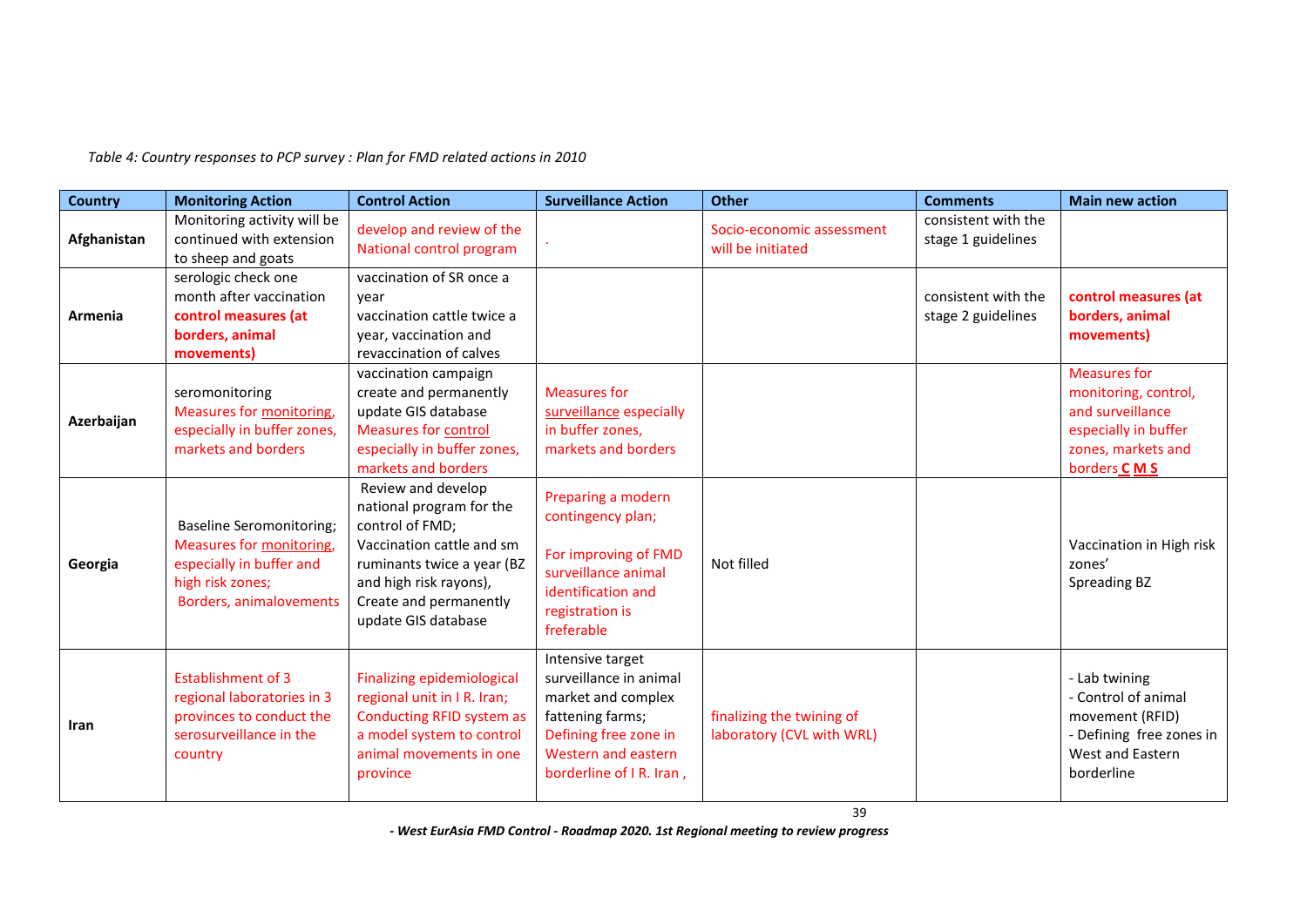| Iraq          | development of the<br>capacity of the national<br>TADs lab for diagnosis and<br>isolation                                                                                   | mass vaccination to all<br>large and small ruminants,<br>using vaccine from<br>reference sources                                                                            | preparing a modern<br>contingency plan<br>related with other sites<br>in the Government of<br>Iraq              | with cooperation with EuFMD<br>and other world organization,<br>we can develop and establish a<br>free zone area in the North of<br>Iraq with the support of the<br>bordering countries | Need to consider<br>monitoring, virus<br>circulation,<br>assessment of<br>vaccination<br>programme | <b>Mass vaccination</b><br>development of the<br>capacity of labs |
|---------------|-----------------------------------------------------------------------------------------------------------------------------------------------------------------------------|-----------------------------------------------------------------------------------------------------------------------------------------------------------------------------|-----------------------------------------------------------------------------------------------------------------|-----------------------------------------------------------------------------------------------------------------------------------------------------------------------------------------|----------------------------------------------------------------------------------------------------|-------------------------------------------------------------------|
| Kazakhstan    | Seromonitoring in order<br>to determine the intensity<br>of immunity.<br>Carrying out selective<br>monitoring by organizing<br>expeditions in country<br>regions is planned | Vaccination of susceptible<br>livestock is planned                                                                                                                          | To improve<br>surveillance measures,<br>registration and<br>identification of<br>animals are being<br>performed |                                                                                                                                                                                         | foresees to get the<br>stage 2 in 2010                                                             |                                                                   |
| Kyrgyzstan    | Seromonitoring in order<br>to determine that the<br>immunity hasn't changed                                                                                                 | Susceptible livestock<br>vaccination                                                                                                                                        | Strengthening of the<br>control                                                                                 | Providing laboratory<br>equipment (M, C, S)                                                                                                                                             |                                                                                                    |                                                                   |
| Pakistan      | <b>Basic monitoring activities</b><br>role of small ruminants in<br>spreading FMD would be<br>investigated                                                                  | Review and develop<br>national program for the<br>control of FMD.                                                                                                           |                                                                                                                 | Socio-economic assessment<br>would be initiated.                                                                                                                                        |                                                                                                    |                                                                   |
| Syria         |                                                                                                                                                                             |                                                                                                                                                                             |                                                                                                                 |                                                                                                                                                                                         |                                                                                                    |                                                                   |
| Tajikistan    | Basic monitoring activities<br>will continue<br>role of small ruminants in<br>spreading FMD would be<br>investigated                                                        | Review and develop<br>national program for the<br>control of FMD                                                                                                            |                                                                                                                 | Socio-economic assessment<br>would be initiated.                                                                                                                                        |                                                                                                    |                                                                   |
| <b>Turkey</b> | seromonitoring for SP (LR<br>&SR)                                                                                                                                           | mass vaccination in large<br>and small ruminants;<br>sero-surveillance for virus<br>circulation;<br>active outbreak<br>investigation;<br>Contingency plan is<br>operational | active outbreak<br>investigation;<br>Contingency plan is<br>operational                                         | new FMD legislation<br>harmonized with EU will enter<br>into force<br>gain free status with<br>vaccination for the Thrace<br>region                                                     |                                                                                                    |                                                                   |
| Turkmenistan  | <b>Basic monitoring activities</b><br>will continue                                                                                                                         | Review and develop<br>national program for the                                                                                                                              |                                                                                                                 | Socio-economic assessment<br>would be initiated.                                                                                                                                        |                                                                                                    |                                                                   |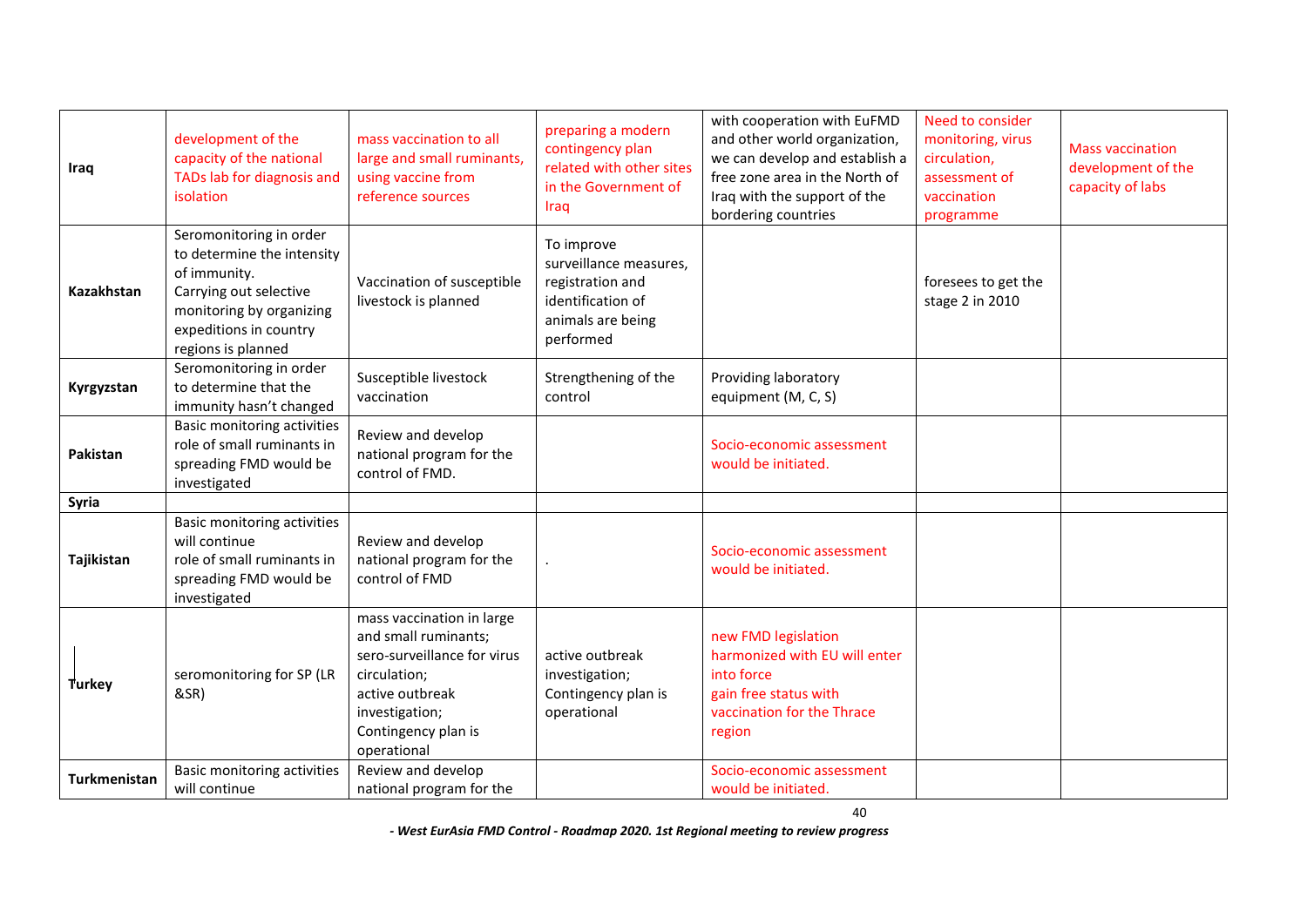|                   | Role off small ruminants    | control of FMD.          |  |                                                  |  |
|-------------------|-----------------------------|--------------------------|--|--------------------------------------------------|--|
|                   | in spreading FMD would      |                          |  |                                                  |  |
|                   | be investigated.            |                          |  |                                                  |  |
|                   | Basic monitoring activities |                          |  |                                                  |  |
|                   | will continue               | Review and develop       |  |                                                  |  |
| <b>Uzbekistan</b> | Role off small ruminants    | national program for the |  | Socio-economic assessment<br>would be initiated. |  |
|                   | in spreading FMD would      | control of FMD.          |  |                                                  |  |
|                   | be investigated.            |                          |  |                                                  |  |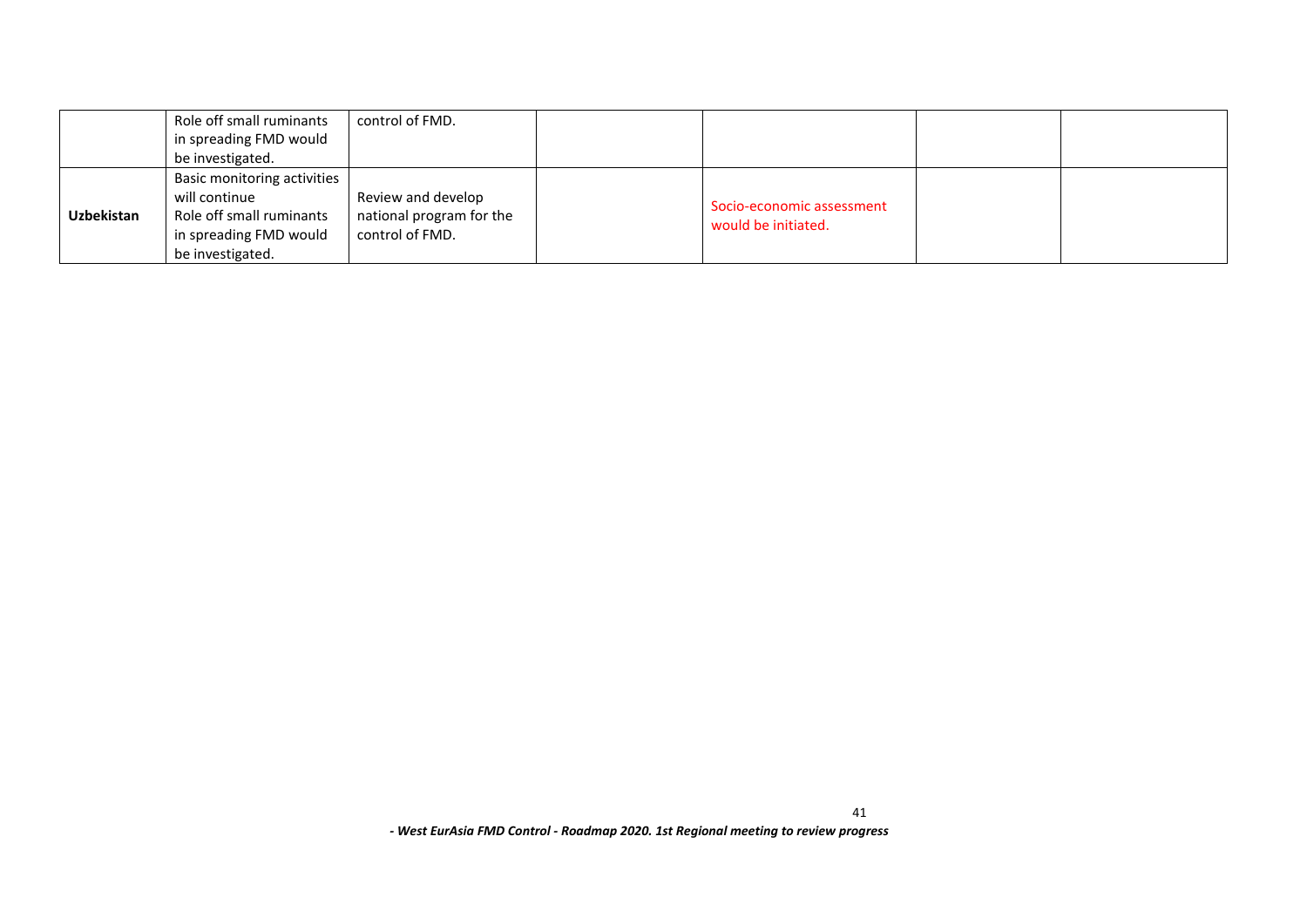*Table 5 Countries comments on stage assessment (October 2009).*

| <b>Country</b>    | <b>Stage</b>              | comment 1                                                                                                                                                        | comment 2                                                                                                                                                                                                                          | comment 3                                                                                                                                                        |  |
|-------------------|---------------------------|------------------------------------------------------------------------------------------------------------------------------------------------------------------|------------------------------------------------------------------------------------------------------------------------------------------------------------------------------------------------------------------------------------|------------------------------------------------------------------------------------------------------------------------------------------------------------------|--|
| Afghanistan       | Stage 1                   | the data presented during the workshop in<br>October 2009 in Istanbul support that<br>Afghanistan is in stage 1                                                  |                                                                                                                                                                                                                                    |                                                                                                                                                                  |  |
| Armenia           | Stage 2                   | No comments                                                                                                                                                      |                                                                                                                                                                                                                                    |                                                                                                                                                                  |  |
| Azerbaijan        | Stage 2                   | Agree                                                                                                                                                            |                                                                                                                                                                                                                                    |                                                                                                                                                                  |  |
| Georgia           | pending                   | think Georgia is in stage 1                                                                                                                                      |                                                                                                                                                                                                                                    |                                                                                                                                                                  |  |
| Iran              | Stage 2                   | No comment                                                                                                                                                       |                                                                                                                                                                                                                                    |                                                                                                                                                                  |  |
| Iraq              | Stage1                    | Vaccine donation from Europe not sufficient to<br>cover the Iraqi need. Kindly ask for another<br>vaccine donation in near future to cover this year<br>campaign | Asked to determine a consultant from EuFMD to<br>assist Iraq in controlling FMD.                                                                                                                                                   | Appreciate the participation of Iraq and<br>presence in several meetings for FMD<br>conference                                                                   |  |
| Kazakhstan        | Stage 1                   | Measures on identification of cattle are taken<br>and the control of animal movement is<br>strengthened                                                          | Measures on improvement of laboratory diagnostics<br>are taken, modular laboratories are constructed and<br>equipped with 18 immunoenzymatic robots<br>There is possibility of FMD monitoring in all regional<br>laboratory units. | Seromonitoring has been performed in<br>order to determine the level of<br>immunity of the vaccinated animals,<br>More than 71000 samples have been<br>analysed. |  |
| Kyrgyzstan        | Stage 0                   | Indian vaccine was used for vaccination                                                                                                                          | Seromonitoring was performed                                                                                                                                                                                                       | Surveillance is being carried out                                                                                                                                |  |
| Pakistan          | Stage 1                   | Monitoring activities for FMD presented during<br>the FMD roadmap meeting supports that the<br>Pakistan is in stage one                                          |                                                                                                                                                                                                                                    |                                                                                                                                                                  |  |
| Syria             |                           |                                                                                                                                                                  |                                                                                                                                                                                                                                    |                                                                                                                                                                  |  |
| Tajikistan        | Stage 1                   | Monitoring activities for FMD presented during<br>the FMD roadmap meeting supports that the<br>Pakistan is in stage one                                          |                                                                                                                                                                                                                                    |                                                                                                                                                                  |  |
| <b>Turkey</b>     | Stage 1 (3<br>for Thrace) | stage must be well described (support with a<br>definition)                                                                                                      | The criteria within a stage must be scored so that we<br>get some sublevels (negative st1, positive st3.)                                                                                                                          |                                                                                                                                                                  |  |
| Turkmenistan      |                           | No comments                                                                                                                                                      |                                                                                                                                                                                                                                    |                                                                                                                                                                  |  |
| <b>Uzbekistan</b> | Stage 1                   | Monitoring activities for FMD presented during<br>the FMD roadmap meeting supports that the<br>Uzbekistan is in stage one                                        |                                                                                                                                                                                                                                    |                                                                                                                                                                  |  |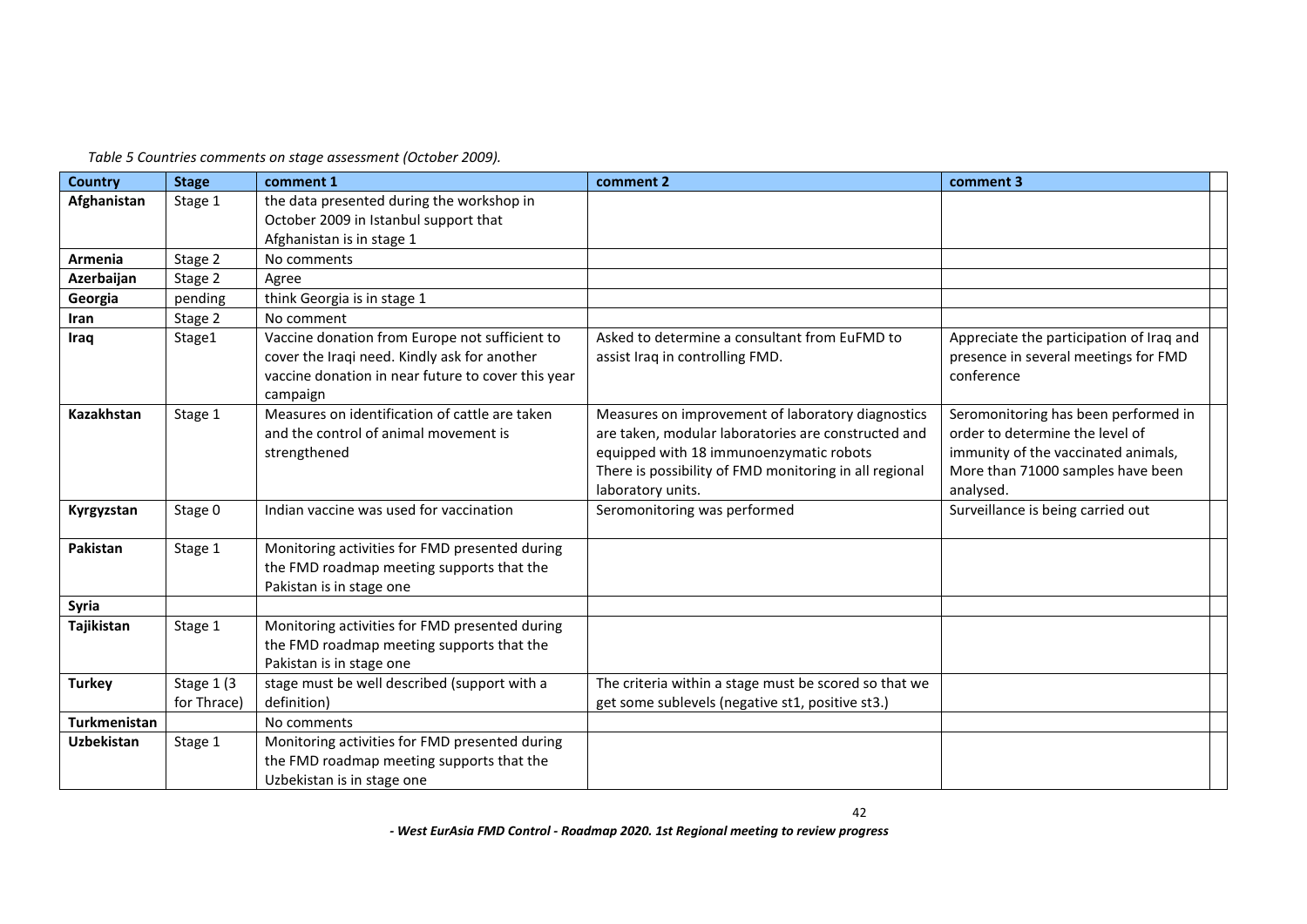# <span id="page-42-0"></span>**Appendices**

| <b>Appendix 1</b>  | Agenda                                                            |
|--------------------|-------------------------------------------------------------------|
| <b>Appendix 2</b>  | West Eurasia Roadmap - principles and pathway (Sumption)          |
| <b>Appendix 3</b>  | Outcomes of the Paraguay FMD Conference (OIE)                     |
| <b>Appendix 4</b>  | Report of the WRL on FMD in West Eurasia (Hammond)                |
| <b>Appendix 5</b>  | FMD surveillance approach in 5 countries (GFTS- Ferrari)          |
| <b>Appendix 6</b>  | FMD surveillance findings - PAK, AFG, TAJ (GTFS-Jamal)            |
| <b>Appendix 7</b>  | FMDV rescue from swabs (Eufmd/GTFS, Belsham)                      |
| <b>Appendix 8</b>  | Progress on FMD control - Turkey (Askaroglu)                      |
| <b>Appendix 9</b>  | Progress on FMD control -Iran (Taherian)                          |
| <b>Appendix 10</b> | 2009 Survey on PCP progress - West Eurasia (Sumption)             |
| <b>Appendix 11</b> | Report of the Laboratory group                                    |
| <b>Appendix 12</b> | Report of the Epidemiology group                                  |
| <b>Appendix 13</b> | Report of the Vaccination campaign group                          |
| <b>Appendix 14</b> | Report of the Group which assessed the Vaccination Survey results |
| <b>Appendix 15</b> | Report of the roadmap Governance Group                            |
| <b>Appendix 16</b> | List of Participants                                              |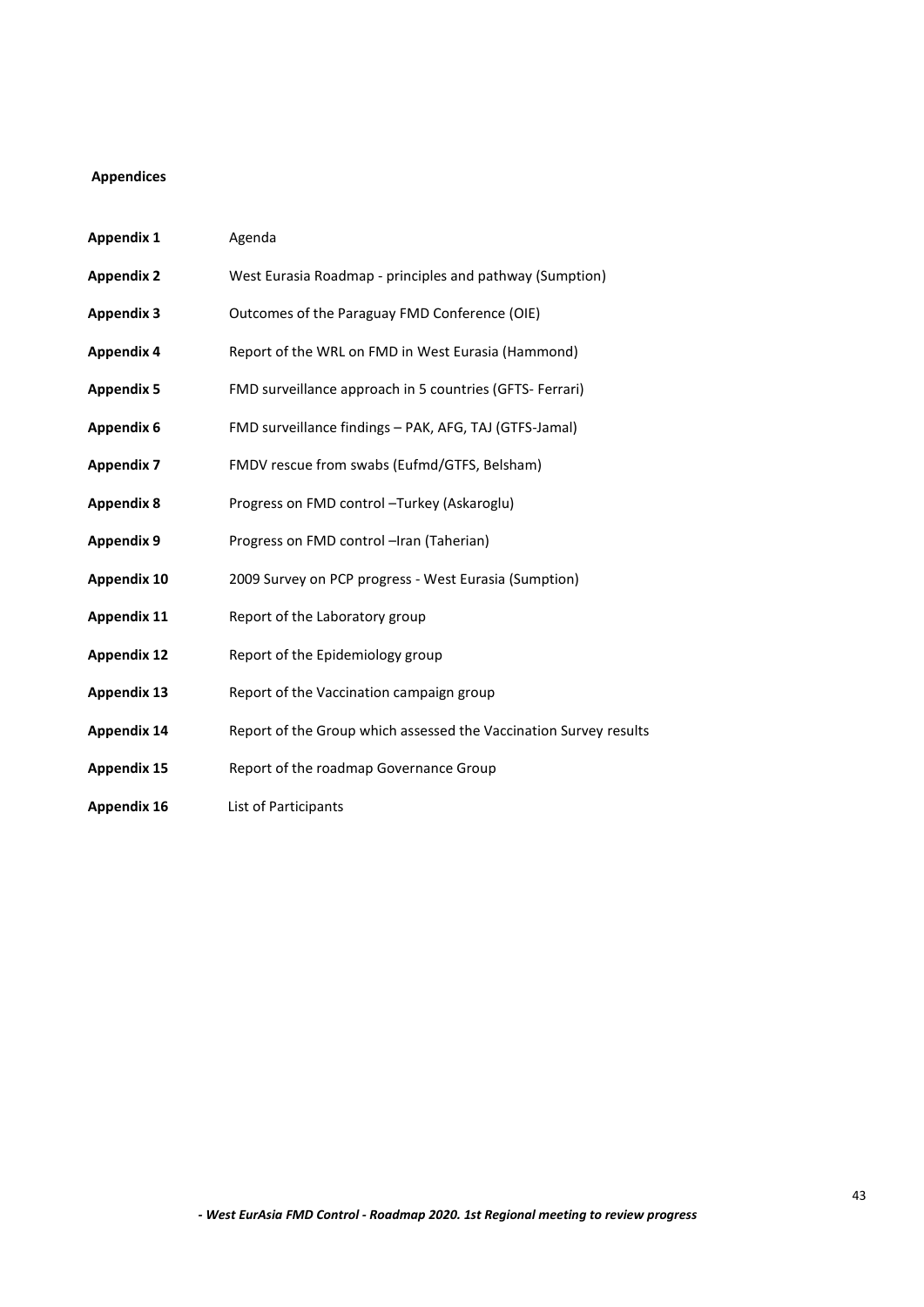







# **1 st ANNUAL PROGRESS MEETING**

# **West EurAsia FMD Control - Roadmap 2020**

Regional meeting to review progress *Istanbul, Turkey, October 8-9 th 2009 Country Progress Pre-meetings 7 October (pm)*

*Convened by FAO as a Joint Meeting of the regional FMD control projects supported by Italy (GTFS/INT/907/ITA) and EC (MTF/INT/003/EC)*

# *Objectives:*

- The main objective of the meeting is to review the progress along the Regional Roadmap towards the vision identified at the Shiraz Meeting in 2008, of a "West Eurasia region free of clinical FMD by 2020";
- a secondary objective is to share information on FMD virus circulation within the West Eurasia FMDV ecosystem to assist planning of preventive measures in the short –term.

# *Outcome and outlook:*

- the Report of the Meeting should assist the national and international organizations to better plan FMDV preventive measures in 2010 and to identify gaps of international support to be addressed in the coming year;
- the Meeting should improve the time-tabling of supportive actions in the coming 1-2 years;
- the Meeting should assist additional donors/partners to co-ordinate and program their actions, in line with the progressive control pathway/Roadmap.

# *Organization:*

- the Workshop would be hosted by the General Directorate of Protection and Control (GDPC), Republic of Turkey, with organizational support from FAO (EUFMD Commission, and the FAO Regional project "Controlling Transboundary Animal Diseases in Central Asian Countries");
- It should last 2 days and be held in Istanbul;
- in total we expect about 60 participants, drawn from all of the West Eurasian countries, with international organizations, donors and invited experts.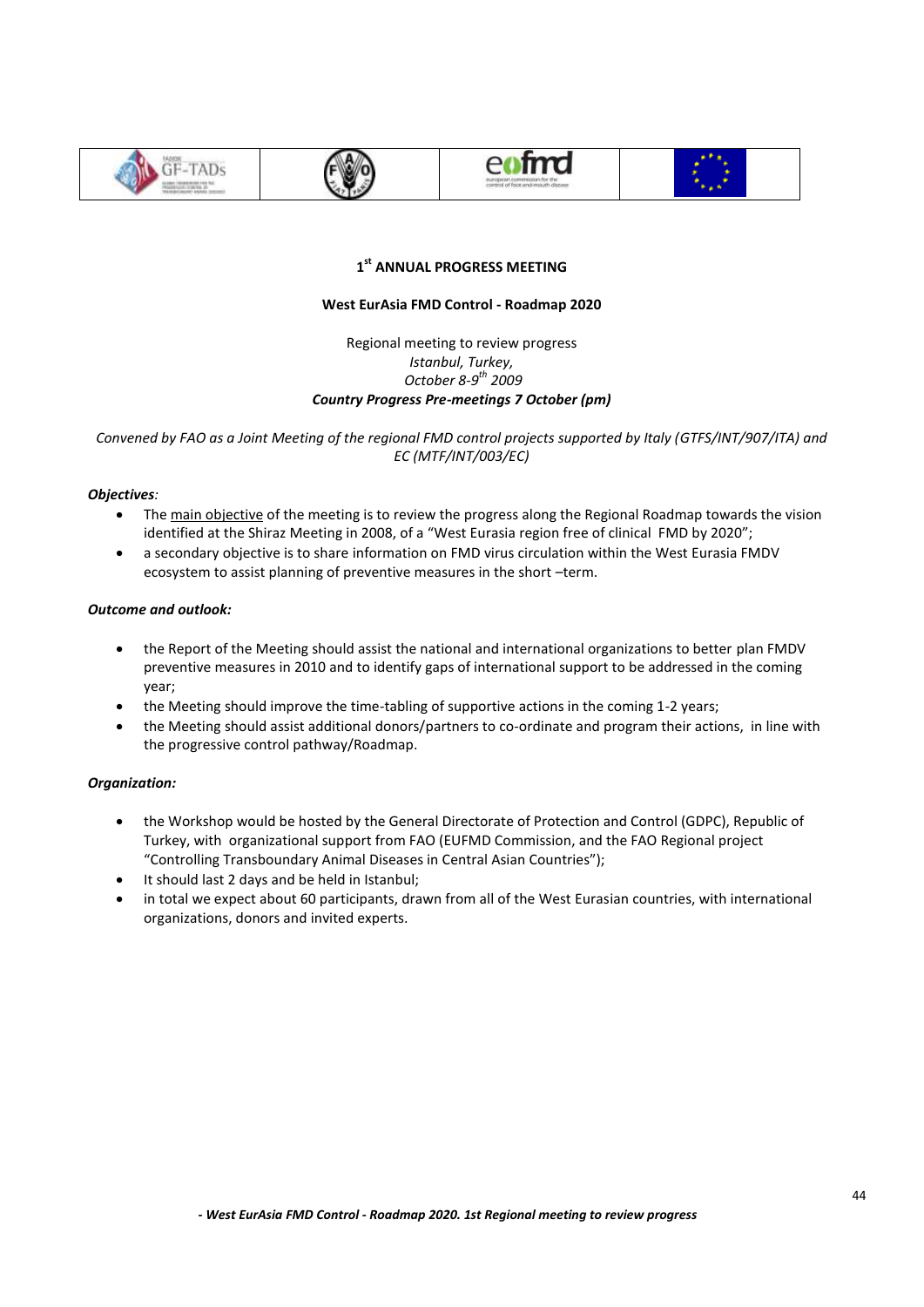#### *Invitees:*

- o Chief Veterinary Officers from Pakistan, Afghanistan, Tajikistan, Uzbekistan, Turkmenistan, Kyrgyzstan, Kazakhstan;
- o CVOs from Turkey, Iraq, Syria, Georgia, Armenia, Azerbaijan;
- o Presidents of the GF-TADS Steering Ctees for Near-East (Dr Khoury) and Europe (Dr van Goethem);
- o OIE , European Commission, Economic Co-operation Organization (ECO);
- o Reference laboratories: FAO WRL for FMD (Pirbright), FAO-FMD RC Brescia (Italy) and FGI-ARRIAH.

*In addition, some Sessions will be open to other interested parties, including international assistance projects on FMD, representatives of FMD vaccine producers. The Sessions to remain closed will be decided at the First Plenary Session.* 

#### *Scientific and Technical participants:*

- o Chief VO, FAO (Dr Lubroth), and President of the EuFMD Commission (Dr Herzog);
- o FAO/OIE regional Animal Health Centre Managers for Near-East;
- o Dr Ferrari (FAO), Keith Sumption (EUFMD Secretary), Dr Geiger, FAO, Dr Potzsch;
- o Experts from FAO & OIE FMD reference centres.

#### **Provisional Program:**

|                                  | <b>Time</b>           |                                                                             |
|----------------------------------|-----------------------|-----------------------------------------------------------------------------|
| Wednesday Oct 7th                | $2.30 - 4 \text{ pm}$ | Pre-Meetings: Laboratory network, Epidemiology<br>network (Closed Meetings) |
|                                  | 6 pm                  | Registration                                                                |
|                                  | 7 pm                  | <b>Official Opening</b>                                                     |
| Thursday October 8 <sup>th</sup> | $9$ am $-5$ pm        | Full day program                                                            |
| Friday October 9th               | 9 am-12.30 pm         | Part day program                                                            |

#### *Languages:*

English and Russian, with simultaneous translation to ensure smooth progress of the workshop.